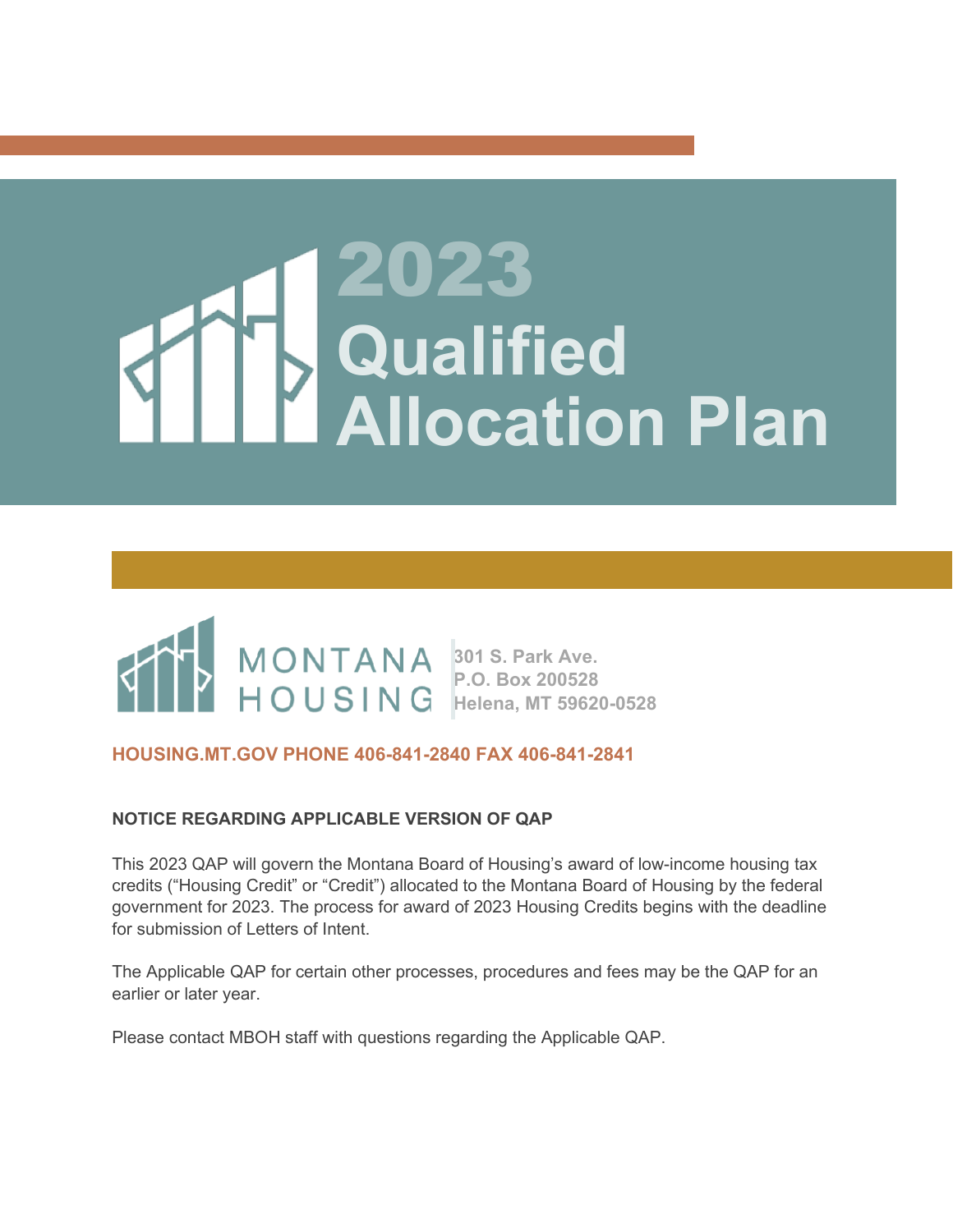# **TABLE OF CONTENTS**

| I.      |                                                                     |  |
|---------|---------------------------------------------------------------------|--|
| А.      |                                                                     |  |
| Β.      |                                                                     |  |
| Ш.      |                                                                     |  |
| А.      |                                                                     |  |
| В.      |                                                                     |  |
| C.      |                                                                     |  |
| D.      |                                                                     |  |
| III.    |                                                                     |  |
| А.      |                                                                     |  |
| В.      |                                                                     |  |
| C.      |                                                                     |  |
| D.      |                                                                     |  |
| Е.      |                                                                     |  |
| F.      |                                                                     |  |
| G.      |                                                                     |  |
| Η.      |                                                                     |  |
| Ι.      |                                                                     |  |
| J.      | 4% Credit Applications for Tax Exempt Bond/Loan Financed Projects 6 |  |
| K.      |                                                                     |  |
|         |                                                                     |  |
|         |                                                                     |  |
| V.      |                                                                     |  |
| A.      |                                                                     |  |
| B.      |                                                                     |  |
| $C_{1}$ |                                                                     |  |
|         |                                                                     |  |
| $A_{1}$ |                                                                     |  |
| В.      |                                                                     |  |
| C.      |                                                                     |  |
|         |                                                                     |  |

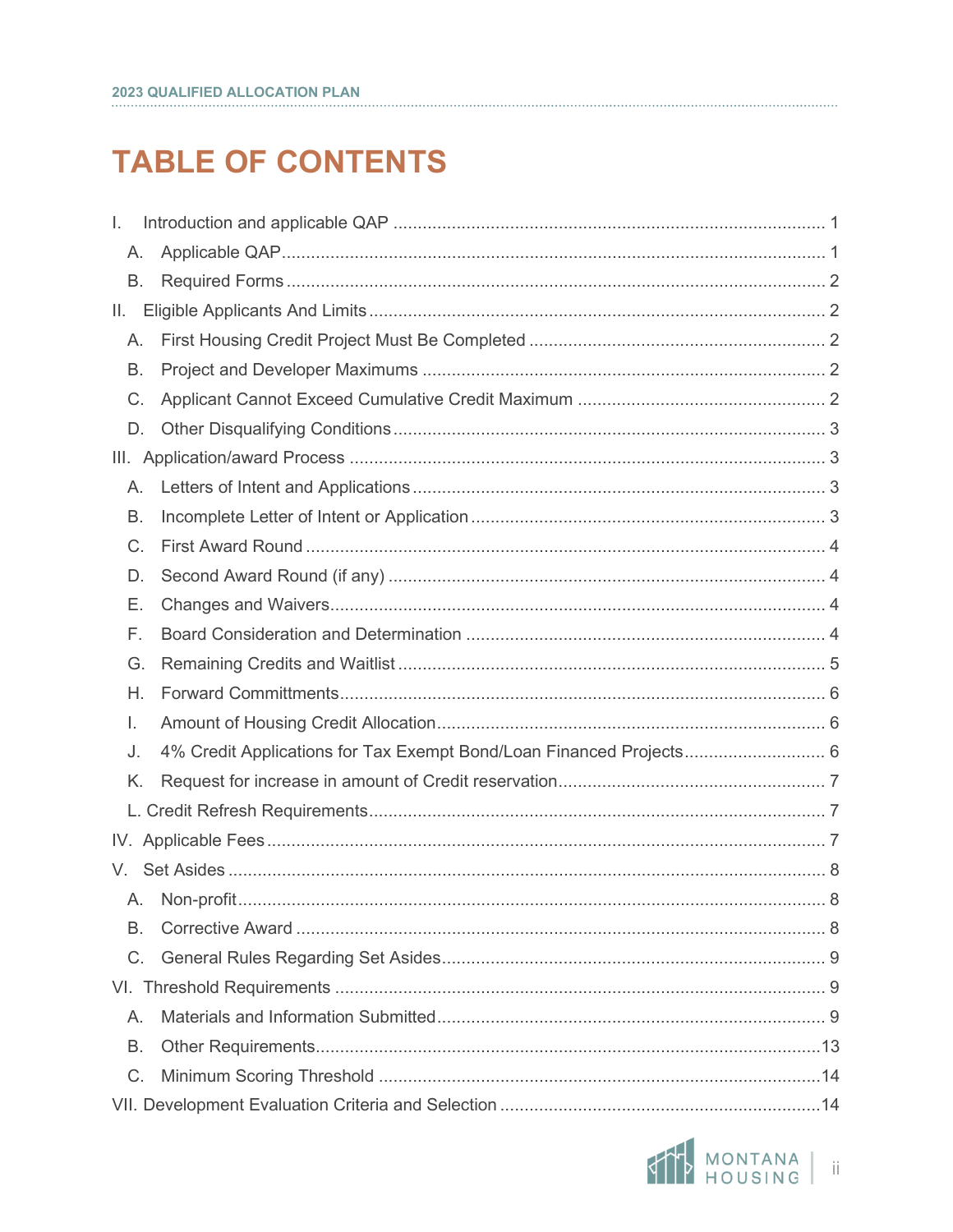#### 2023 QUALIFIED ALLOCATION PLAN

| Α.          |                                                                        |  |  |
|-------------|------------------------------------------------------------------------|--|--|
| <b>B.</b>   |                                                                        |  |  |
|             |                                                                        |  |  |
| А.          |                                                                        |  |  |
| <b>B.</b>   |                                                                        |  |  |
| C.          |                                                                        |  |  |
| D.          |                                                                        |  |  |
| Ε.          |                                                                        |  |  |
| F.          |                                                                        |  |  |
| G.          |                                                                        |  |  |
| Η.          |                                                                        |  |  |
|             |                                                                        |  |  |
| Х.          |                                                                        |  |  |
| А.          |                                                                        |  |  |
| В.          |                                                                        |  |  |
| $C_{\cdot}$ |                                                                        |  |  |
| D.          |                                                                        |  |  |
| Е.          |                                                                        |  |  |
| F.          |                                                                        |  |  |
| G.          |                                                                        |  |  |
| Η.          |                                                                        |  |  |
|             |                                                                        |  |  |
|             |                                                                        |  |  |
|             |                                                                        |  |  |
|             |                                                                        |  |  |
| А.          |                                                                        |  |  |
| Β.          | Energy, Green Building and Other Initiatives, Goals and Requirements42 |  |  |
|             |                                                                        |  |  |
|             |                                                                        |  |  |

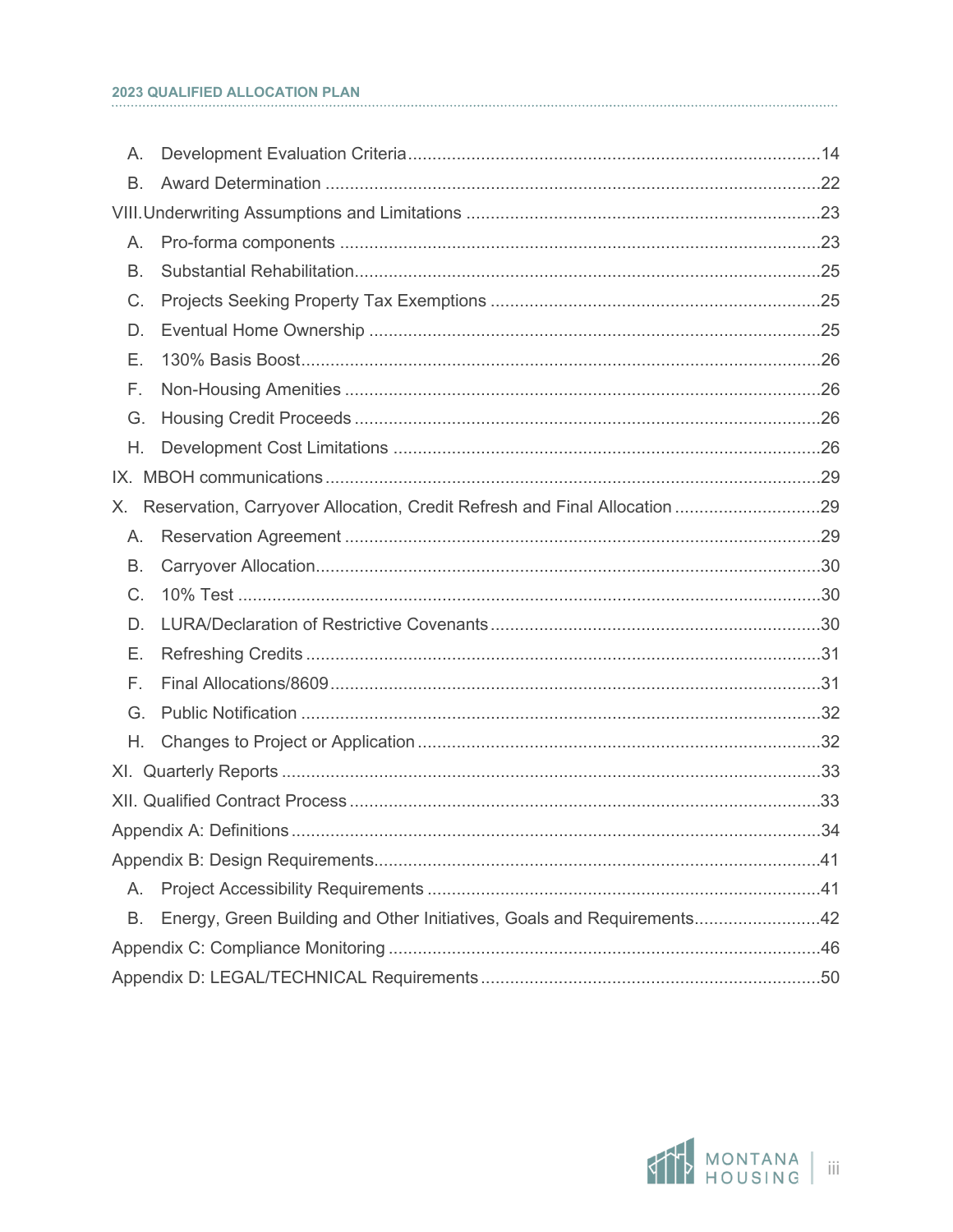# <span id="page-3-0"></span>**I. INTRODUCTION AND APPLICABLE QAP**

The Low Income Housing Tax Credit is established under Section 42 of the Internal Revenue Code of 1986 (Section 42). Montana Board of Housing (MBOH) is responsible for allocation the Housing Credit.

This qualified allocation plan (QAP) is established by the MBOH Board.

The plan was released for public comment on September 15, 2021, a public hearing was held on October 27, 2021 and was approved by MBOH at it's November 15, 2021 public meeting.

The Governor of Montana, Greg Gianforte, approved the plan as the final 2023 QAP on February 14, 2022.

## <span id="page-3-1"></span>**A. APPLICABLE QAP**

The Applicable QAP means:

- 1. The QAP for the Housing Credit year for which the Application is or was submitted, evaluated and Awarded HCs:
	- for purposes of substantive issues relating to: Award; Development Evaluation Criteria; Scoring; Selection Criteria; and Selection Standard for such Award; and
	- for purposes of the fee amounts charged for: Letter of Intent; Application; Reservation Agreement; Carryover Allocation (Initial Allocation); 10% Cost Certification; and Final Allocation;

2. The most recently adopted QAP for purposes of: Project changes; Reservation Agreement (other than the fee amount); Declaration of Restrictive Covenants; Carryover Allocation (Initial Allocation) (other than the fee amount); 10% Cost Certification (other than the fee amount); Final Allocation (other than the fee amount); Compliance requirements and compliance audits; any post-Award procedures; and fees and fee amounts for post-Credit Refresh Project changes, Reservation Agreement, Declaration of Restrictive Covenants, Carryover Allocation (Initial Allocation), 10% Cost Certification and Final Allocation.

3. The QAP most recently adopted as of the date of submission of a Credit Refresh application for purposes of: a Credit Refresh application; consideration and determination regarding a Credit Request application; payment of MBOH legal fees relating to or required as a result of a Credit Refresh application or Credit Refresh; and Post-Credit Refresh Project changes, Reservation Agreement, Declaration of Restrictive Covenants, Carryover Allocation (Initial Allocation), 10% Cost Certification and Final Allocation (not including fees and fee amounts for such post-award items).

4. For purposes of Application, evaluation, and Awarding Housing Credits with respect to 4% Projects, the Applicable QAP is the version of the QAP most recently and finally adopted as of the date of Application submission.

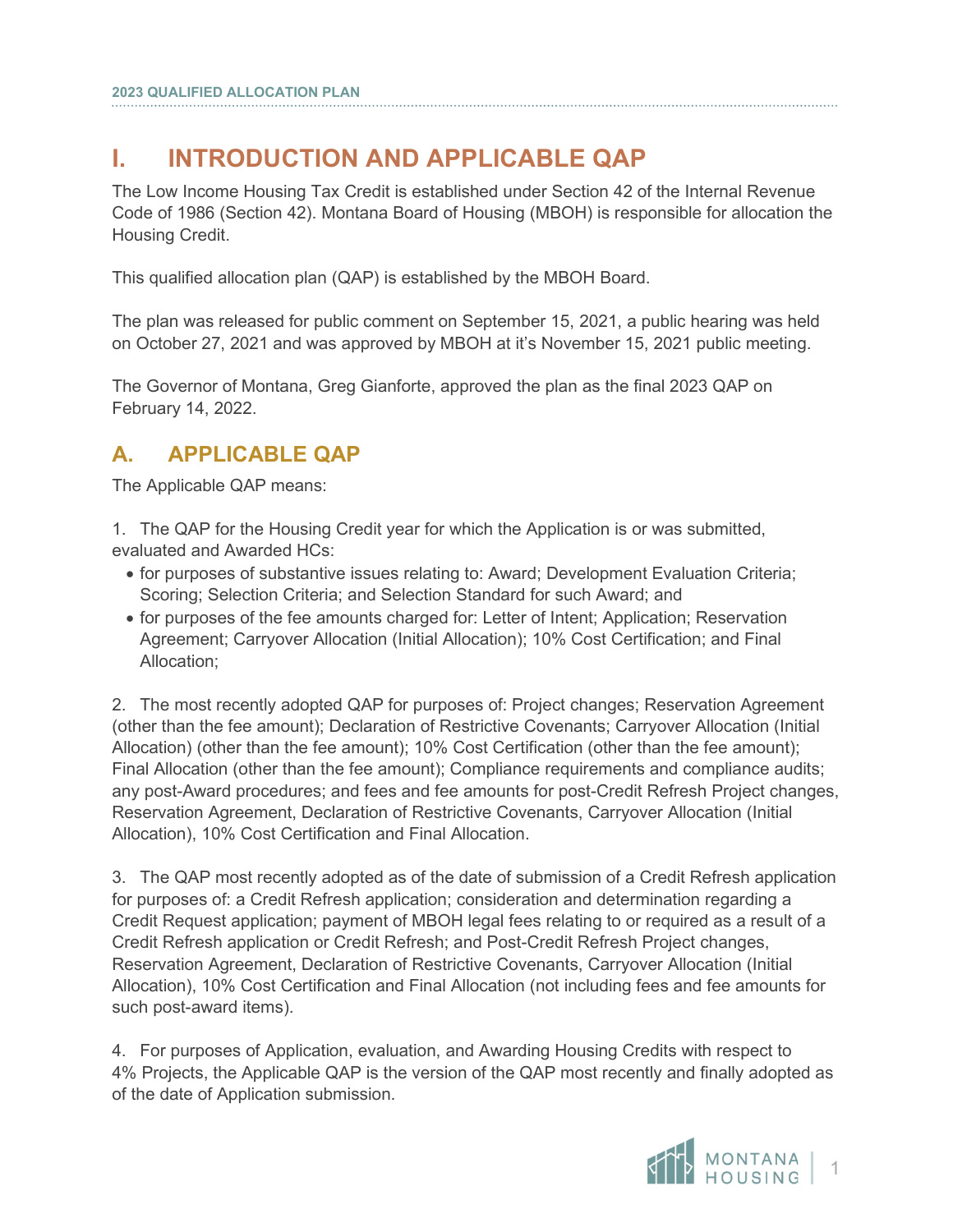## <span id="page-4-0"></span>**B. REQUIRED FORMS**

All forms submitted to MBOH in or as part of the application, development, underwriting, allocation, cost certification, compliance, or other processes under this QAP must be the most current version available on the MBOH website.

# <span id="page-4-1"></span>**II. ELIGIBLE APPLICANTS AND LIMITS**

Each Application and Letter of Intent ("LOI") will identify an Applicant who is and will remain responsible to MBOH for the LOI and Application.

## <span id="page-4-2"></span>**A. FIRST HOUSING CREDIT PROJECT MUST BE COMPLETED**

An Applicant who previously received an Award for its first 9% Housing Credit Project in Montana, including projects in which it has an Identity of Interest (the "In-Process Project"), may not receive an Award for another Housing Credit Project until the In-Process Project has been either issued Form(s) 8609 or the Credits have been returned/rescinded. The foregoing rule does not apply to a subsequent Housing Credit Application if the Developer partners with an Experienced Developer who will be entitled under a written agreement to receive at least 50% of the Developer Fee on the subsequent Project.

## <span id="page-4-3"></span>**B. PROJECT AND DEVELOPER MAXIMUMS**

The maximum award to any one Project is \$6,500,000. MBOH will award no more than \$6,500,000 to any one Developer based on the percentage of the Developer Fee specified in a written development agreement.

## <span id="page-4-4"></span>**C. APPLICANT CANNOT EXCEED CUMULATIVE CREDIT MAXIMUM**

An Applicant is not eligible to submit a LOI or a full Application for 9% Credits if an Award of Credits for the Applicant Project would cause the Applicant's Cumulative Credit amount to exceed the Cumulative Credit Maximum of \$25 million in total 9% Credits. The Cumulative Credit Maximum applies in addition to the Maximum Credit Award provisions. For purposes of the Cumulative Credit Maximum:

- An Applicant's cumulative Credit amount is the sum of: (1) the Applicant's share(s) of the ten-year amount of Credits awarded to any In-Process Project(s), and (2) the Applicant's share of the ten-year amount of Credits requested for the Applicant Project.
- The Applicant's share of the ten-year amount of Credits awarded to any In-Process Project is 100%, unless the Applicant is a co-Developer, co-Owner or Consultant; in such event, the Applicant's share is the same percentage of the Project's ten-year Credit amount as the percentage of Developer Fee the Applicant is entitled to receive or the percentage interest that Applicant owns in the Project.
- Applicant must provide any documents and information as requested by MBOH for purposes of determining whether an Applicant is eligible under this Cumulative Credit Maximum to submit a LOI or Application.

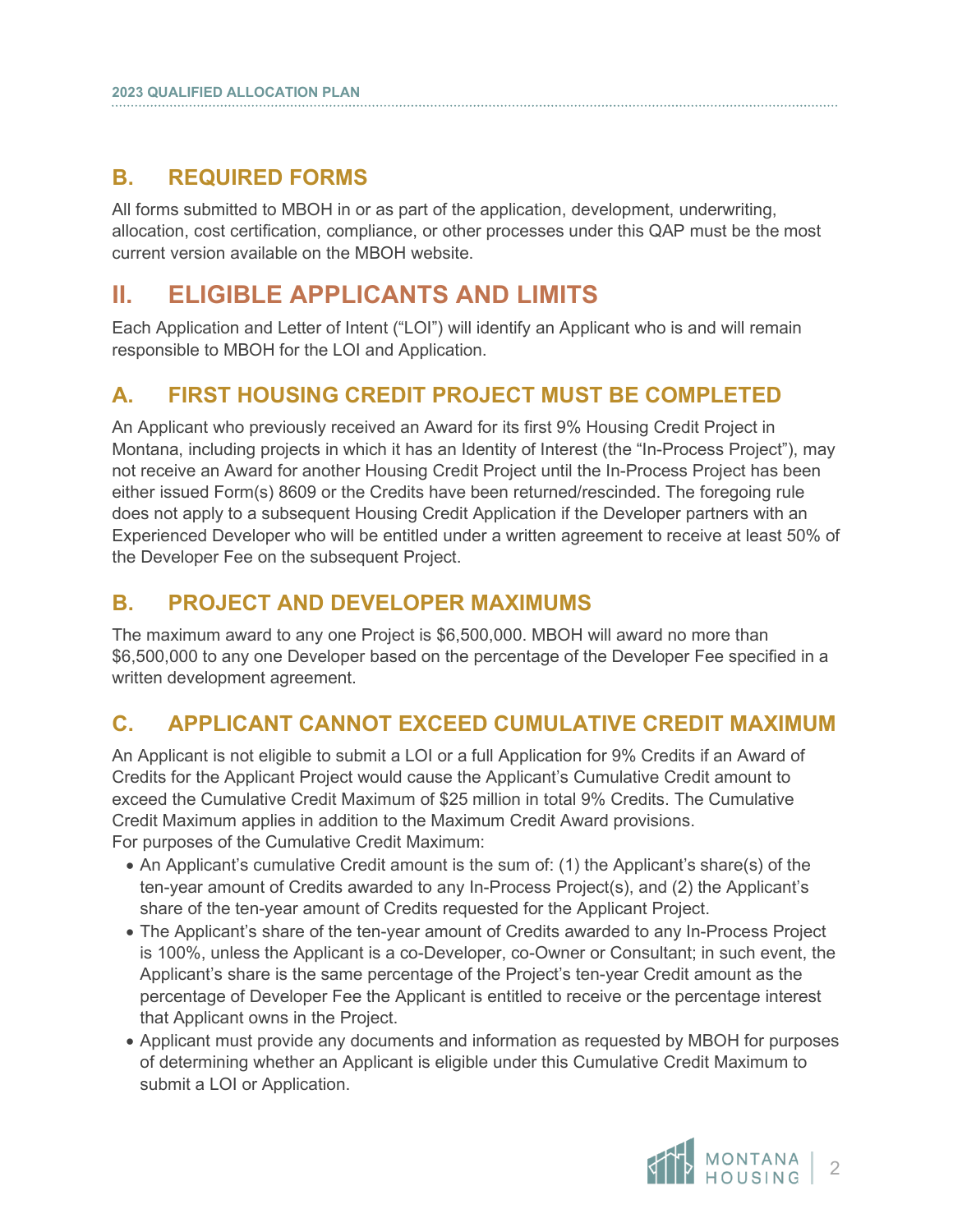## <span id="page-5-0"></span>**D. OTHER DISQUALIFYING CONDITIONS**

The Applicant is not eligible to apply for Credits if the Applicant or any member of the Applicant's Development Team is debarred from federal programs or Federal Home Loan Bank or prohibited from applying by another state HFA for disciplinary reasons.

If any member of the Development Team has delinquent late fees due and payable to MBOH at any time from submission of LOI through the Award Board meeting, the LOI or Application will be ineligible for an Award of Credits until such fees are paid in full. If such late fees are not paid in full within ten (10) business days of written notice, the Application will receive no further consideration.

MBOH may reject any Application containing a Development Team member involved in a request for a qualified contract in Montana.

# <span id="page-5-1"></span>**III. APPLICATION/AWARD PROCESS**

# <span id="page-5-2"></span>**A. LETTERS OF INTENT AND APPLICATIONS**

Applicants may apply for an Award of 9% Credits (including an Award for a Project combining 9% Credits and other Credit sources) by submitting a LOI no later than 5:00 pm Mountain Time on the applicable deadline.

Only those Applicants invited to do so by the Board may submit Applications. Applicants must complete and submit the Uniform Application, all Threshold Requirements, full market study and full Application fee by the applicable deadline to be eligible for further consideration.

A single Applicant may apply for Credits by submission of a single Application that combines sub-applications for each property/Credit request included in the Project (for example, Twinned 4%/9% Projects or Housing Credits and another Credit source). Each sub-application must include a separate UniApp that provides the Project numbers attributable to the subapplication's Credit source.

Applicants may not change the general project location(city/town), type (e.g., family or elderly), Applicant and Developer specified in the LOI in any resulting Application unless approved by MBOH. MBOH will consider other information in the LOI (e.g., cost information, number of units, unit sizes, income targeting, rents, hard and soft loan sources) to be the Applicant's best estimates which may be changed in the Application.

## <span id="page-5-3"></span>**B. INCOMPLETE LETTER OF INTENT OR APPLICATION**

Applicant must respond to a written MBOH request (including but not limited to any email request) within 10 working days, unless the request specifies a different time period. Failure to respond within such time period may result in the Application being deemed ineligible and/or negative points.

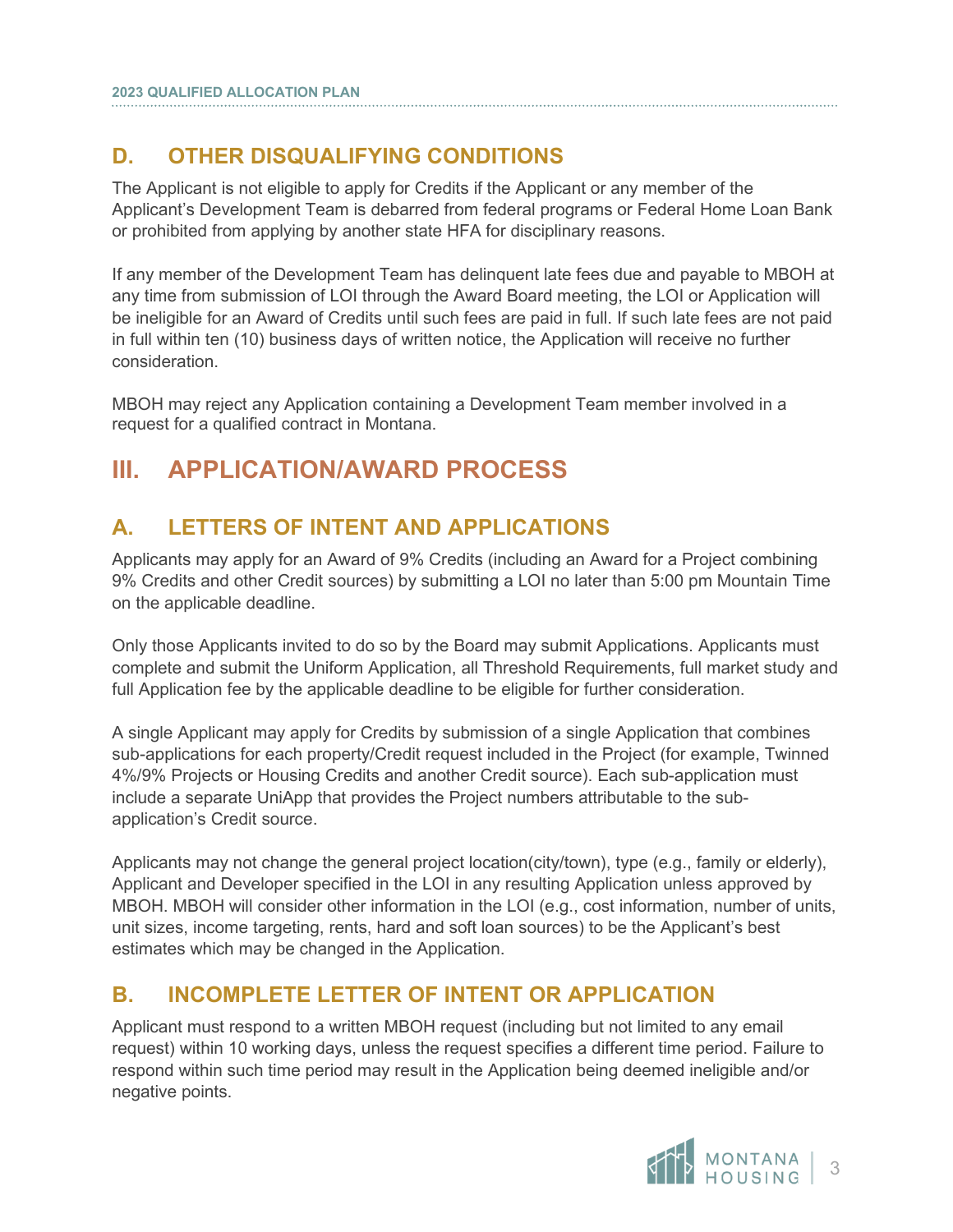MBOH staff may ask an Applicant to submit additional information for either an LOI or Application with an incomplete or missing threshold item. Failure to submit the information and paying the applicable fee within the specified time will result in MBOH not considering the Application further.

## <span id="page-6-0"></span>**C. FIRST AWARD ROUND**

The following First Award Round deadlines and events are scheduled in calendar year 2022:

- Letter of Intent Submission 2nd Monday in April
- Applicant Presentations/Board Invitations to Apply May MBOH Board Meeting
- Application Submission **First Monday in August** First Monday in August

• Award Determination Late October MBOH Board Meeting

In the event that any deadline falls upon a weekend or holiday observed by Montana State government, the submission deadline will be the next business day thereafter.

## <span id="page-6-1"></span>**D. SECOND AWARD ROUND (IF ANY)**

The Board may decide in its discretion to hold a second award round that is any one or a combination of the following:

- limited to those Applicants that submitted a LOI in the First Award Round but not invited to submit a full Application (a "Semi-Open Round");
- limited to those Applicants invited to submit an Application but not awarded Housing Credits in the first award round (a "Closed Round"); or
- open to submission of LOIs by any interested party (an "Open Round").

MBOH will announce such round on its website, including all applicable submission requirements and deadlines/dates.

## <span id="page-6-2"></span>**E. CHANGES AND WAIVERS**

MBOH may extend or change any of the deadlines and dates in the QAP by posting on MBOH's website. The MBOH Board, in its discretion, may waive any requirement of this QAP if it determines such waiver to be in the best interests of MBOH or the Credit program.

## <span id="page-6-3"></span>**F. BOARD CONSIDERATION AND DETERMINATION**

#### **1. LETTER OF INTENT**

MBOH staff will present LOIs at the Board meeting in the month specified or established in accordance with the QAP schedule. The Board will provide an opportunity for both Applicants to present and for public comment on proposed Projects and Applications. The Board may ask questions of Applicants and discuss proposed Projects, but such questions, answers and discussions shall not be binding upon MBOH in any later Award determination or other MBOH process. Applicant presentations will include any comments from any party on the Development Team, videos, and presentation materials. Public comment will include in-person comments, live

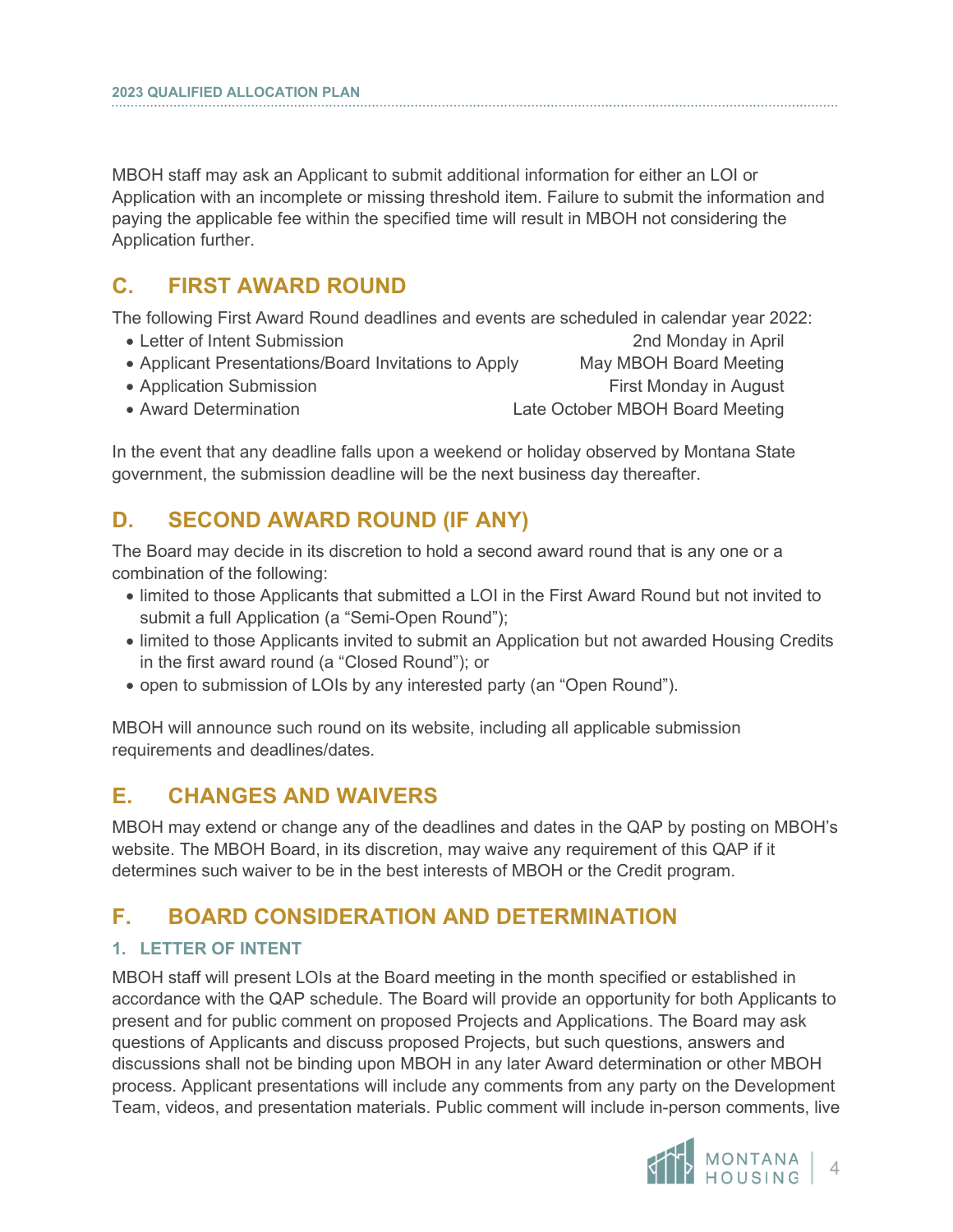conference call comments and written comments. Comments are subject to reasonable limitation by the Chair.

After considering the LOIs, presentations, questions and answers and discussion, the Board will select eight Projects to submit Applications based upon consideration of any of the Selection Criteria permitted to be considered for purposes of an Award under this QAP, but no evaluation or scoring of LOIs will be done or considered. The Board may invite more if Congress authorizes an increase in Housing Credits.

#### **2. AWARD**

i

At the Award Determination Meeting, MBOH staff will provide Project Application information. Applicants should be available to the Board to answer questions regarding their respective Applications but there will be no Applicant presentations. MBOH will provide an opportunity for public comment on proposed Projects and Applications. Applicants will have a brief opportunity to make comments and respond to any information presented regarding their Applications.

MBOH staff materials provided to the Board will show Tribal and Small Rural Projects and other Projects in separate groupings. In considering Applications for Award, the Board may first consider Tribal or Small Rural Projects. After any such initial consideration, the Board will consider Award of remaining Credits to any Applicant. The Board may but is not required by this provision to select any Tribal or Small Rural Project for an Award.

## <span id="page-7-0"></span>**G. REMAINING CREDITS AND WAITLIST**

If the remaining amount of available Credits is insufficient to fully fund an additional Project, before Awarding a Project in an amount less than requested by the Applicant (except for any de minimis reduction) the Board may:

- prioritize the remaining Projects for an Award from the remaining Credits;
- make any remaining Credits available in a future cycle;
- increase the amount of Housing Credits reserved for a previously Awarded Project based upon the Project's application for an increase submitted under Section K;
- elect to Award less than all available Credits;
- elect to not Award any Credits; or
- adopt any other reasonable option permitted under this QAP.

The first priority Project for an Award will be allowed 30 days to re-submit its Application resized to the amount of Credits remaining available. If MBOH determines that the development is financially feasible, it will enter into a Reservation Agreement. If the first priority Project fails to submit or is not feasible, MBOH will invite the next priority Project(s).

If all of the authorized Credits are Awarded after a particular cycle, MBOH may place qualifying Applications which did not receive an Award on a waiting list for potential Award in the event Credits become available at a later date.

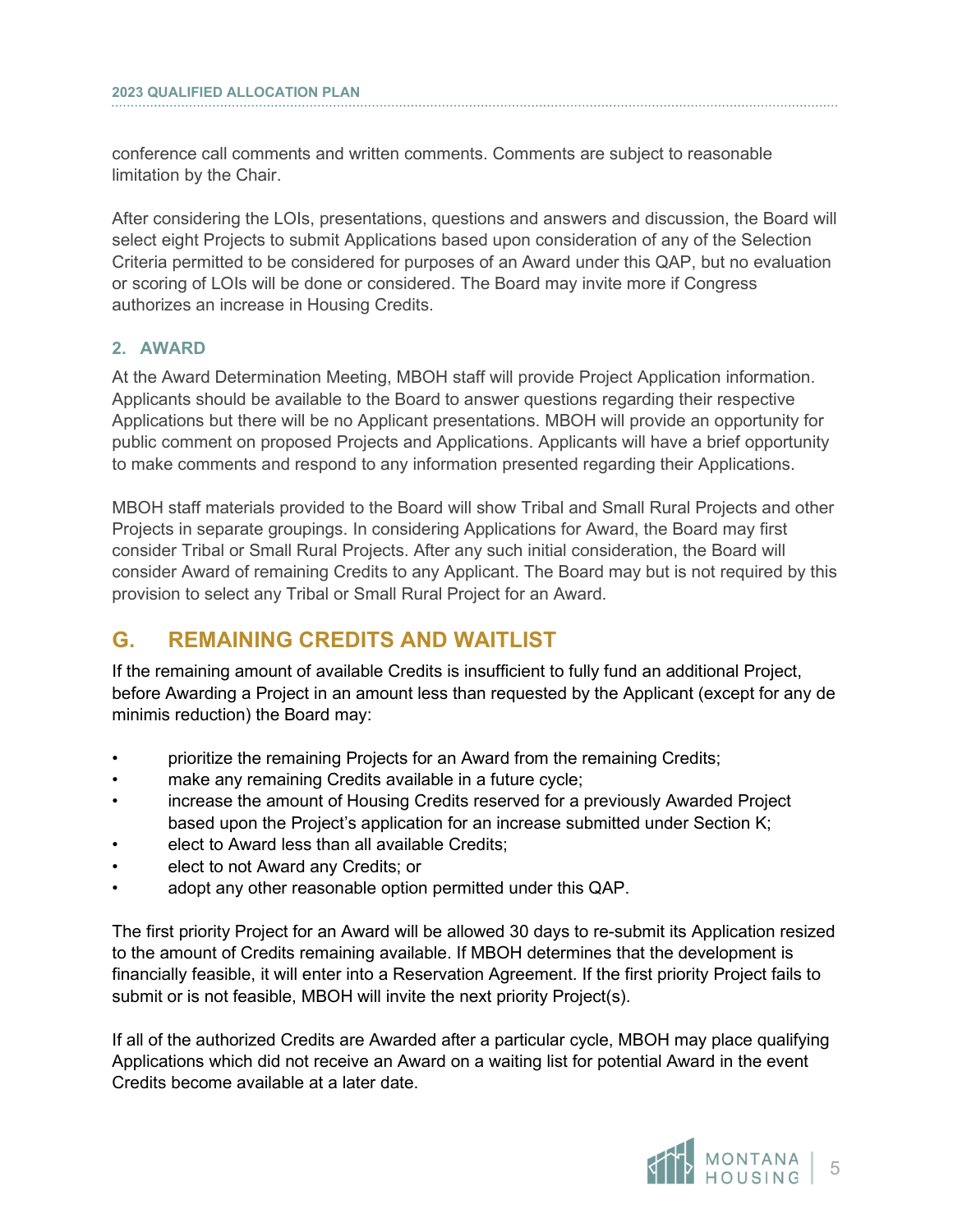## <span id="page-8-0"></span>**H. FORWARD COMMITTMENTS**

MBOH does not commit Credits from future years, except:

- during the current year full Application cycle as the Board determines necessary in an amount up to 10% of the Credits requested to fully fund a Project; or
- at any time outside the competitive cycle for purposes of funding repair or replacement of a Project building due to a life/safety emergency as determined by MBOH.

The Applicant must submit a LOI and the Board must invite the Applicant to submit an Application before making an Award. The Application must meet all QAP requirements.

## <span id="page-8-1"></span>**I. AMOUNT OF HOUSING CREDIT ALLOCATION**

An Award of Housing Credits under this QAP will be limited to the amount of Credits that MBOH, deems necessary to make the development financially feasible and viable as a qualified affordable Housing Credit Project throughout the Compliance Period.

In determining the amount of Credits necessary, MBOH will consider:

- The Sources and Uses of funds and the total financing planned for the Project. Federal funds may be loaned by or through a parent organization to a Project pursuant to a bona fide loan agreement.
- Grants made with federal funds directly to a Project, which will reduce basis.
- Any proceeds or receipts expected to be generated by the Housing Credits.
- The reasonableness of the development and operational costs of the Project.

A similar analysis will be done at the time of 10% Cost Certification and at Final Cost Certification prior to issuing IRS Form(s) 8609. Neither the selection of a Project to receive an Award of Housing Credits nor the amount of Credits to be allocated constitutes a representation or warranty that the Owner or Developer should undertake the development, or that no risk is involved for the Investor.

## <span id="page-8-2"></span>**J. 4% CREDIT APPLICATIONS FOR TAX EXEMPT BOND/LOAN FINANCED PROJECTS**

Projects with tax-exempt financing under the volume limitation on private activity bonds ("4% Projects") may be submitted at any time. However, MBOH must receive complete Applications and the fee at least 6 weeks before the scheduled MBOH Board meeting at which the Application is to be considered. Changes to the Application that require MBOH to reunderwrite the Application will restart the minimum 6-week period.

Applicants must submit a LOI with the Bond Inducement Resolution Request Form (no fee or mini-market study is required).

Final Allocation of 4% Credits is subject to payment in full of the applicable fees.

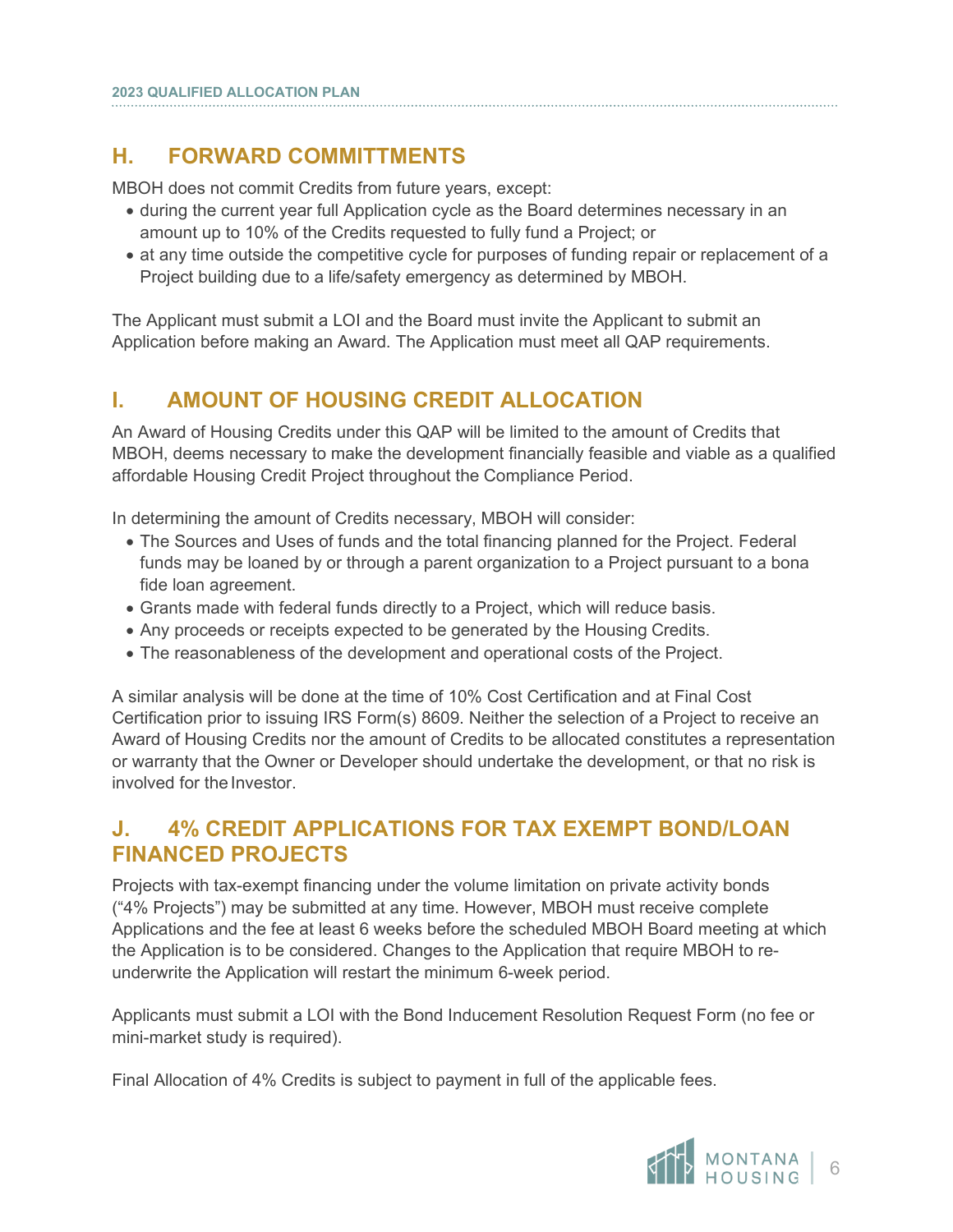Except as specifically otherwise provided in this QAP, Applications for 4% Projects (including 4% Project Applications that are part of a Twinned 4%/9% Project) must meet all requirements of the Applicable QAP to receive an Allocation of Housing Credits.

## <span id="page-9-0"></span>**K. REQUEST FOR INCREASE IN AMOUNT OF CREDIT RESERVATION**

MBOH may use returned or unreserved Housing Credits to increase the amount reserved for a Project after making the first round Awards based on the following factors:

- The nature and amount of additional costs, loss of anticipated funding sources or other gap in available Project funding.
- Significant factors leading to the need for additional Credits.
- Availability and Applicant's use of measures to mitigate or obtain alternative funding sources to address any funding gap.
- The need for the additional Credits to make the Project feasible.
- Availability of returned or unreserved Housing Credits.
- Any anticipated potential need for returned or unreserved Credits to fund Projects that would otherwise be funded or require greater funding under the Corrective Award set aside.

An Applicant seeking an increase must apply in writing before the Board meeting at which the Applicant seeks consideration. The request must include new financials, supporting documentation for the cost increases (e.g., higher bids than expected, material costs), and supporting documentation addressing each of the above-specified factors. Staff will present a recommendation at a later MBOH Board meeting for consideration. MBOH will not approve any increase beyond that necessary to make the Project feasible.

## <span id="page-9-1"></span>**L. CREDIT REFRESH REQUIREMENTS**

To request a Credit Refresh, the Owner must submit a Credit Refresh application, along with the fee as specified in the Fee Schedule. Upon receipt of the application and staff evaluation, the application will be placed on the agenda for consideration at the next MBOH Board meeting. The Owner or its representative should appear at the meeting to answer Board questions regarding the application and the factors leading to the submission of the application.

The MBOH Board may approve or deny the Credit Refresh or may defer action on the application pending additional information or compliance with specified conditions. The Board may place any one or more conditions on approval or further consideration of an application.

# <span id="page-9-2"></span>**IV. APPLICABLE FEES**

The amount(s) of and due dates for all fees required or imposed by this QAP are as specified in the most current MBOH Housing Credit Fee Schedule (Fee Schedule). All fee amounts may be adjusted by MBOH from time to time and are nonrefundable unless otherwise specified.

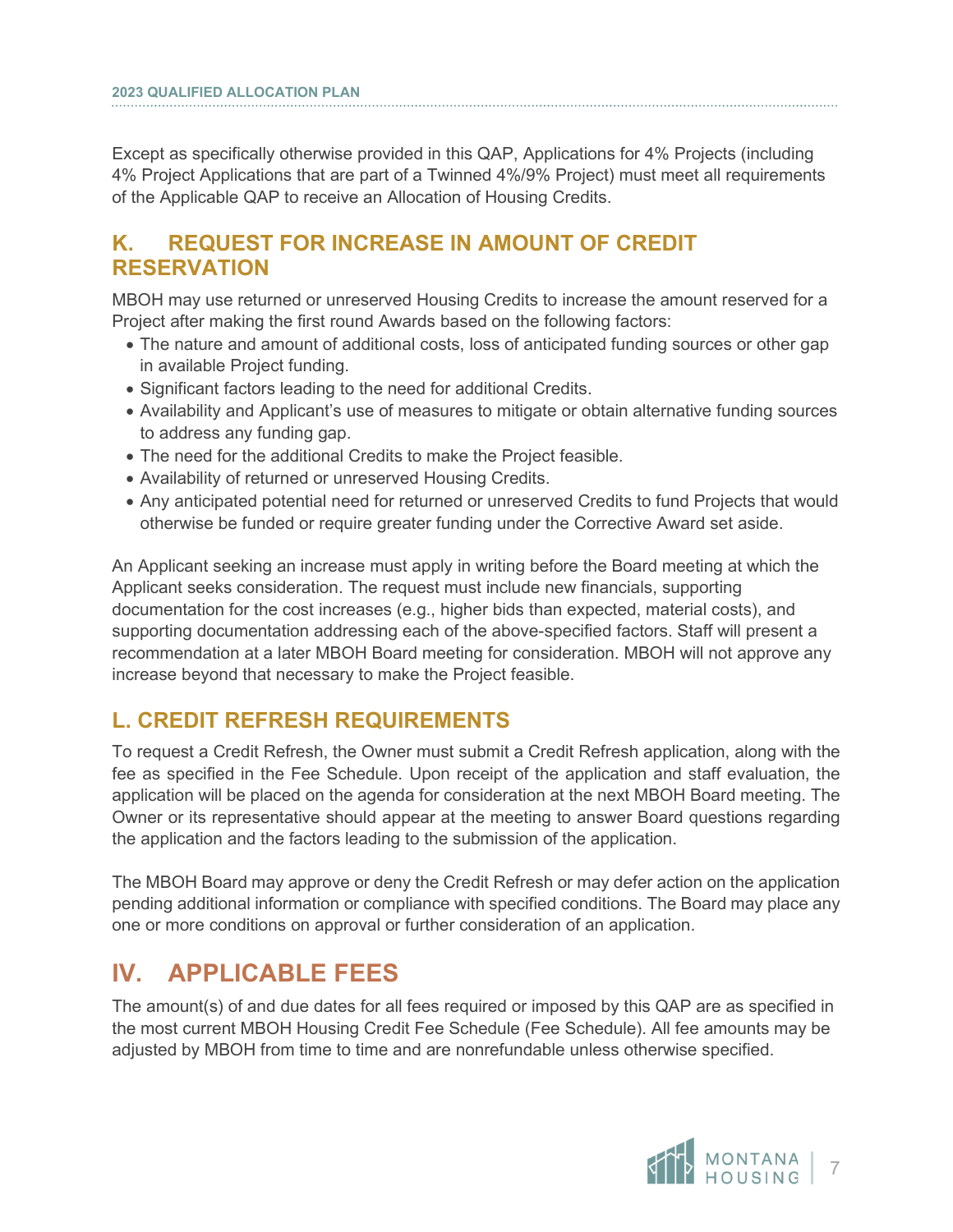The Developer/Owner of any Project awarded Credits will be required to reimburse MBOH for legal fees and other expenses incurred by MBOH with respect to any non-standard request, change, document, or other matters relating to aspects of qualifying for or obtaining Housing Credits. Such fees and expenses must be paid within 30 days of MBOH's submission of an invoice. MBOH shall not be required to complete any pending process, approval or other action until such fees and expenses are paid in full.

# <span id="page-10-0"></span>**V. SET ASIDES**

## <span id="page-10-1"></span>**A. NON-PROFIT**

Unless otherwise specifically provided in the Board's Award resolution, MBOH will meet the 10% non-profit set-aside requirement by the first Award to a Project involving a Qualified Nonprofit Organization ("nonprofit") receiving at least 10% of Montana's Credit ceiling (or if more than one such Project, the one appearing first in an alphabetical list). If no Awarded Project involves a nonprofit, MBOH will hold back 10% of the state's Credit ceiling. By submitting an Application involving a nonprofit, the Applicant consents to designation of such Project as the Project receiving the non-profit set aside.

## <span id="page-10-2"></span>**B. CORRECTIVE AWARD**

Such portion of the state's annual federally-allocated Credit ceiling is reserved and set-aside as is necessary for any Project submitted in a prior round or year, if:

- a final order of a court of competent jurisdiction determines or declares that such Applicant was entitled to an Award in such prior round or year or requires MBOH to make an Award or Allocation of Tax Credits to such Project;
- a final order of a court of competent jurisdiction invalidates or sets aside an Award to an approved Project from such prior round or year and a Reservation Agreement was executed by MBOH and such Applicant prior to issuance of such court order, unless such court order determines that such Project was not eligible or qualified under the applicable QAP to receive an Award of Tax Credits; or
- MBOH, upon further consideration of any Award determination as required by and in accordance with the order of a court of competent jurisdiction, determines that such Project was entitled to an Award in such prior round or year.

All requirements and conditions of this Corrective Award set aside provision must be met to receive an Award under this set aside. The amount of any Corrective Award shall be as specified by the court, or if no Award amount is specified by the court, as determined by MBOH in accordance with this QAP. The Corrective Award set aside shall be funded first from returned or unreserved Credits from a prior year. Awards under this Corrective Action set aside may be made from returned or unreserved Credits from a prior year and/or the current year's Credits at any MBOH Board meeting after the final court order has been issued and presented to MBOH. Such Award need not await the annual Application and Award cycle.

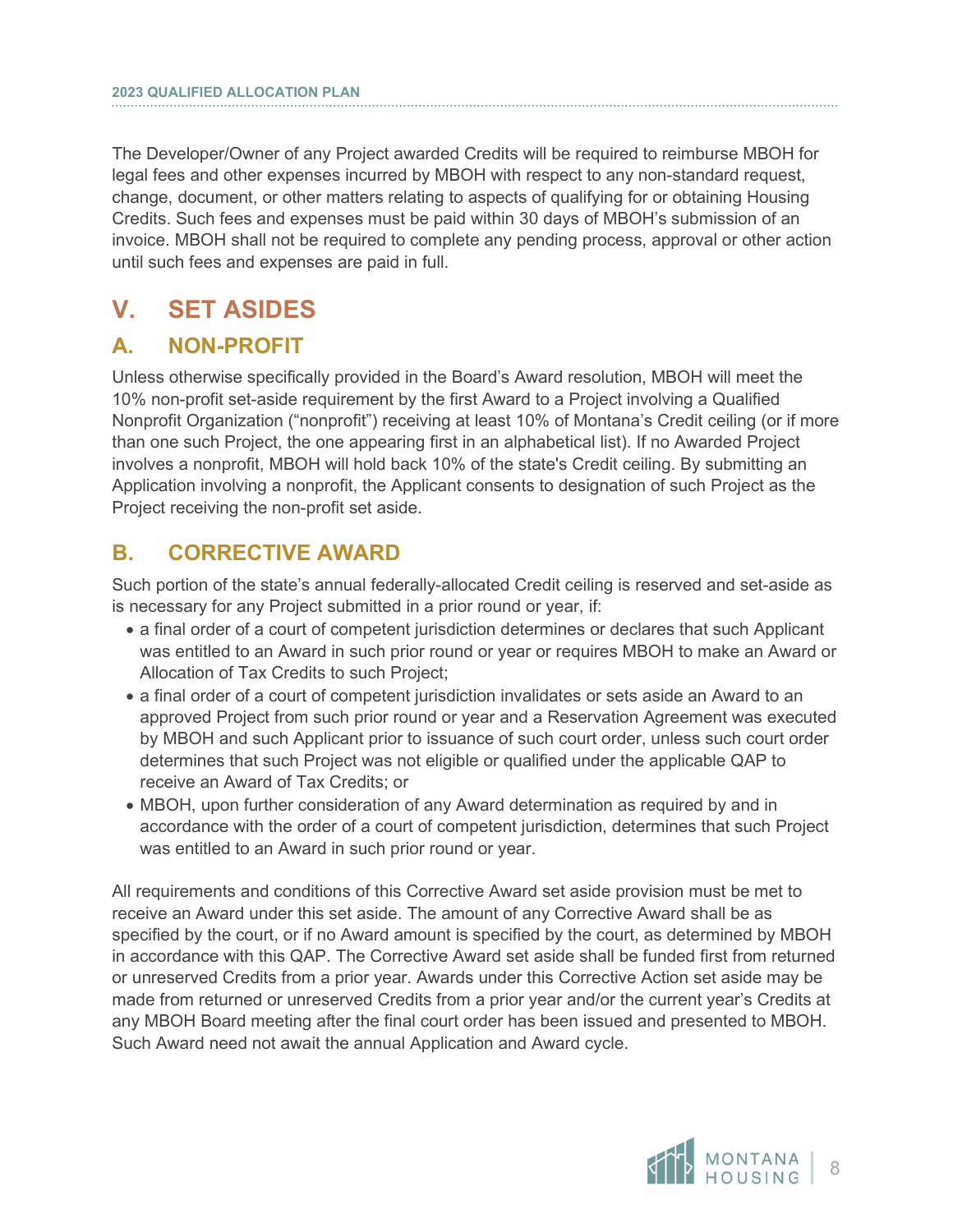Where a court orders that an amount of the current year's Credits be set aside for a Project pending the decision of the court, if the court's decision is not received before the end of the current year, the Credits set aside will become classified as the next year's Credits.

If the court orders MBOH to Award Credits to any Project under this set-aside, the Project must submit an updated Application so MBOH can verify that the amount of Credits requested or some other amount is justified, unless otherwise ordered by the court.

## <span id="page-11-0"></span>**C. GENERAL RULES REGARDING SET ASIDES**

MBOH will determine in which set-aside a Project will be reviewed (subject to its eligibility), regardless of its eligibility for any other set-aside.

In the event there are insufficient Tax Credits available to fully fund all set aside categories, the respective set asides categories shall be funded in the following order of priority: (1) Non-Profit; and (2) Corrective Award.

# <span id="page-11-1"></span>**VI. THRESHOLD REQUIREMENTS**

Threshold Requirements are mandatory for all LOIs and Applications. Except as provided, LOIs and Applications received not meeting all Threshold Requirements or other requirements of this QAP will receive no further consideration.

## <span id="page-11-2"></span>**A. MATERIALS AND INFORMATION SUBMITTED**

LOIs must include:

- LOI Fee
- LOI Narrative
- LOI Attachment
- Mini-Market Study & Summary Sheet for 9% Credit projects (MBOH will not accept full market studies)

Applications must include:

- 1. Application Fee
- 2. Cover Letter
	- a. Summarize the Project, limited to 2 pages.
- 3. Uniform Application (UniApp)
	- a. Complete all required fields in the Funding Portal.
	- b. Fully complete all tabs needed for housing credits.
- 4. Land or Property Control
- 5. Zoning
	- a. Documentation from the city or county affirmatively stating how zoning requirements are met or addressed.
	- b. Acquisition/Rehabilitation Projects may provide documentation that the Project will not require a change in zoning requirements.
- 6. Utilities

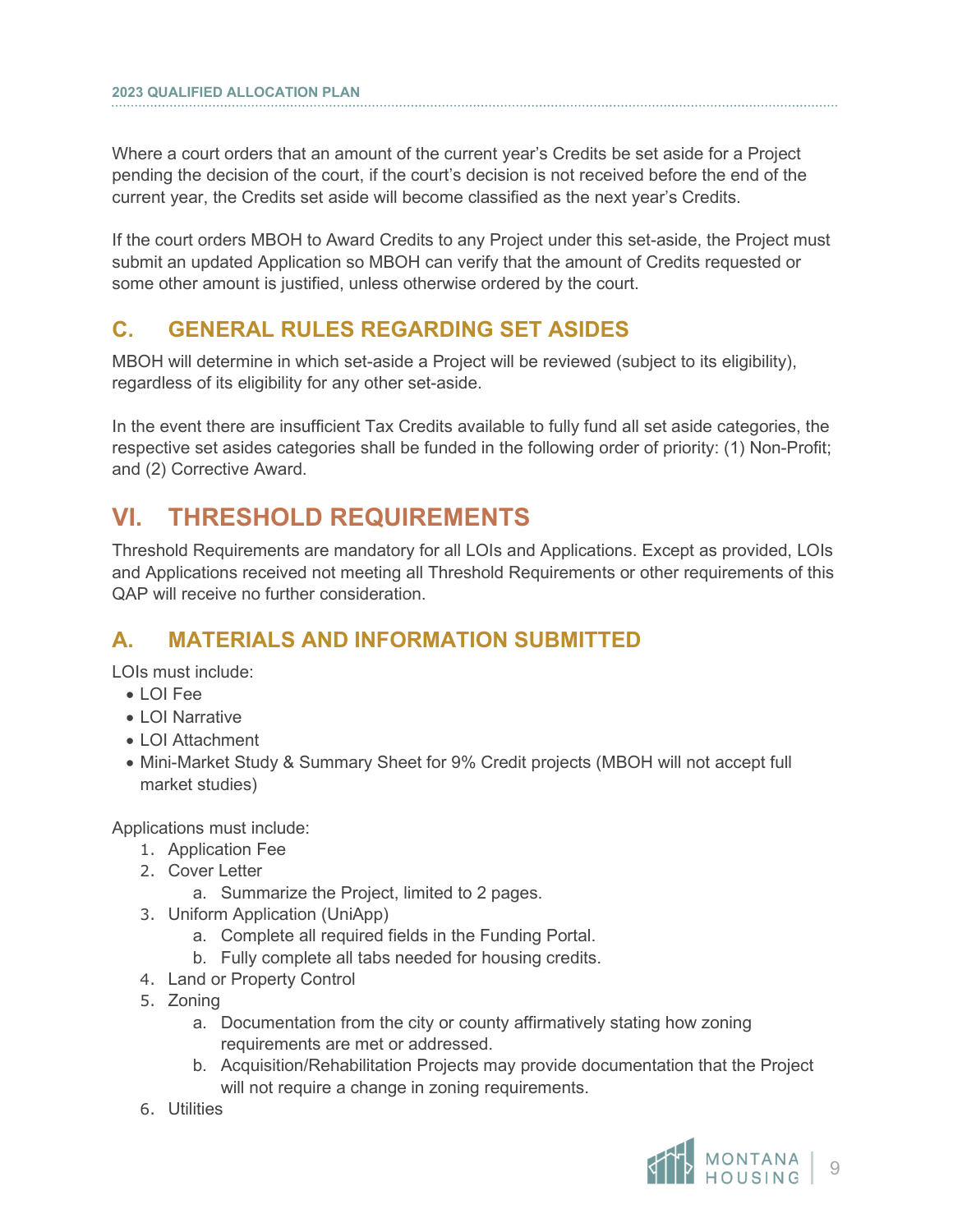- a. Letter or email from providers verifying:
	- Utilities are or will be available to the property.
	- The provider has the capacity to handle the load to be added by the Project.
	- Present proximity of utilities to the Project location.
- b. Documentation must address water, sewer, electricity, and as appropriate, gas, propane, and garbage pickup.
- c. Acquisition/Rehabilitation Projects need only provide a letter or email from the utility provider documenting the expected utility load and the providers' ability to meet such additional load.
- d. Documentation must not be older than 18 months from application date.
- e. MBOH staff may in its discretion require the Applicant to provide updated documentation.
- f. Applicants must submit a copy of any updated letters at Reservation or with the next submitted quarterly report.
- 7. Preliminary Financing Letter
	- a. The lender will indicate the proposed terms and conditions of the loan.
	- b. The letter must formally express interest in financing the Project sufficient to support the terms and conditions represented in the Application.
- 8. Equity Letter
	- a. Letter of interest with the anticipated price based on the market at time of the Application.
- 9. Novogradac Rent Limits
	- a. Provide Novogradac Rent and Income Calculator results for the project (Novogradac calculator available on MBOH's website).
- 10. Utility Schedule
	- a. Copy of schedule used in uniapp.
- 11. Qualified Management Company Agreement
	- a. Provide a copy of the written agreement evidencing the company's commitment to provide management services.
	- b. Upon written notice from MBOH that the Management Company is not a Qualified Management Company, the Applicant must submit to MBOH within ten (10) days a written designation of a Qualified Management Company and a copy of the written agreement.
- 12. Management Education Certifications
- 13. Full Market Study
	- a. Prepared and signed by a disinterested third-party analyst.
	- b. Market Studies must be completed within six (6) months prior to the submission date of the Application, must have the market analyst complete a physical inspection of the market area within one (1) year of the Application and must adhere to minimum market study requirements in the MBOH Market Study Requirements.
- 14. Market Analyst Certification Form
- 15. Market Study Summary Sheet
- 16. CMA / Appraisal

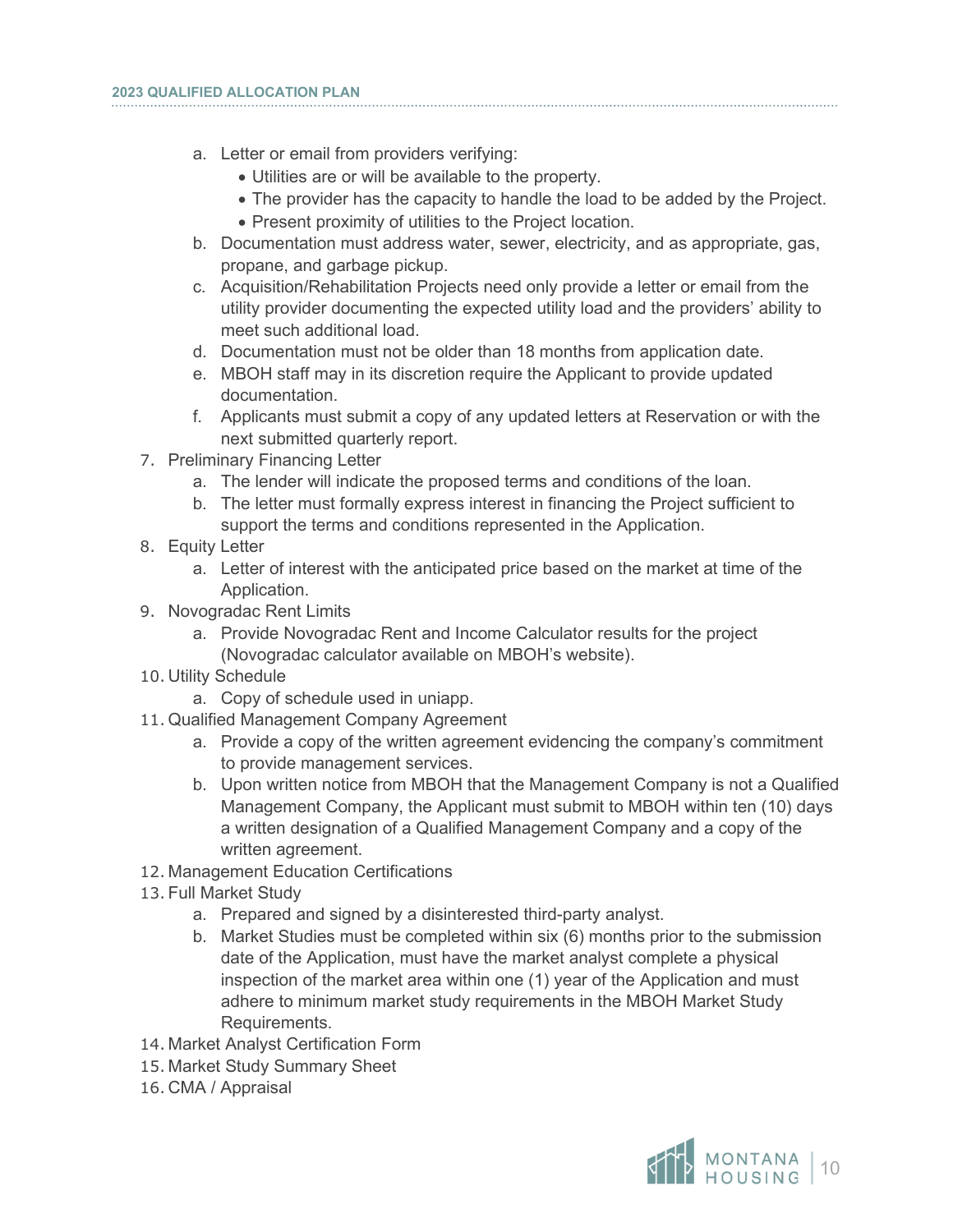- a. A comparative market analysis (CMA) or appraisal done by an independent (nonrelated party) Montana-licensed real estate professional.
- b. A CMA is required regardless of the manner or method of Acquisition and must cover all real estate.
- c. Land and existing building values must be listed separately.
- d. A CMA is not required if the Application includes documentation demonstrating that a CMA or appraisal is not available for the property.
- 17.Site Plan

- 18.Preliminary Floor Plan
	- a. Design Professional's preliminary floor plan and elevations/photos of existing properties for the Project.
- 19. Legal Ownership Entity
	- a. Organizational document of the entity that will have legal ownership of the project from the state where it is registered or other documents acceptable to Montana Housing.
- 20.Broadband
	- a. Explain how the project will meet the broadband requirements.
	- b. Infrastructure installation is required for all New Construction and Substantial Rehabilitation developments. If this requirement is unfeasible the Applicant must submit a waiver request. This request must contain justification and detailed documentation.
- 21. Narrative
	- a. Addressing each of the Development Evaluation Criteria, demonstrating how the Application meets each of these criteria, and providing a specific explanation and justification of the points sought for each scoring item.
	- b. Narrative references to the Market Study must cite the specific page and paragraph of the Market Study.
	- c. The uniapp tab "HC Scoring must include the Applicant's own proposed total score for each scoring item in the Development Evaluation Criteria.
- 22.Public Housing Authority Waiting List
	- a. Documentation of the number of households on the current Housing Choice Voucher waiting list from the local public housing authority and/or the contracted HCV provider in which the Project is located.
- 23.Public Notice
	- a. A copy of the public notice, proof of publication from the publisher, and copies of document the notice was published in.
	- b. An Applicant must place a notice in the local newspaper of the intent to apply for Housing Credits encouraging submission of public comment to MBOH and including name of Project, number of units, location of Project, for-profit or nonprofit status, and, if applicable, intent to request tax-exempt status.
	- c. The notice will be placed as a box advertisement in the newspaper within 90 days prior to the due date of the Application and must allow 30 days of submission of comments to MBOH.
	- d. The notice must be published twice, with an interval of at least 14 days between the 2 publication dates.

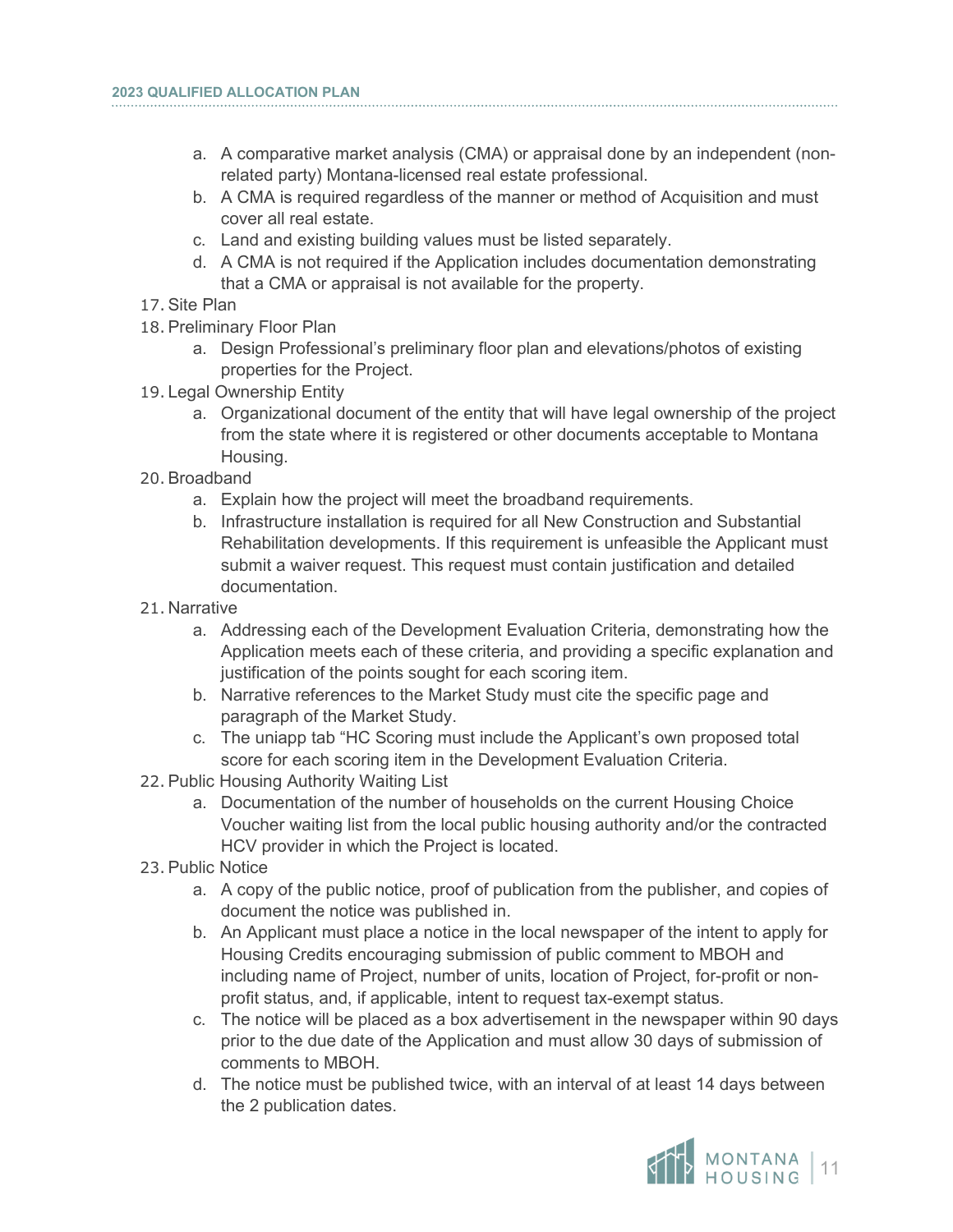e. Example of Public Notice:

(Name of Developer, address, telephone number), a (for-profit/non-profit) organization, hereby notifies all interested persons of (city, town, community name) that we are planning to develop, (Name of Project) an affordable multi- family rental housing complex on the site at (street location). This complex will consist of (number) (one bedroom, two bedroom, or three bedroom) units for (elderly persons/families). This Project (will/will not) be exempt from property taxes.

An Application (will be/has been) submitted to the Montana Board of Housing for federal Tax Credits financing. You are encouraged to submit comments regarding the need for affordable multi-family rental housing in your area to the Montana Board of Housing, PO Box 200528, Helena, MT 59620-0528; FAX (406) 841-2841, or electronically at https://housing.mt.gov/Contact Comments will be accepted until 5 PM on (specify the date 3 weeks before the MBOH Board Award Determination Meeting (see schedule in Section III.C).

- 24.Sponsor Application Indemnification & Certification Form
- 25. Non-Profit Set-aside
	- a. For Applications seeking to qualify for the non-profit set aside.
		- A copy of the IRS determination letter documenting such organization's 501(c)(3) or (4) status.
		- An affidavit by the organization's managing partner or member certifying that the organization is not and during the Compliance Period will not be affiliated with or controlled by a for-profit organization.
		- Documentation that one of the exempt purposes of the organization includes the fostering of low-income housing.
- 26. Developer Fee Agreement:
	- a. If the project has co-developers or a consultant, provide a copy of the executed Developer Fee agreement, Consultant Fee agreement, or other documentation demonstrating how the fees will be split or paid.
- 27. Release of Information Form: For Applicants including a Developer with no previous history with the Montana Housing Credit Program.
- 28. QCT / DDA Map
- 29. Discretionary Basis Boost: Explanation and justification for a request for discretionary basis boost, if applicable.
- 30.Elderly Exemption: If the Project is an Elderly Property, specify which exemption for housing for older persons will apply.
- 31. CNA
	- a. A Capital Needs Assessment (CNA) for rehabilitation applications on the USDA Rural Development Capital Needs Assessment template or similar form
	- b. A minimum of a 15-year projection for all capital needs that will be replaced, refinished, repaired, upgraded, or otherwise rehabilitated.
	- c. Detailed narrative explaining the scope, details, and expectations of the Rehabilitation.

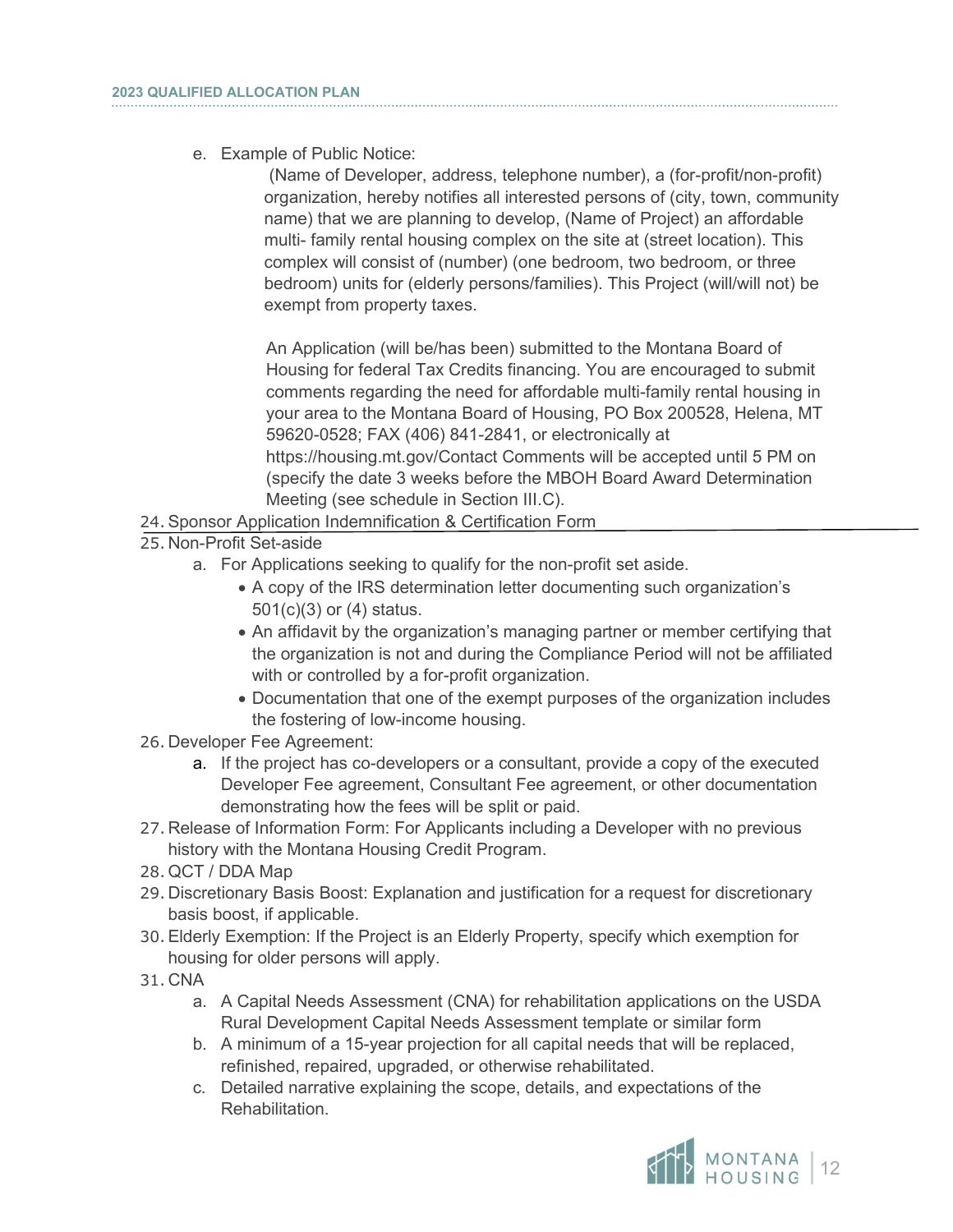- d. All items will be listed and identified by unit number.
- e. The CNA must be less than 1 year old as of the date of Application submission or include an update within the most recent 6 months.
- 32. Relocation Plan: For Applications proposing Rehabilitation or replacement of existing units
	- a preliminary relocation plan addressing the logistics of moving tenants out of their residences and providing temporary housing during the Rehabilitation, and
	- the probable length time tenants will be out of their units, and/or replacement and returning tenants to their residences upon completion of the Rehabilitation or replacement.
- 33.Property Tax Exemption
	- a. For Applications proposing a property tax exemption for rental housing providing affordable housing to lower-income tenants pursuant to Mont. Code Ann. § 15-6- 221, include documentation of intent to request that the local government unit where the property is located conduct a public hearing as required.
	- b. If the Application does not include such documentation, MBOH will underwrite the Project as if no exemption was or will be received.
	- c. The Application must also affirmatively commit to providing a minimum of 50% of the Units to tenants at 50% of the area median income, with rents restricted to a maximum of 30% of 50% of area median income, as calculated under Section 42 (does not apply to 4% New Construction Projects, including the 4% Project of Twinned 4%/9% New Construction Projects).
- 34. Operating Reserve Letter
	- a. If the operating reserve requirement is not met, an acceptable third-party source document is required.
- 35.Eventual Homeownership
	- a. For Projects targeted for Eventual Homeownership, provide the documents and information specified in the Eventual Home Ownership section.

## <span id="page-15-0"></span>**B. OTHER REQUIREMENTS**

In addition to Applications or Projects failing to meet other requirements, MBOH will return and will not consider for an Award of Credits:

- Projects for which the Market Study and other available market information fails to demonstrate adequate market need within the proposed community.
- Projects that are not financially feasible based upon MBOH underwriting standards.
- An Application submitted by an entity with a demonstrated poor track record in completion of development or management of housing, whether in Montana or another state.
- Applications submitted by Applicants with current Project(s) that have/had numerous or unresolved substantial non-compliance issues or IRS 8823s.

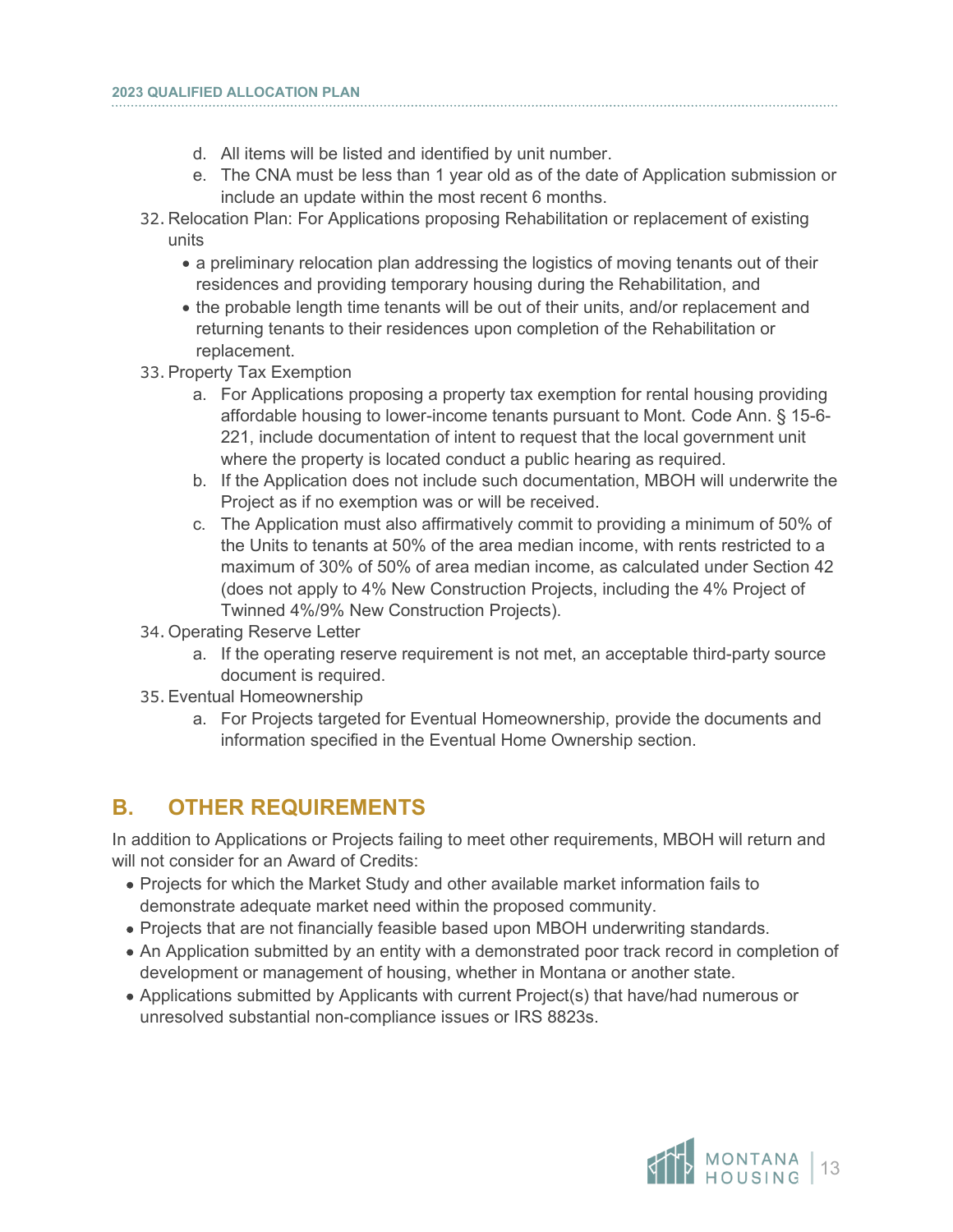## <span id="page-16-0"></span>**C. MINIMUM SCORING THRESHOLD**

Developments not scoring the minimum Development Evaluation Criteria score of 1,000 points (or 800 points for non-competitive 4% Credit bond deals) will not receive further consideration.

# <span id="page-16-1"></span>**VII. DEVELOPMENT EVALUATION CRITERIA AND SELECTION**

MBOH will use the Development Evaluation Criteria, other QAP Selection Criteria and information submitted or obtained with respect to Projects to assist the Board in evaluating and comparing Projects.

## <span id="page-16-2"></span>**A. DEVELOPMENT EVALUATION CRITERIA**

Development Evaluation Criteria scoring is only one of several considerations the MBOH Board takes into account and does not control the selection of Projects that will receive an Award of Tax Credits. For purposes of this QAP and Awards and Allocations, the Selection Criteria include all the requirements, considerations, factors, limitations, Development Evaluation Criteria, set asides, priorities and data set forth in this QAP and all federal requirements.

### **1. EXTENDED LOW INCOME USE (***100 POINTS POSSIBLE***)**

An Application in which the Applicant agrees to maintain units for low income occupancy beyond the federal Extended Use Period will receive points as indicated below and must incorporate these restrictions into the Restrictive Covenants. All projects must have an additional 35 years of affordability.

#### **Years beyond initial 15**

35 or more years 100 points (50 years i.e. total extended use period)

Eventual Home Ownership Applications must also specify an Extended Use Period and will receive points for the Extended Use Period as provided above.

### **2. LOWER INCOME TENANTS (***200 POINTS POSSIBLE***)**

#### **INCOME AND RENT LEVEL TARGETING**

A Project with any minimum set aside will be awarded points based on the weighted average income targeted according to the following:

- 53% or below 200 pts
- 55% or below 100 pts
- 60% or below 50 pts

Rents at 40% are allowed to income qualify to 49% AMI. Rents at 50% are allowed to income qualify to 55% AMI (40-60 election must apply).

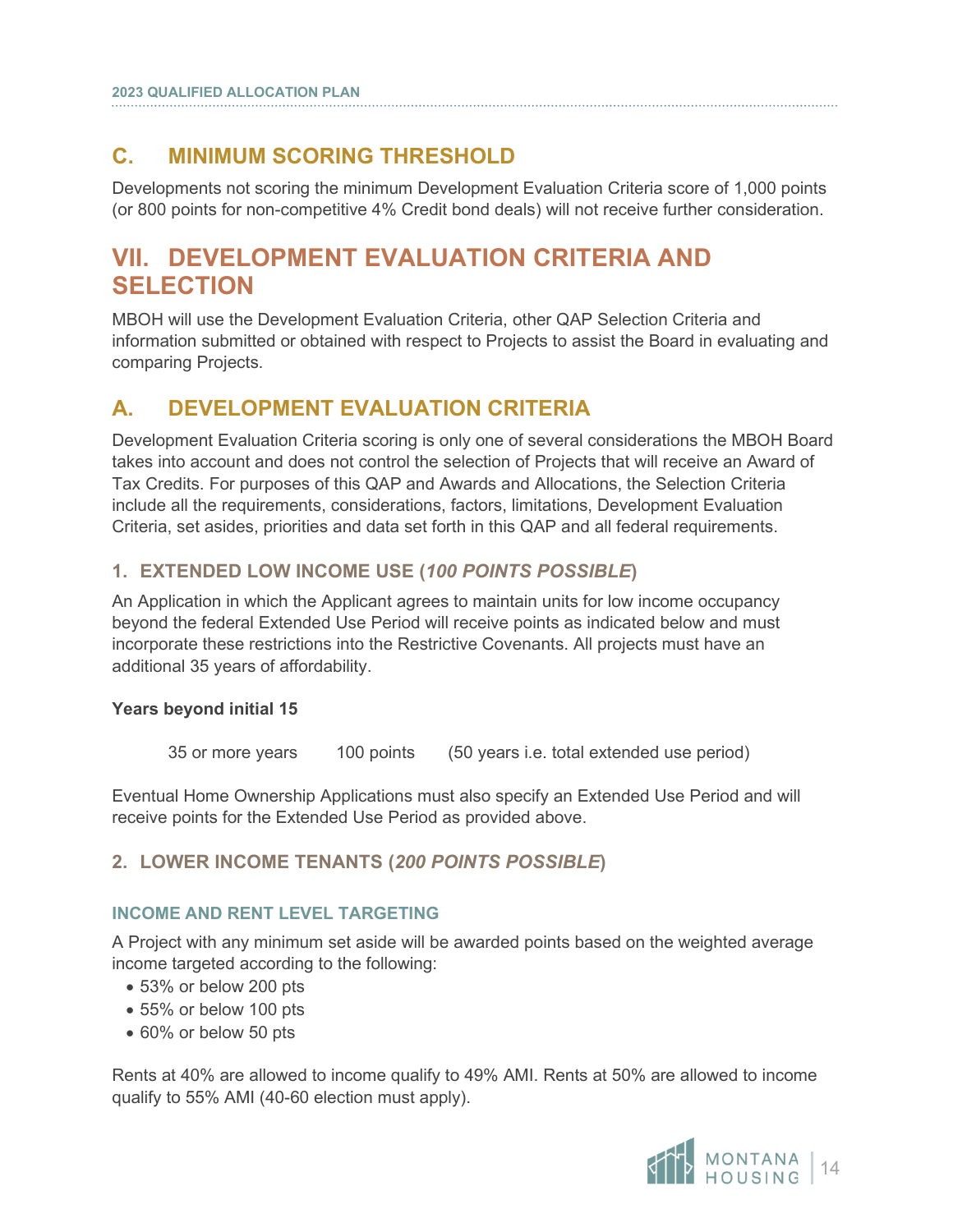If the Applicant elects Average Income, MBOH will score the Application under the criteria and points schedule in this subsection.

If the project has a manager's unit, it will be considered a 60% unit and calculated as such.

#### **3. PROJECT LOCATION (***100 POINTS POSSIBLE***)**

- An Application will be awarded points with respect to an amenity or service if a grocery store (convenience store does not count); or medical services appropriate and available to all prospective tenants (e.g., hospital, doctor offices, etc.) and are one of the following:
- a. A Project is located within 1½ miles of the specified amenity or essential service.
- b. Public or contracted transportation (not including taxi or school bus service) is reasonably available to the specified amenity or service (i.e., the Project is located within ¼ mile of fixed bus stop or on a same day call basis) (or letter from provider committing to establish such service); or
- c. Where applicable, the specified amenity or service is available via a no-charge delivery service to the Project Location (all distances must be as specified in the Project's market study).

\*- For scattered site projects, all site locations must meet the criteria for any points to be awarded.

#### **4. HOUSING NEEDS CHARACTERISTICS (***100 POINTS POSSIBLE***)**

Development meets area affordable housing needs and priorities and addresses area market concerns, such as public housing waiting lists (for all units and tenants), vacancy rate, and type of housing required.

#### **LOCAL COMMUNITY INPUT (***30 POINTS POSSIBLE***)**

30 points will be awarded if the Application includes documentation of at least one of the following forms of Local Community Input, as shown by evidence provided in the Application:

- local neighborhood meetings held expressly for this Application with attendance rosters and minutes;
- local charrettes held expressly for this Application with supporting documents, concept drawings, and input from local community;
- other appropriate form of local community input specifically designed to gather local community input for this Application; and/or
- City or County Commission meeting.

In order to obtain the available points under any item, there must be actual local community input in some form. If a community meeting is held but there is no attendance, another form of local community input must be used. No points will be awarded if the meeting or charrette is part of another public or design meeting, unless the minutes demonstrate that a portion of the

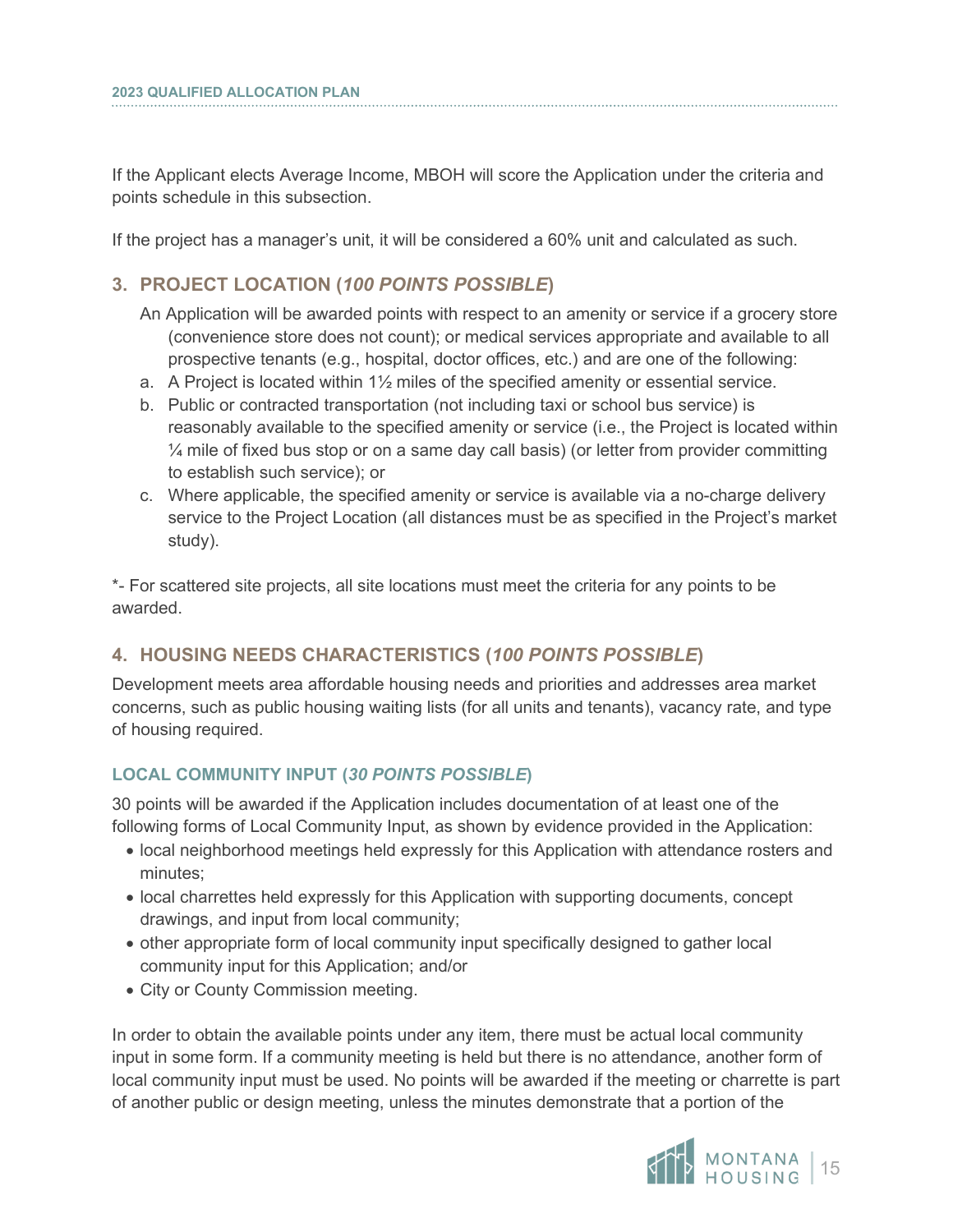meeting was specifically dedicated to community input for this Application. No points will be awarded if the Application does not provide evidence of qualifying local community input, including minutes of any meeting, charrette or other form of local community input and copies of any written or electronic comments received. Documentation of community outreach efforts to inform and invite community members to attend any of the community input events must be included. All meetings, charrettes and other Local Community input events must be held within 6 months before the Application deadline.

#### **APPROPRIATE SIZE (***35 POINTS POSSIBLE***)**

Points will be awarded for the appropriateness of size of the development for market needs and concerns as reflected in the Market Study. 35 points will be awarded if the number of units being proposed is 50% or less than the number of units needed as projected by the Project's Market Study. No points will be awarded if the number of units being proposed is more than 50% of the number of units needed as projected by the Project's Market Study. For projects developed, rehabilitated, or constructed in a location that is not within the city limits of Billings, Bozeman, Butte, Great Falls, Helena, Kalispell, or Missoula, no points will be awarded if the number of units being proposed is more than 75% (rather than 50%) of the number of units needed as projected by the Project's Market Study. If the Project is existing in the community, the number of units in the Project will be added to the new units needed and the above test will be applied. The Application narrative must address this scoring item with citations to the relevant pages and paragraphs of the market study.

#### **MARKET NEED (35** *POINTS POSSIBLE***)**

The Application will be awarded 35 points based upon the required Market Study's documentation that the Project meets the market needs of the community, as follows:

- Vacancy Rate is at or below 7%; and
- Absorption Rate is less than 5 months; and
- Rents are at least 10% below adjusted market rents.

Narrative references to the Market Study must cite the referenced page and paragraph of the Market Study.

#### **5. PROJECT CHARACTERISTICS (***200 POINTS POSSIBLE***)**

#### **100 POINTS FOR ANY ONE OF THE FOLLOWING FOUR ITEMS:**

#### **AFFORDABLE HOUSING STOCK**

The Application proposes either the preservation of existing affordable housing stock (including as part of a local (not national, state or regional) community revitalization plan or similar plan) or increases the affordable housing stock, through the use of funds from other sources (e.g., donation of land, other substantial donations, reduction in taxes through tax abatement (other than non-profit exemption) or impact fees) to leverage the Tax Credit dollars.

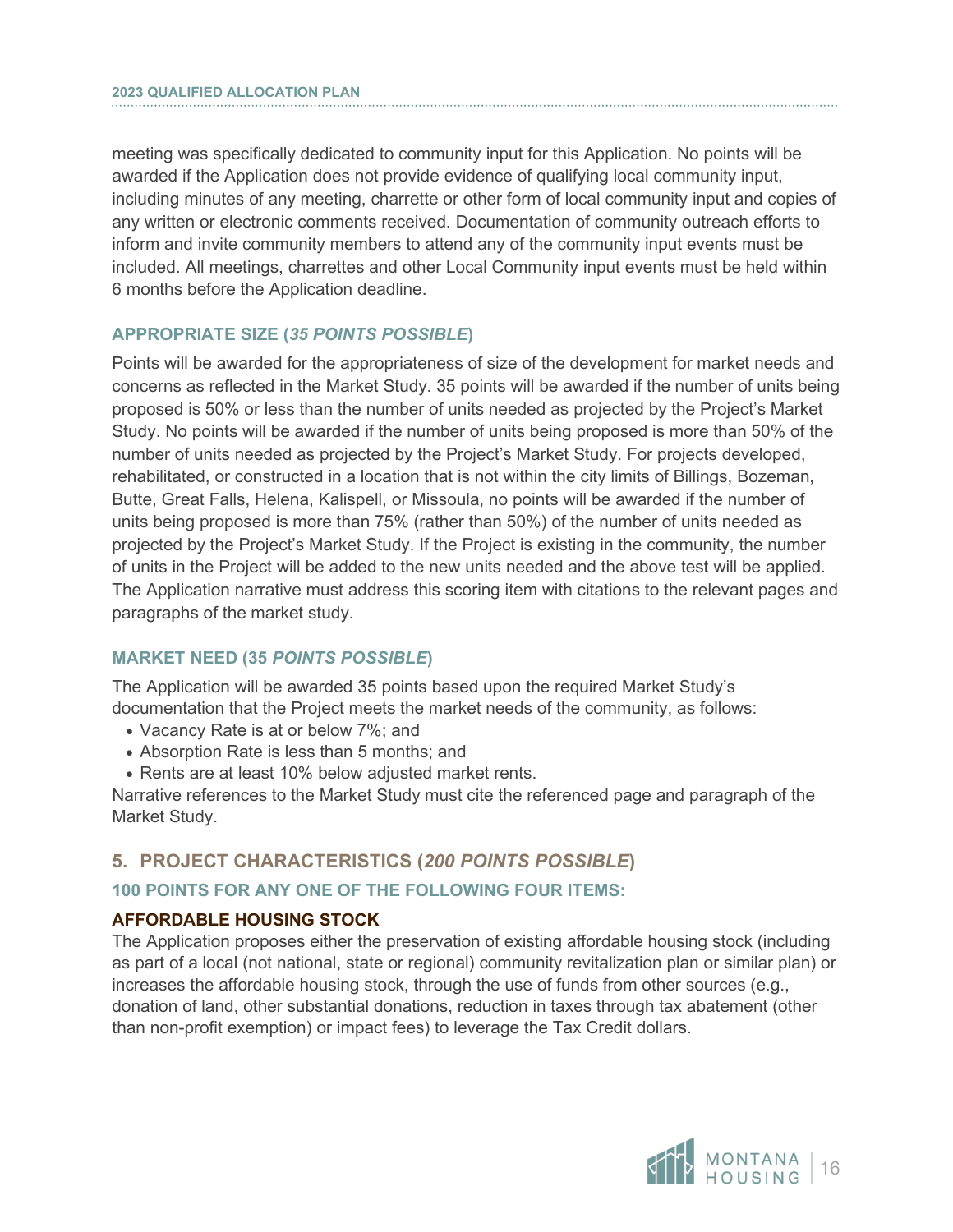#### **QUALIFIED CENSUS TRACT/LOCAL COMMUNITY REVITALIZATION PLAN**

The Project is located in a qualified census ract ("QCT"), and its development contributes to or involves existing housing as part of a local (not national, state or regional) community revitalization plan or similar plan. The Application must include any such local community revitalization plan and identify where in the plan such existing housing may be found.

#### **HISTORIC PRESERVATION**

The Application proposes the Acquisition and/or Rehabilitation of buildings with local, state, tribal and/or federal historic preservation designations.

#### **PROJECT-BASED RENTAL SUBSIDY**

The Project has project-based rental subsidy for at least 50% of the units. The Application must provide a copy of the relevant contract or other documentary proof of subsidy from the provider. MBOH staff will verify claimed subsidies with the funding source.

#### **100 POINTS FOR GREEN BUILDING AND ENERGY CONSERVATION STANDARDS:**

Applicant's justification for green building and energy conservation includes but is not limited to Energy Star building and appliance initiatives, water saving devices and green construction and materials. For New Construction and Rehabilitation, the Application will be awarded 100 points if the Project will include at least 10 of the items as listed and described on the MBOH Green Building and Energy Form. The Application must include the completed MBOH Green Building and Energy Form. The Applicant's architect, who is qualified with respect to energy and green building standards, must provide a letter confirming the listed green building items, as shown in the MBOH Green Building and Energy Form, are incorporated into the Project. For all Projects (New Construction and Rehab), the Form must list each scoring item and specify how many units will receive those items. The Applicant's architect also must provide certification at Final Cost Certification for 8609(s) purposes confirming that the initiatives were incorporated.

#### **6. DEVELOPMENT TEAM CHARACTERISTICS (***400 POINTS POSSIBLE***)**

Applications meeting all of the requirements of this Section will be awarded 400 points.

#### **DEVELOPMENT TEAM EXPERIENCE**

Participation by an entity with a demonstrated track record of quality experience in completed development or management of Tax Credit Projects. MBOH will consider

- the Applicant, Owner, Developer, General Partner, Management Company, and HC Consultant and whether housing Projects have been developed and operated with the highest quality either in Montana or another state,
- existing Projects,
- amount of active local community participation used to develop Projects, and
- a management entity with a good compliance track record and specialized training.

If a new Developer, this requirement may be met through a partner who was a member of the Development Team on a prior Tax Credit Project that has achieved 100% qualified occupancy

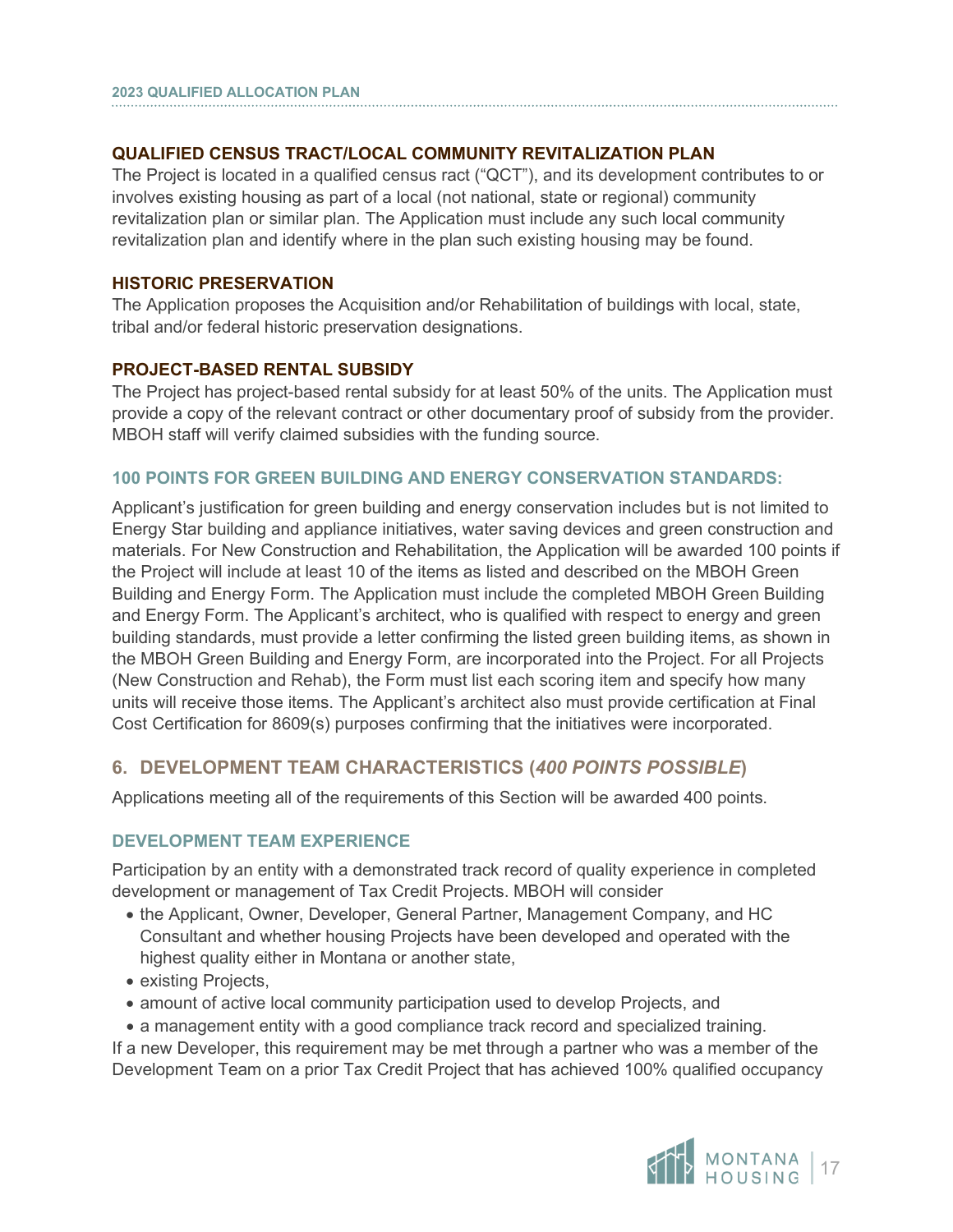and for which the applicable state housing finance agency has conducted a compliance audit which revealed no significant problems.

#### **MANAGEMENT EDUCATION**

One member of the Management Company meets the education requirement and one member of the Development Team (other than the Management Company) who is directly and actively involved with the Project has been trained by a Nationally Recognized LIHTC Compliance Training Company. For MBOH purposes, to maintain certification, the person must attend a complete class with a Nationally Recognized LIHTC Compliance Training Company at least once every four years (certificates must be attached with each Application). MBOH annual compliance training does not qualify for Credit under this category.

#### **COLD WEATHER DEVELOPMENT EXPERIENCE**

The Project's Developer or Consultant who is actively involved in the actual construction process has experience with Cold Weather Development and Construction (defined as one or more Projects located above the 40 degrees north parallel), as reported on the MBOH Cold Weather Experience Form.

The application must list all affordable housing including low-income housing Tax Credit Projects in Montana or any other state developed, owned, managed, or consulted on by Applicant and any member of the Development Team, whether or not such Projects were successfully completed. All Development Team members must sign, and the Application must include the completed and signed UniApp Supplement Tax Credit Information Release Form, providing consent to the release of information by other third parties.

#### **7. PARTICIPATION OF LOCAL ENTITY (***60 POINTS POSSIBLE***)**

For purposes of this scoring item, a local entity includes a provider serving the Project locality from a physical office in the region of the state where the Project is located even if the provider does not maintain a local office in the locality.

#### **COMMUNICATION/RELATIONSHIPS (30 POINTS POSSIBLE)**

30 points will be awarded if the Application includes documentation in the form of a detailed and descriptive narrative, confirmed in writing by the local entity, indicating that the Owner/Developer has met with one or more local entities to discuss the local entities' participation in the Project through provision of any of the following:

- screening and referring of individuals as prospective tenants;
- providing on-site services to Project tenants;
- donation of land or sale at a reduced price to enhance affordability;
- use of grant money to develop infrastructure or for other uses;
- significant fee waivers on local government fees; or
- other forms of significant monetary or in-kind support.

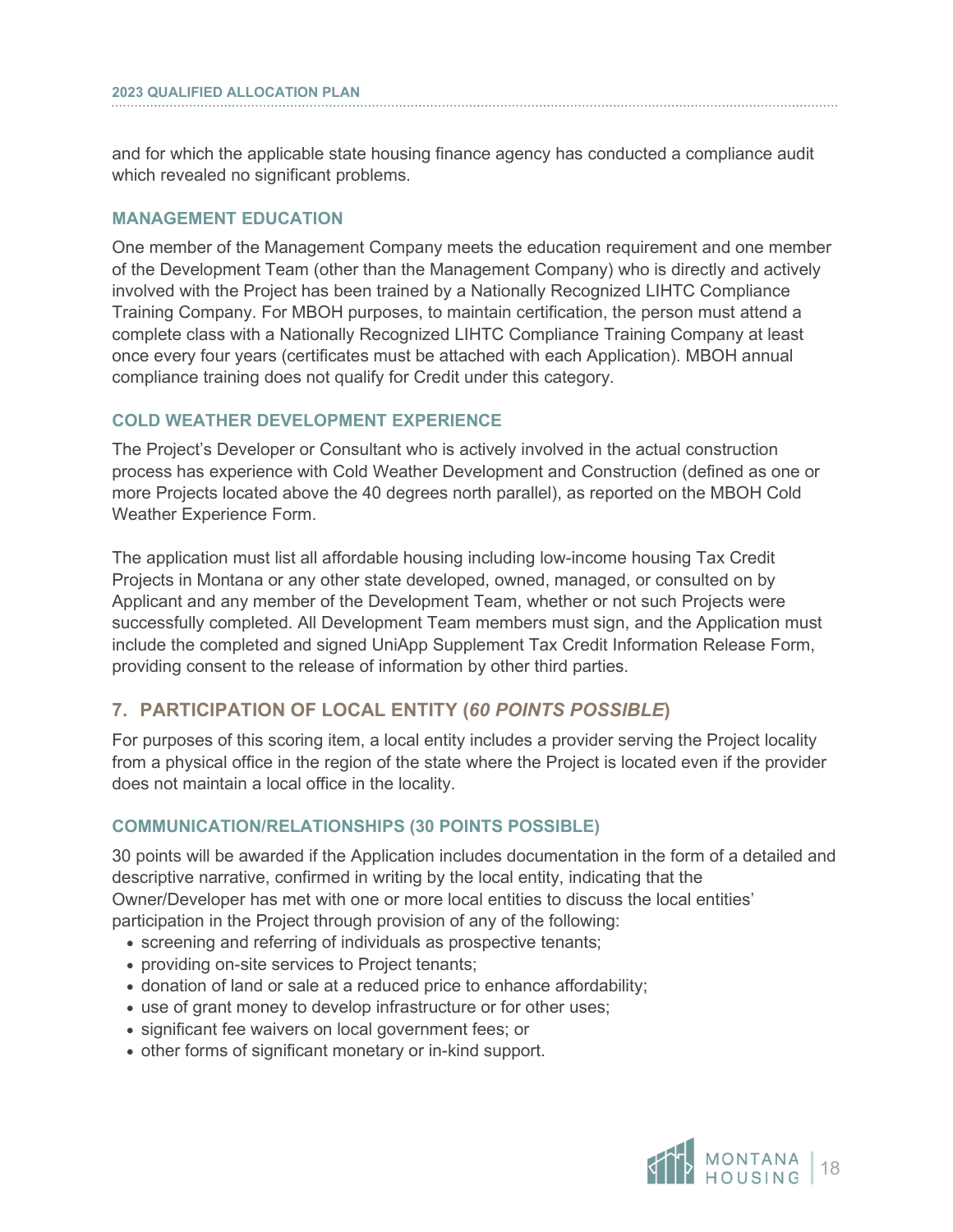#### **SERVICE COMMITMENTS/UNDERSTANDINGS (30 POINTS POSSIBLE)**

30 points will be awarded if the Application includes a narrative in which the Owner/Developer commits to provide or arrange for provision of one or more specifically described supportive services for the duration of the Extended Use Period. The narrative must provide evidence of how such described supportive services will benefit the Project. The same component of participation by a local entity may not be counted toward more than one item, and may be given Credit by an award of points only once.

Points will not be awarded for the same item in both this Participation of Local Entity section and the Project Characteristics/Affordable Housing Stock section.

#### **8. TENANT POPULATIONS WITH SPECIAL HOUSING NEEDS (***100 POINTS POSSIBLE***)**

An Application will be awarded 10 points for each 5% of the units targeting or meeting the following identified needs up to a maximum of 100 points. The Application must specify the number of units targeted for or meeting each category. MBOH will use Units Accessibility in the UniApp to calculate the score for this item. Units may not be counted more than once or in more than one category for purposes of awarding points.

- Units targeted specifically for individuals with children or large families (units with 2 or more bedrooms).
- Units targeted specifically as Section 504 fully accessible units exceeding minimum fair housing requirements.
- Units targeted specifically for persons with disabilities (points limited to a maximum of 25% of units in the Project) (Application must describe the strategy that will be used to market available units to disabled persons throughout the Extended Use Period).
- Units targeted to veterans (points limited to a maximum of 25% of units in the Project).
- Units targeted to victims of domestic violence (points limited to a maximum of 25% of units in the Project).
- Units that provide Permanent Supportive Housing (points limited to a maximum of 25% of units in the Project).

If the Project is an Elderly Property as defined in federal law, the Application will receive 100 points under this provision.

#### **Example**:

- 2 2 bdrm units meet family requirement 20% 40 points
- 2 1 bdrm units exceed section 504 20% 40 points
- 1 1 bdrm unit targeted to mental illness 10% 20 points
- 5 1 bdrm units with no targeting 50% 0 points
- 10 Total units in Project 100 total points received

#### **9. DEVELOPER KNOWLEDGE AND RESPONSIVENESS (***UP TO MINUS (-) 400 POINTS POSSIBLE***)**

If an entity or individual participating in a Project as a member of the Development Team identified in an Application has a demonstrated poor track record or demonstrated past management weaknesses with respect to developments in Montana or in another state, or has

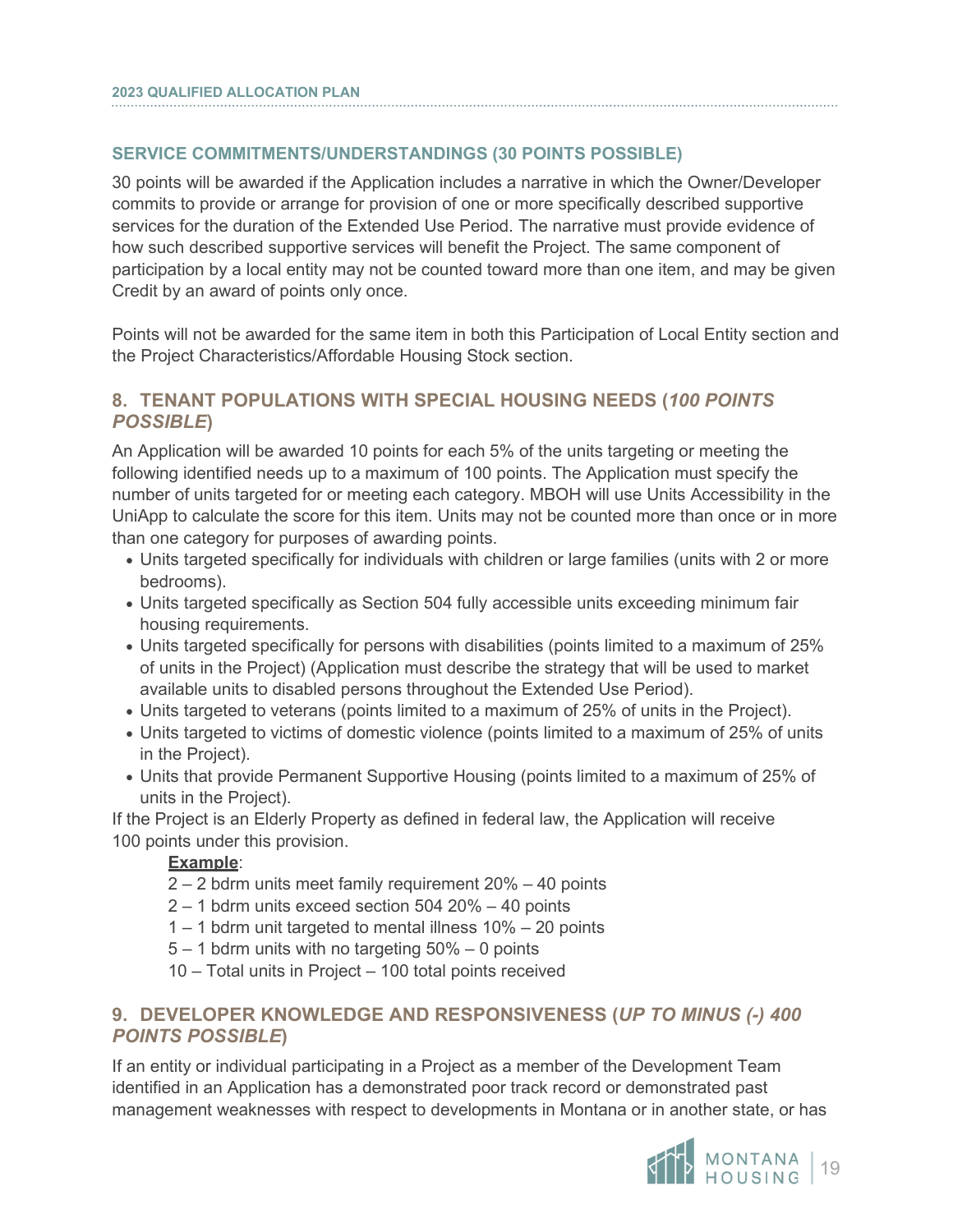failed in the past to respond timely to an MBOH letter of inquiry with respect to a Project, MBOH may assign negative points.

MBOH will provide written notice within thirty (30) days of MBOH learning of any event that will result in a negative point assignment. If MBOH learns of the event after Application submission and prior to the MBOH Board's Award meeting, MBOH will provide written notice to the Applicant within five (5) business days. The written notice must describe the event giving rise to the negative point assignment and specify the Development Team member or members affected by the negative point assignment, the number of negative points to be assigned and the number of future Applications to which negative points will be assigned. If MBOH has learned of the event after Application submission and prior to the MBOH Board's Award meeting, the notice must be provided to the Applicant and affected members of the Development Team and inform such persons or entities that they may respond in writing to MBOH within five (5) business days of the date of the notice or, if earlier, by 3 days prior to the MBOH Board's Award meeting. If MBOH learns of the event outside the period from Application submission to MBOH Board Award meeting, the notice must be provided to the particular Development Team member affected and inform such Development Team member that they may respond in writing to MBOH within thirty (30) days of the date of the notice.

#### **DEMONSTRATED POOR TRACK RECORD**

For purposes of determining a participant's track record, MBOH may contact community officials, Development Team or Development Team member references, Credit bureaus, other state Tax Credit administering agencies and any other sources as MBOH deems appropriate. Up to minus (-) 100 points may be assigned for each of the following: (i) demonstrated poor track record with respect to developments in Montana or in another state, and/or (ii) failure to respond within 10 working days of MBOH letter of inquiry. (*Up to Minus (-) 200 points possible*)

#### **DEMONSTRATED MANAGEMENT WEAKNESSES**

Development Team members with past demonstrated management weaknesses, including but not limited to those management weaknesses listed below may be assigned negative points for this section (*Up to Minus (-) 200 points possible*), for example:

- Has not followed-through on the development of a Project from Application to rent-up and operation;
- Has not complied with MBOH submission, compliance or other requirements applicable during Project development, construction and Extended Use Period;
- Has not maintained a Project to Section 42 or other program standards;
- Has or had numerous or outstanding substantial non-compliance issues or IRS 8823s;
- Has not completed required training in a certified compliance training program;
- Has not completed required management compliance retraining at least every four years;
- Has requested income targeting changes that are not supported by unanticipated hardship;

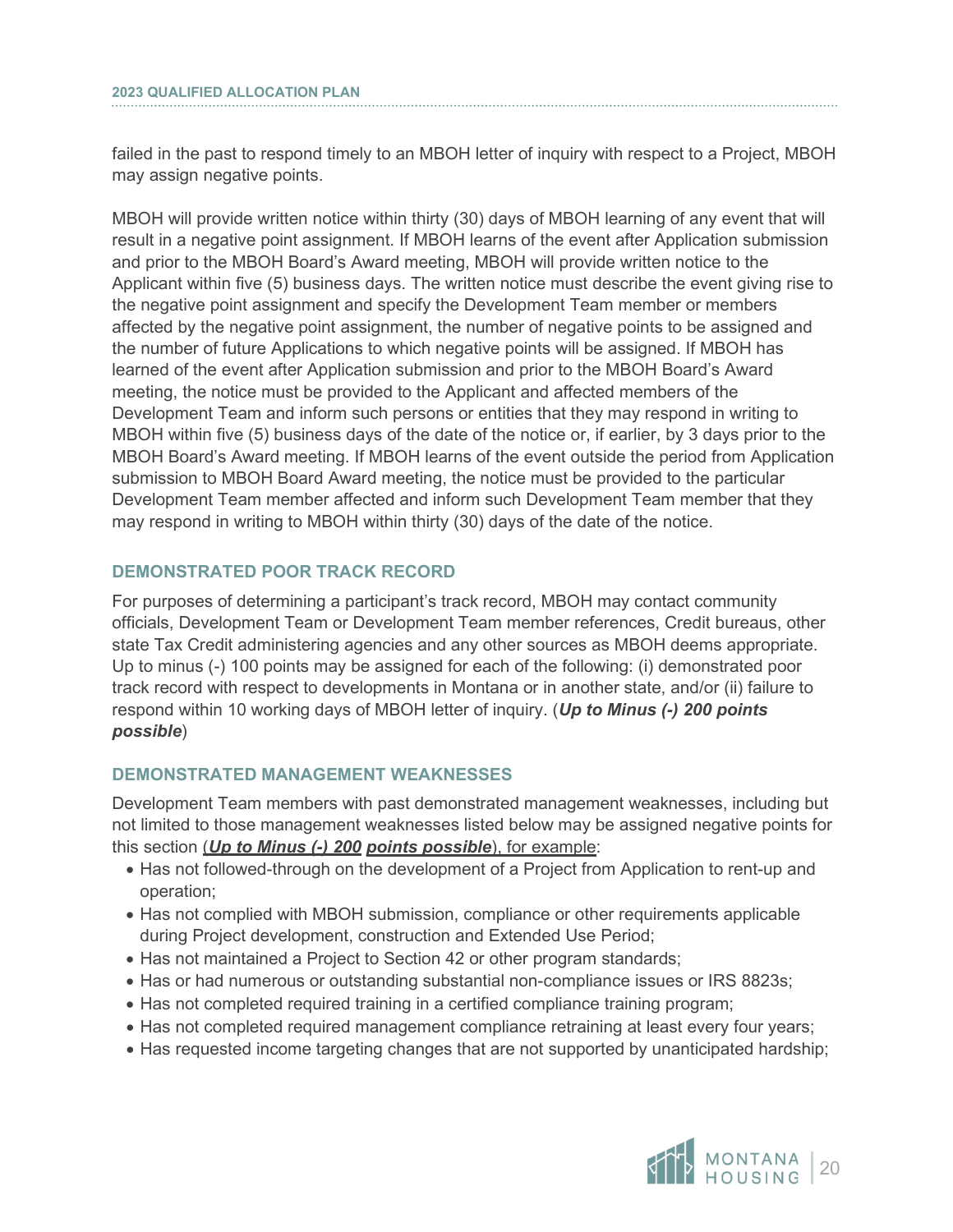- For Projects Awarded Credits for 2018 or later years, has a debt coverage ratio at 10% cost certification or final allocation that has changed significantly from the debt coverage ratio as underwritten by MBOH at Application;
- Has requested additional Credits more than once;
- Has failed to comply with the Substantial Changes requirements;
- Has significantly diminished the quality and long term viability of a previous Project by lowering costs below a reasonable level;
- Has delinquent late fees due and payable to MBOH;
- Has intentionally provided false information to MBOH in connection with an Application, Project or any related Board inquiry or process;
- Has been a member of the Development Team for a prior Project that exceeded maximum Hard Cost Per Unit or Total Project Cost Per Unit at Final Cost Certification; or
- Has been a member of the Development Team for a prior Project Awarded Credits from 2018 or later years that exceeded the applicable maximum Soft Cost Ratio at Final Cost **Certification**

Negative points may not be assigned for the same matter under both Section 9(a) and 9(b).

#### **METHOD OF ASSIGNING NEGATIVE POINTS**

Any negative points will be assigned as follows:

The factors that will be considered in determining whether to assign negative points and the number of any negative points to be assigned with respect to poor track record items, management weaknesses and failure to response to MBOH letters of inquiry, include:

- The nature and seriousness of the incident(s);
- The frequency of such incidents;
- The incidents were or were not within the control of the individual or entity;
- The degree and timeliness to and with which the entity or individual responded to correction and educational efforts;
- The responsiveness of the individual or entity in responding timely to fees, penalties and other sanctions imposed;
- The cost or financial harm caused to the Project, the Tax Credit agency or third parties;
- The nature and extent of inconvenience and harm caused to Project tenants;
- The nature and extent of damage or expense caused to Project property;
- The extent to which the Project as completed failed to comply with the Project as represented in the Application or in approved Project changes;
- The extent to which the incident would have affected scoring of the Project Application if known as the time (although no such effect on Application scoring need be shown to justify an assignment of negative points);
- The extent to which completion of a Project that received an Award of Credits was substantially delayed or prevented;
- The extent to which Credits that were Awarded were recaptured;
- The extent to which unreasonable or excessive fees, profits or other improper remuneration was derived improperly from a Credit Award or Project; and
- The presence of any other relevant factors or considerations.

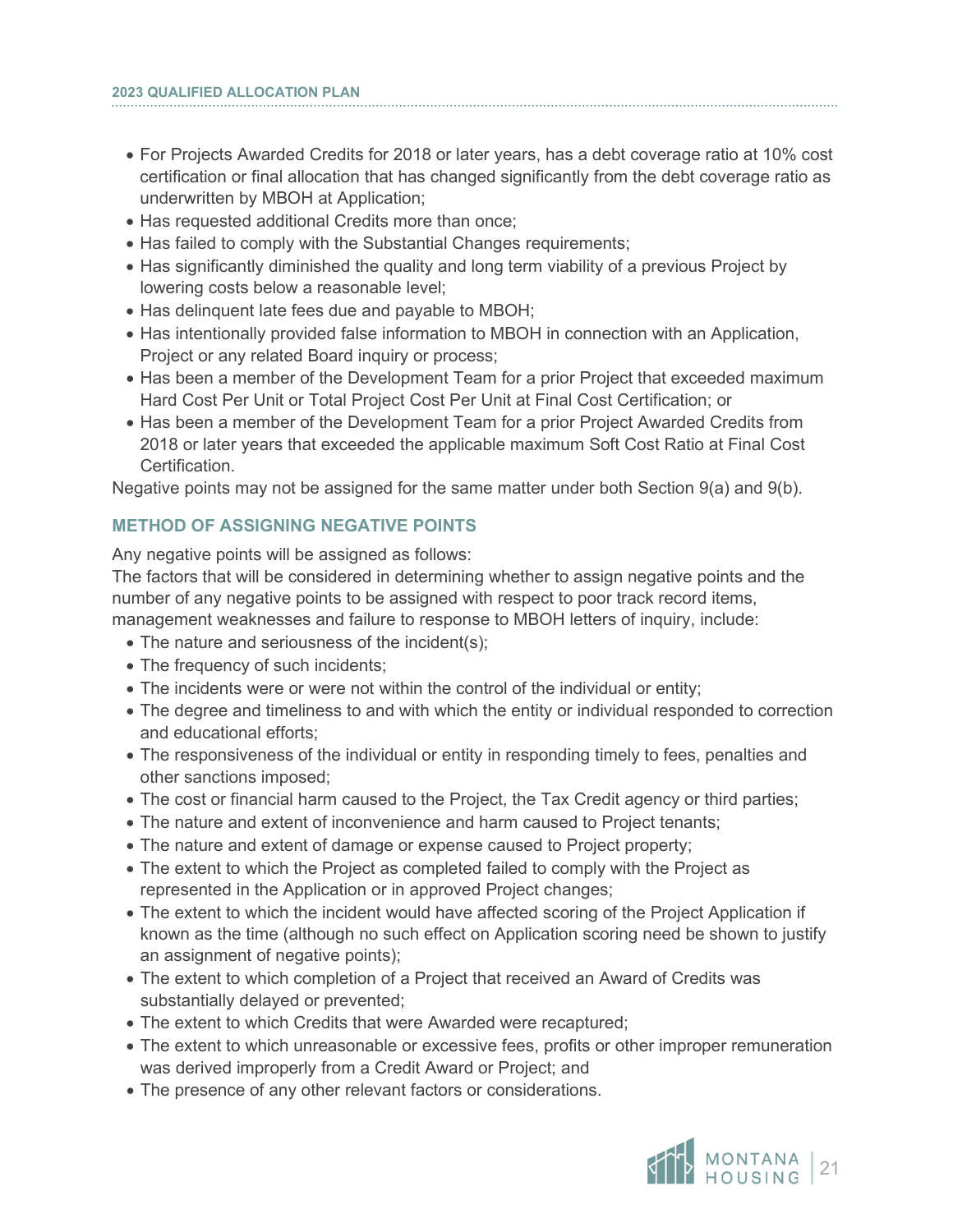Except as otherwise provided in this Section, MBOH will assign negative points on the next competitive 9% Credit Application (or multiple Applications in the same competitive round) which includes as part of its Development Team any person or entity that participated as a Development Team member in the Project or Projects giving rise to the negative point assignment.

If multiple and/or repeat instances of poor performance, management weakness or fail to respond occur or have occurred, MBOH may assign negative points with respect to a Development Team member for not only the first competitive round in which an Application involving such member participates but may also be assigned for such Applications in multiple future years or competitive rounds.

If MBOH assigns negative points as a result of poor track record, management weakness or failure to respond that occurred as part of the development/construction/rehabilitation process prior to beginning of lease-up activities or other involvement of the Qualified Management Company, negative points will not be assigned with respect to such Qualified Management Company.

If more than one Development Team member subject to a negative point assignment from a prior Project is part of the Development Team on a current or future Project Application, the total negative points assigned to the Application will be the greatest number of negative points assigned with respect to any one such participating Development Team member.

If the Project giving rise to the negative points would have received a lower Development Evaluation Criteria score under the QAP under which the Project initially was evaluated, scored and awarded Credits had the poor track record, management weakness or failure to respond been known as of Application scoring, the negative points assigned with respect to a Development Team member from the earlier Application will be the number of points corresponding to the difference in scoring that would have resulted. Such point difference shall be converted as appropriate and necessary to correspond to the current QAP point scoring system.

## <span id="page-24-0"></span>**B. AWARD DETERMINATION**

The MBOH Board will select Applications to receive an Award that it determines best meet the most pressing affordable housing needs of low-income people in Montana, taking into consideration:

- all of the requirements, considerations, factors, limitations, Development Evaluation Criteria, set asides, priorities and data (including without limitation the statistical data in the MBOH Statistical Data Form) set forth in this QAP and all federal requirements (together referred to in this QAP as the "Selection Criteria");
- the Development Evaluation Criteria scoring; and
- all other information provided to the MBOH Board regarding the applicant Projects.

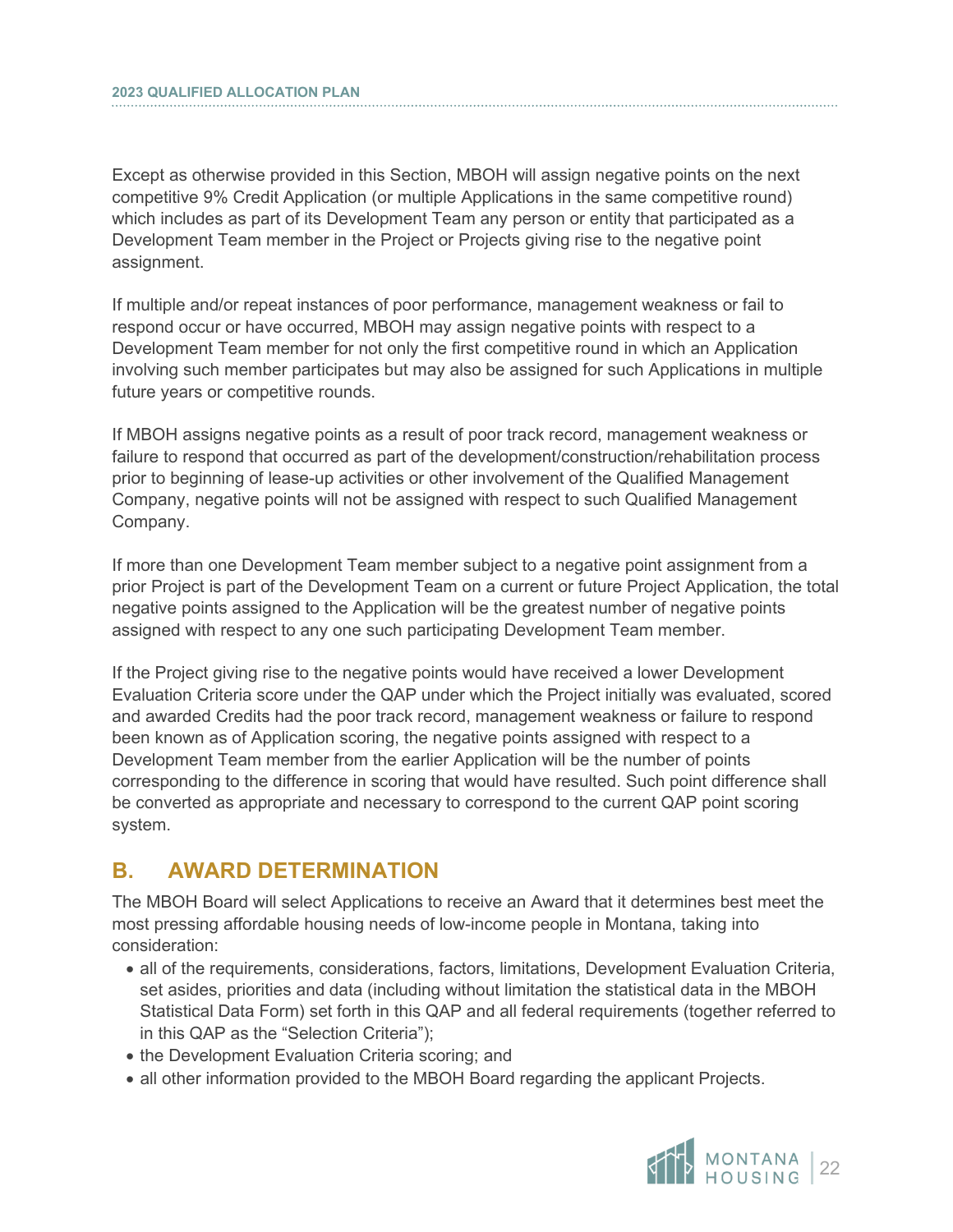The awarding of points to Projects pursuant to the Development Evaluation Criteria is for purposes of determining that the Projects meet at least the minimum Development Evaluation Criteria required for further consideration and to assist the MBOH Board in evaluating and comparing Projects. Development Evaluation Criteria scoring is only one of several considerations taken into account by the MBOH Board and does not control the selection of Projects that will receive an Award of Housing Credits.

In addition to any other Selection Criteria, the MBOH Board may consider the following factors in selecting Applications for an Award:

- 1. The geographical distribution of Housing Credit Projects;
- 2. The rural or urban location of the Projects;
- 3. The overall income levels targeted by the Projects (including deeper targeting of income levels);
- 4. The need for affordable housing in the community, including but not limited to current Vacancy Rates;
- 5. Rehabilitation of existing low-income housing stock;
- 6. Sustainable energy savings initiatives;
- 7. Financial and operational ability of the Applicant to fund, complete and maintain the Project through the Extended Use Period;
- 8. Past performance of an Applicant in initiating and completing Tax Credit Projects;
- 9. Cost of construction, land and utilities, including but not limited to costs/Credits per square foot/unit;
- 10. The Project is being developed in or near a historic downtown neighborhood;
- 11. The frequency of Awards in the respective areas where Projects are located;
- 12. Preserving project rental assistance or have or are planning to add Section 811 units to an existing project; and/or
- 13. Augmentation and/or sources of funds.

If the MBOH Board Awards Credits to an Applicant where the Award is not in keeping with the Selection Criteria of this QAP, it will publish a written explanation that will be made available to the general public.

# <span id="page-25-0"></span>**VIII. UNDERWRITING ASSUMPTIONS AND LIMITATIONS**

These underwriting assumptions will be used at Application, 10% Cost Certification and Final Cost Certification.

## <span id="page-25-1"></span>**A. PRO-FORMA COMPONENTS**

#### **1. OPERATING EXPENSES**

MBOH will evaluate Operating Expenses and Vacancy Rate underwriting assumptions for all Projects for reasonableness, taking into account the type of housing, unit sizes, intended target group of the housing and location. Staff may require the Applicant to provide additional justification and documentation.

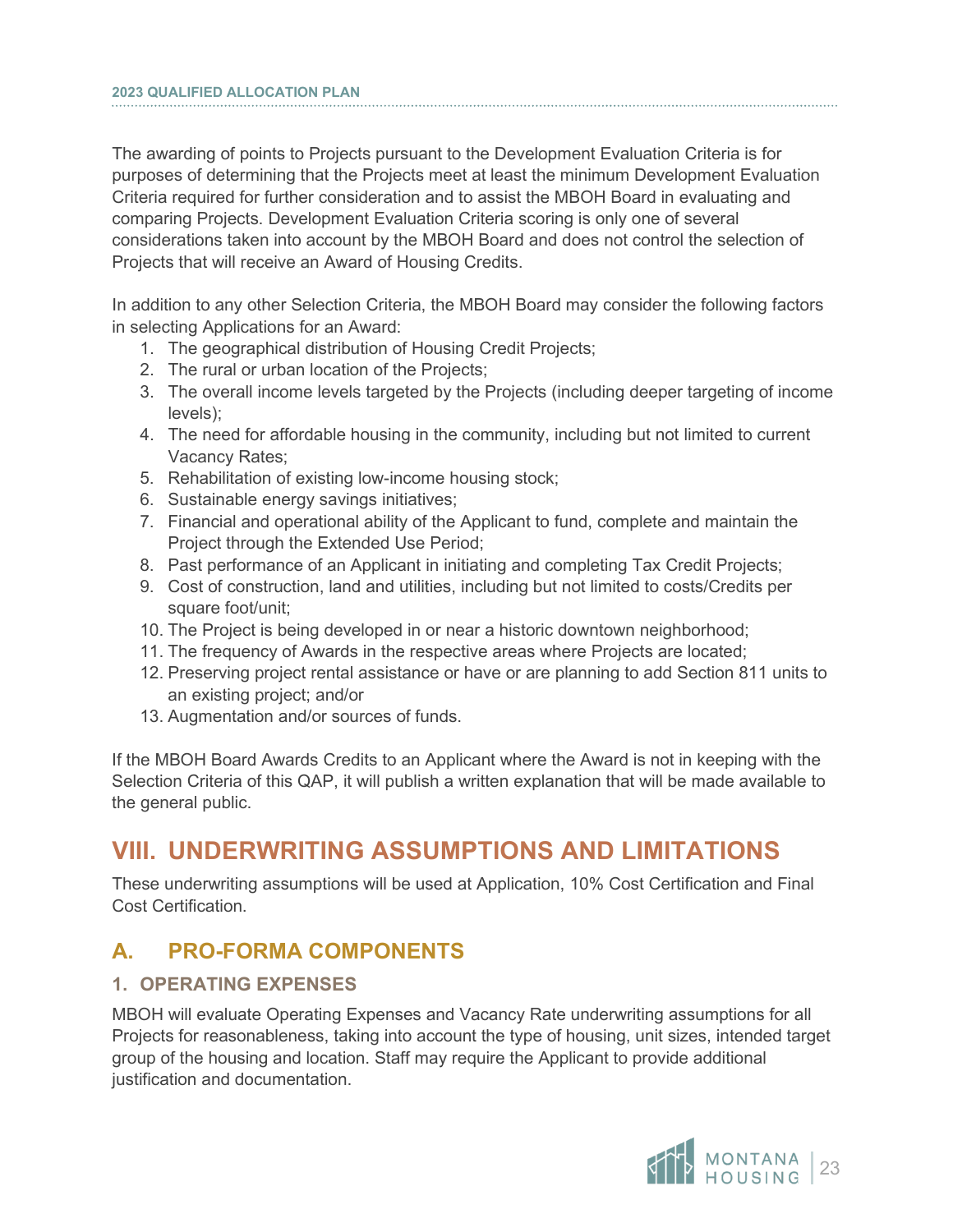### **2. DEBT COVERAGE RATIO**

The ratio of net operating income (rental income less Operating Expenses, not including expenses for amortization, depreciation or mortgage-related interest, and reserve payments) to foreclosable, currently amortizing debt service obligations ("Debt Coverage Ratio" or "DCR") should be between:

- 1.15 and 1.35 in the first year of normal operation if projected to trend upward;
- 1.10 and 1.50 during the entire first 15 years of normal operation if projected to trend downward.

Applications must justify DCRs outside these ranges in a narrative. MBOH will consider the reasonableness of the Project's proposed rent levels, Operating Expenses, reserve payments, projected Vacancy Rates, debt service obligations, Soft Costs and amount of Credits requested. If the DCR, as underwritten by MBOH at Application, is above the ranges specified above without acceptable justification, MBOH will reduce the amount of Credits requested or the rent levels proposed.

#### **3. TOTAL EXPENSE RATIO**

MBOH will consider, on a case by case basis, projects which materially deviate from a 1.10 ratio.

#### **4. OPERATING RESERVES**

Owners must establish and maintain minimum operating reserves in an amount equal to at least four months of projected Operating Expenses, debt service payments, and annual replacement reserve payments. The specific requirements for reserves, including the term for which reserves must be held, must be included in the limited partnership or operating agreement. Using an acceptable third party source, this requirement can be met by cash, bond, letter of Credit from a financial institution, or a Developer guarantee that a syndicator has accepted the responsibility for a reserve.

#### **5. REPLACEMENT RESERVES**

Owners must contribute replacement reserves in an amount equal to at least \$300 per unit annually. Exceptions may be made for certain special needs or supportive housing developments. Exceptions must be documented and will be reviewed on a case by case basis. The specific requirements for reserves, including the term for which reserves must be held, must be included in the limited partnership or operating agreement.

#### **6. UTILITY ALLOWANCES**

The Montana Department of Commerce Section 8 Utility Allowances are the only acceptable utility allowances for Applications, unless otherwise provided by USDA Rural Development or an MBOH-approved allowance using the HUD Utility Model (HUSM). Projects may use their own calculated HUSM from LOI to Placed in Service, but as of Placed in Service must have obtained MBOH prior approval of HUSM.

#### **7. ADDITIONAL UNDERWRITING ASSUMPTIONS**

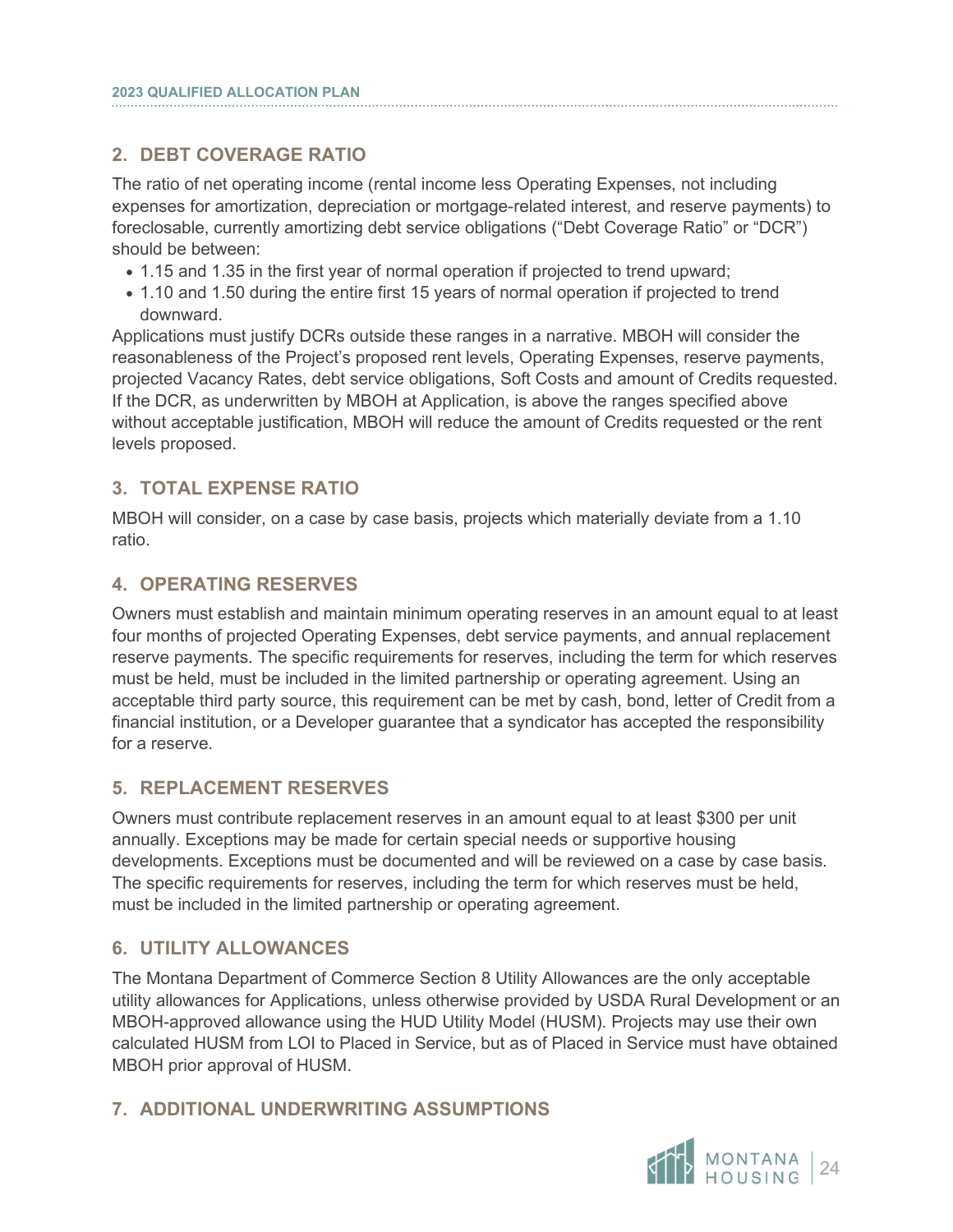MBOH will use the following underwriting assumptions for underwriting all Applications:

- Vacancy rates: 10% 20 units and less, 7% more than 20 and up to 50 units, 5%- more than 50 units or 100% project based rental assistance;
- Income Trending: 2%;

i

- Expense Trending: 3%;
- Reserves Trending: as proposed in Application but not to exceed 3%;
- Structured Debt for pro-forma not allowed; and
- Operating expenses per unit: \$3,000-\$6,000 annually.

#### **8. SOURCES AND USES CERTIFICATION**

Applicants must certify that they have disclosed all of a project's sources and uses, as well as its total financing, and must disclose to MBOH in writing any future changes in sources and uses over 10% in any UniApp section or any increase in Soft Costs throughout the development period (until 8609's are received).

## <span id="page-27-0"></span>**B. SUBSTANTIAL REHABILITATION**

Montana's minimum Substantial Rehabilitation standard is expenditures the greater of

- \$35,000 of Hard Cost Per Unit for 9% Projects (\$30,000 for 4% Projects), or
- an amount which is not less than 30% of the adjusted eligible basis of the building during a 24-month or shorter period.

Rehabilitation 9% Projects must meet all requirements of the capital needs assessment and the Application must also include a list of items in each unit that will be replaced, refinished, repaired, upgraded, or otherwise rehabilitated.

## <span id="page-27-1"></span>**C. PROJECTS SEEKING PROPERTY TAX EXEMPTIONS**

Applications proposing a property tax exemption for rental housing providing affordable housing to lower-income tenants pursuant to Mont. Code Ann. § 15-6-221 must affirmatively commit to providing a minimum of 50% of the Units in the property to tenants at 50% of the area median income, with rents restricted to a maximum of 30% of 50% of area median income, as calculated under Section 42. This requirement does not apply to 4% Projects, including the 4% Project in Twinned Projects.

## <span id="page-27-2"></span>**D. EVENTUAL HOME OWNERSHIP**

Projects wishing to convert to homeownership at the end of the 15 year compliance period may do so under the provisions of the Code. MBOH will accept no more than one application per calendar year that intends to convert to homeownership. As these projects will be rental housing for a minimum of 15 years, they will be underwritten as a rental project, and are subject to the same underwriting criteria as full-term projects.

The following conditions generally apply:

- The units must be single family detached, townhouse, or condominium;
- Intention to convert must be expressed at time of application;

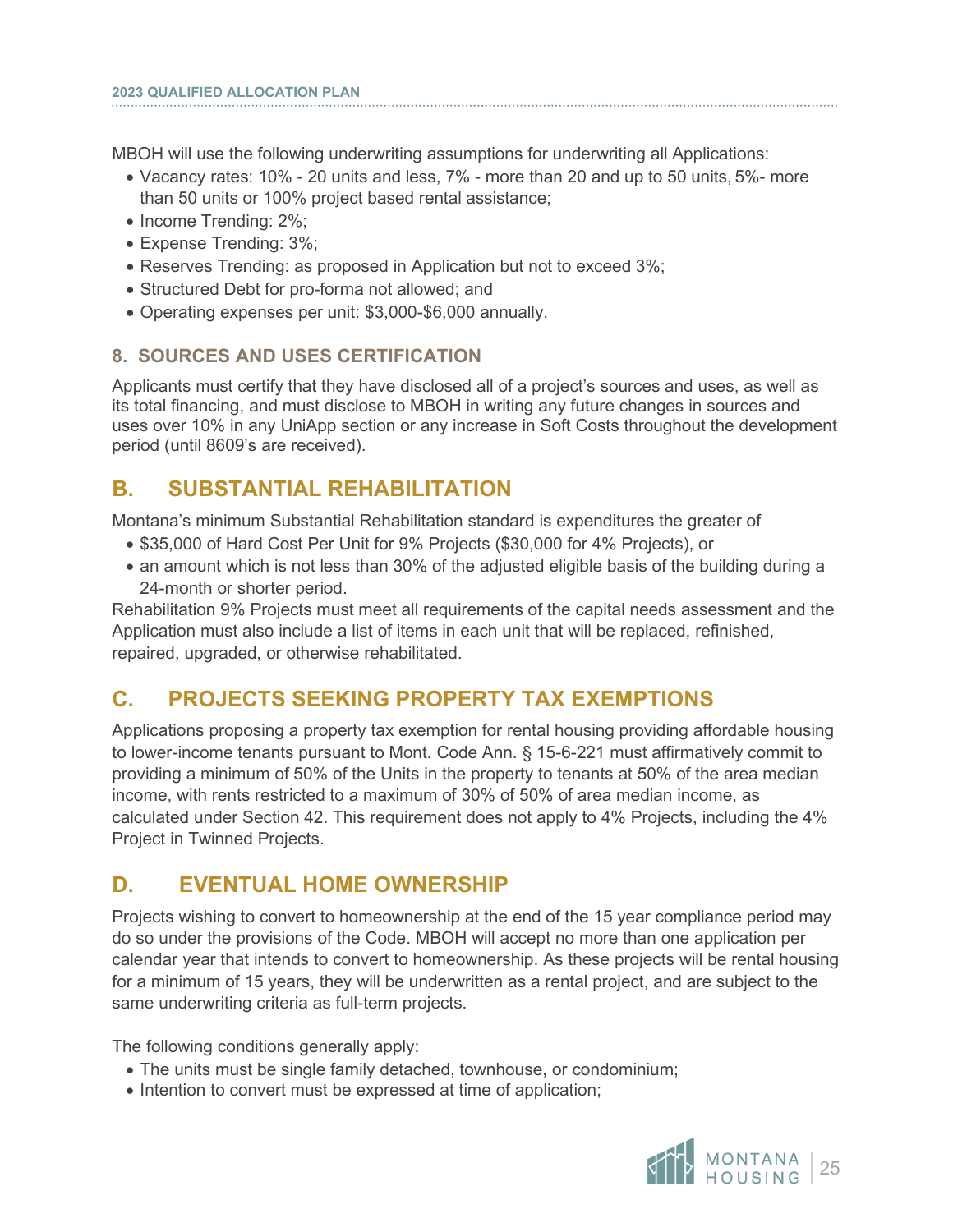- Applicant must submit a comprehensive plan that includes, but is not limited to, provisions for repair or replacement of heating system, water heater, and roof prior to sale; limitation on equity upon subsequent sales; homeownership classes for potential homebuyers; and requirements for extent of stay in rental unit to be eligible for purchase;
- Purchaser must occupy unit as primary residence;
- Units must be initially marketed to existing rental resident. Remaining units not sold to existing renter households must be sold to households earning 80 percent or less of AMI;
- Low income units that are not sold to their residents must remain rental units; subject to low income and rent restrictions for the term of the LURA.

## <span id="page-28-0"></span>**E. 130% BASIS BOOST**

Applications for Projects not located in an area designated by HUD as a difficult development area ("DDA") or a QCT may request Housing Credits calculated at up to 130% of eligible basis. The documentation must explain why the Project would not be feasible without the boost. MBOH also may consider any one of the following factors:

- a Tribal or Small Rural Project;
- Qualification of the building for Rural Development funding;
- targeting of more than 75% of Project units to 50% or below area median income level;
- includes historical preservation, preservation or replacement of an existing affordable housing Project (replacement must replace the same Project with the same or similar affordability requirements); or
- for purposes of financial feasibility.

## <span id="page-28-1"></span>**F. NON-HOUSING AMENITIES**

Projects may include swimming pools, golf courses, and other similar amenities only if funded by sources other than Housing Credits (this requirement does not apply to garages or car ports).

### <span id="page-28-2"></span>**G. HOUSING CREDIT PROCEEDS**

Applications must estimate expected Credit proceeds. Within 60 days after the partnership or operating agreement is signed by all parties, the Applicant must provide MBOH with a copy of the executed agreement to avoid a late fee. Prior to issuance of IRS Form 8609(s), MBOH will require the accountant's certification to include gross syndication proceeds and costs of syndication.

## <span id="page-28-3"></span>**H. DEVELOPMENT COST LIMITATIONS**

#### **1. HARD COSTS**

All Applications must provide justification for development costs. Even for those projects meeting specific QAP limitations, MBOH will evaluate Cost Per Unit and Cost Per Square Foot for all Projects for reasonableness, taking into account the type of housing, other development costs, unit sizes, the intended target group of the housing, where the Project will be located, and other relevant factors.

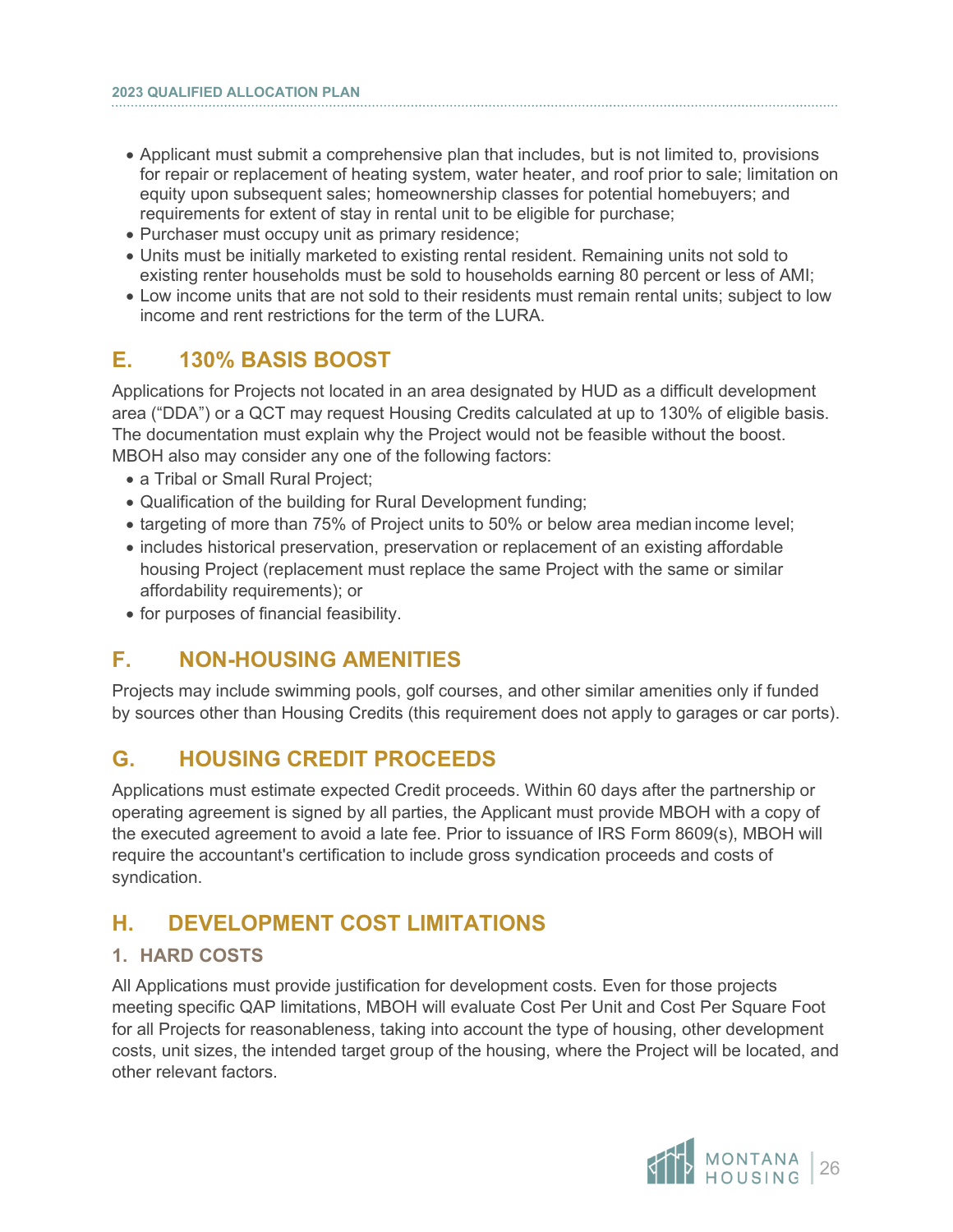MBOH may decline to Award Credits to a Project where it determines that costs do not reflect the optimal use of Housing Credits.

#### **TOTAL COST PER UNIT LIMIT.**

Total Project Cost Per Unit may not exceed \$280,000.

For purposes of applying this limit to Applications for the 4% and 9% Projects in Twinned 4%/9% Projects, Total Project Cost Per Unit will be calculated as an average of the Total Project Cost Per Unit amounts for the included 4% Project(s) and 9% Project(s).

Applications exceeding this limit will receive no further consideration. Projects must meet this limit at LOI, Application, 10% Cost Certification and Final Cost Certification. MBOH will assess negative points in the future if a Project exceeds this limit at Final Cost Certification. This negative points assessment will apply only prospectively to Projects Awarded Credits in the 2017 or later Award rounds.

The \$280,000 limit amount also applies to Projects awarded Credits in prior years and for which an IRS Form 8609 has not yet been issued, if MBOH staff approves such limit amount based upon submission of a written request with supporting justification for cost.

Applicants must submit requests for exception to the Total Cost Per Unit limit no later than thirty (30) day prior to the LOI submission deadline. MBOH will consider exceptions based upon documented justification. The MBOH Board may grant exceptions in its sole discretion. The board may not consider waivers for greater than \$320,000 per unit.

#### **COMMUNITY SERVICES FACILITY COST EXCLUSION**

For purposes of the Total Project Cost Per Unit limit, costs of Community Service Facilities may be deducted from Total Project Costs if the Application includes:

- a calculation of the costs of the Community Service Facility(ies) that is reasonable and consistent with the UniApp for the Project and that specifically itemizes the costs reasonably attributable or allocable to such building or partial building;
- a written certification that the Project's Total Cost Per Unit will be within the limit in this QAP upon exclusion of such Community Service Facility costs;
- the Applicant's agreement that, upon request, it will provide MBOH staff with supporting cost documentation, a CPA certification or other information to support the cost calculation, and will pay the cost of an independent third party expert analysis if required by MBOH; and
- Applicant's agreement that MBOH will deny an exclusion if staff determines that such cost calculation is unreasonable or not supported by appropriate documentation or certification.

### **2. ADDITIONAL COST LIMITATIONS**

To the extent an Application exceeds the following cost limitations, as calculated in UniApp, MBOH will reduce the excess for all purposes under the Housing Credit program.

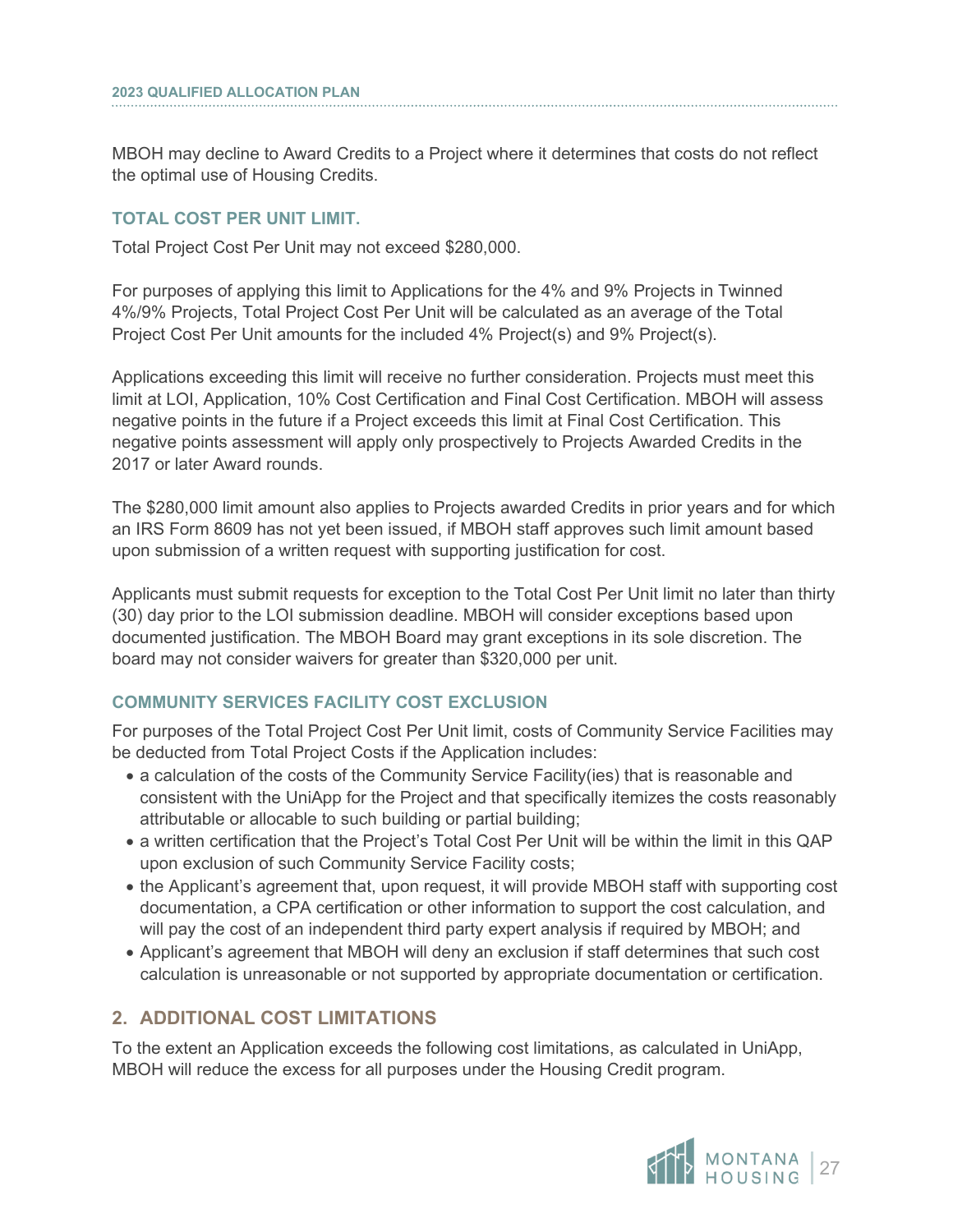#### **BUILDER'S OVERHEAD**

i

Builder's Overhead, the builder's overhead shown in the Applicant's properly completed UniApp Supplement (Cost Limitations and Requirements), is limited to a maximum of 2% of Construction Costs.

#### **GENERAL REQUIREMENTS**

General Requirements are limited to a maximum of 6% of Construction Costs.

#### **BUILDER PROFIT**

Builder Profit, the builder's profit shown in the Applicant's properly completed UniApp Supplement (Cost Limitations and Requirements), will be limited to a maximum of 6% of Construction Costs.

#### **DEVELOPER FEES**

Developer Fees will be limited to a maximum of 15% of Total Project Costs.

For purposes of this Developer Fee limit, Total Project Costs do not include Developer Fees, Project reserves or land costs. HC Consultant fees (amount must be disclosed) will be included as part of and subject to the limit on Developer Fees. Architectural, engineering, and legal services are considered to be professional services, and fees for such services are not included as Developer Fees for purposes of this limitation.

#### **DISCLOSURE OF TRANSACTIONS INVOLVING RELATED PARTIES**

Applicants and Owners must disclose all transactions with Related Parties; failure to do so may result in the Project not receiving an Award. MBOH may reduce Developer Fees, Builder Profit or other Soft Costs on Projects involving Related Party transactions.

#### **LIMITATION ON SOFT COSTS**

The Soft-Cost-to-Hard-Cost Ratio ("Soft Cost Ratio") for the Project, based upon the Application's UniApp, may not exceed:

- 32% for projects with more than 24 units;
- 37% for projects with 24 or fewer units or Small Rural Projects; or
- 40% for stand-alone 4% Credit Projects.

For Twinned 4%/9% Projects, the Soft Cost ratio is calculated based upon the combined costs for the 4% and 9% Projects and the applicable 32% Large Project limit or 37% Small Rural Project limit. If the Soft Cost Ratio for a Project exceeds the applicable maximum, MBOH will allow the Applicant to specify how and by what amount its Soft Costs will be reduced in writing within ten (10) business days. The Application will reflect such adjustments for all purposes under the HC program. If the Applicant fails to communicate its adjustments within the required time, MBOH will return the Application. Projects must meet this limit at LOI Intent, Application, 10% Cost Certification and Final Cost Certification. MBOH will assess negative points to Projects Awarded Credits for 2018 or later years exceeding this limit at Final Cost Certification.

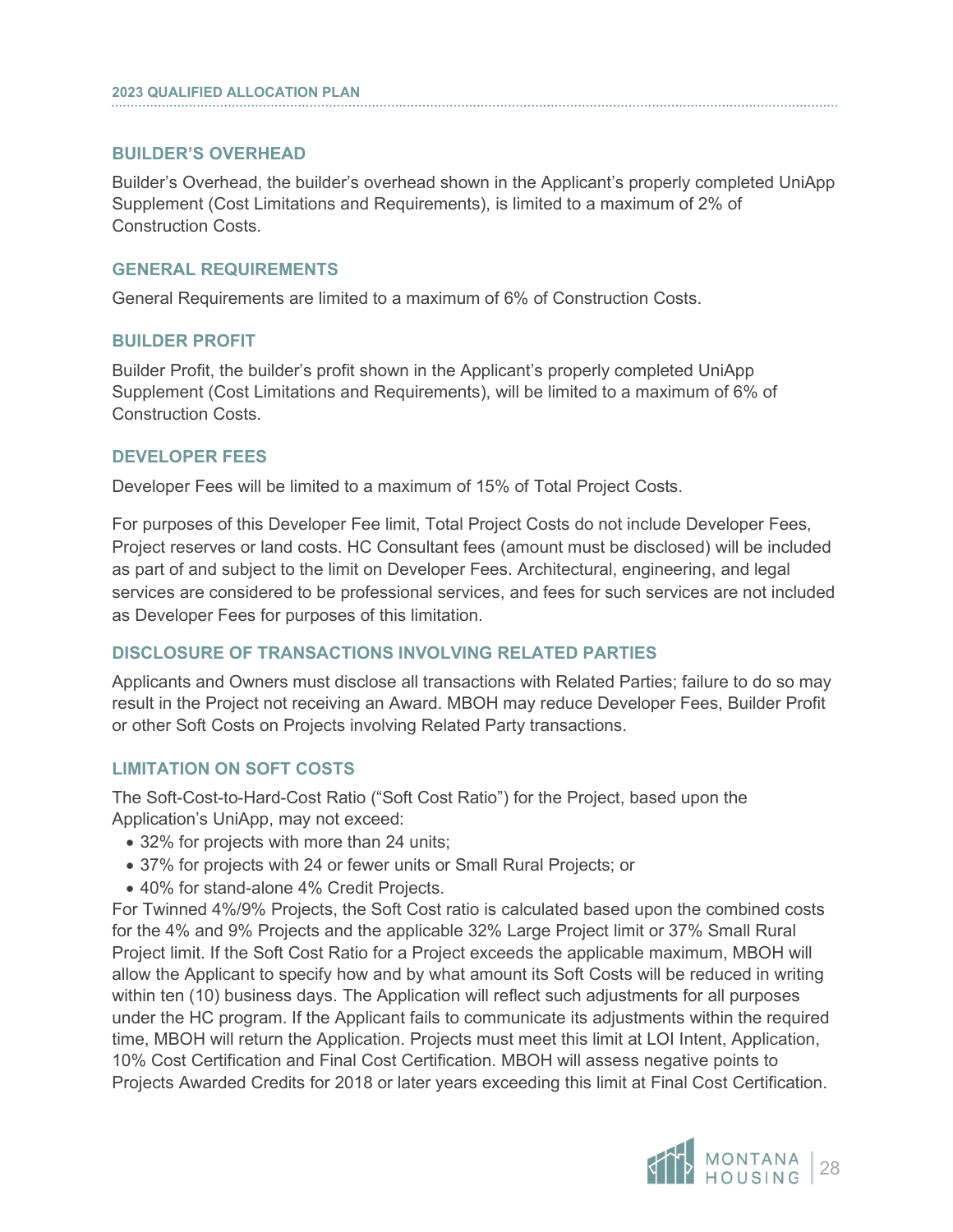#### **PROFESSIONAL FEES**

i

The UniApp must address and provide justification for professional fees. MBOH will compare these fees as a percentage to construction costs for reasonableness.

#### **ADDITIONAL DUE DILIGENCE**

MBOH may require due diligence in the form of additional cost certification for Projects MBOH considers to be at high risk for unreasonable costs. This additional due diligence may include audits of contracts among or between Development Team members or contractors and/or sampling of subcontractor invoices to verify consistency with the developer cost certification.

# <span id="page-31-0"></span>**IX. MBOH COMMUNICATIONS**

MBOH may communicate with Applicants to provide interpretive guidance or for purposes of clarifying, verifying or confirming any information.

MBOH may query an Applicant or other persons regarding any concerns related to an Application or the management, construction or operation of a proposed or existing low-income housing Project. Questionable or illegal housing practices or management, or insufficient or inadequate response may be grounds for Disqualification of an Application.

MBOH may contact local community officials to discuss relevant evaluation criteria. MBOH may also contact any other third parties to confirm or seek clarification regarding any information in the Application.

MBOH will provide notice of the Project to the chief executive officer (or the equivalent) of the local jurisdiction within which the Project is proposed to be located and provide such individual a reasonable opportunity to comment on the Project.

# <span id="page-31-1"></span>**X. RESERVATION, CARRYOVER ALLOCATION, CREDIT REFRESH AND FINAL ALLOCATION**

The requirements in this Section apply to all Projects Awarded Credits.

## <span id="page-31-2"></span>**A. RESERVATION AGREEMENT**

After an Award of Credits, MBOH will provide a Reservation Agreement to the Owner. Once the Owner enters into a Reservation Agreement with MBOH, the Owner must then meet the requirements and conditions described and provide the required documentation before it receives a Carryover Allocation (Initial Allocation) or Final Allocation of Housing Credits.

MBOH will revoke an approved Reservation and terminate the Reservation Agreement when a Project fails to make successful progress toward completion or otherwise fails to perform its obligations.

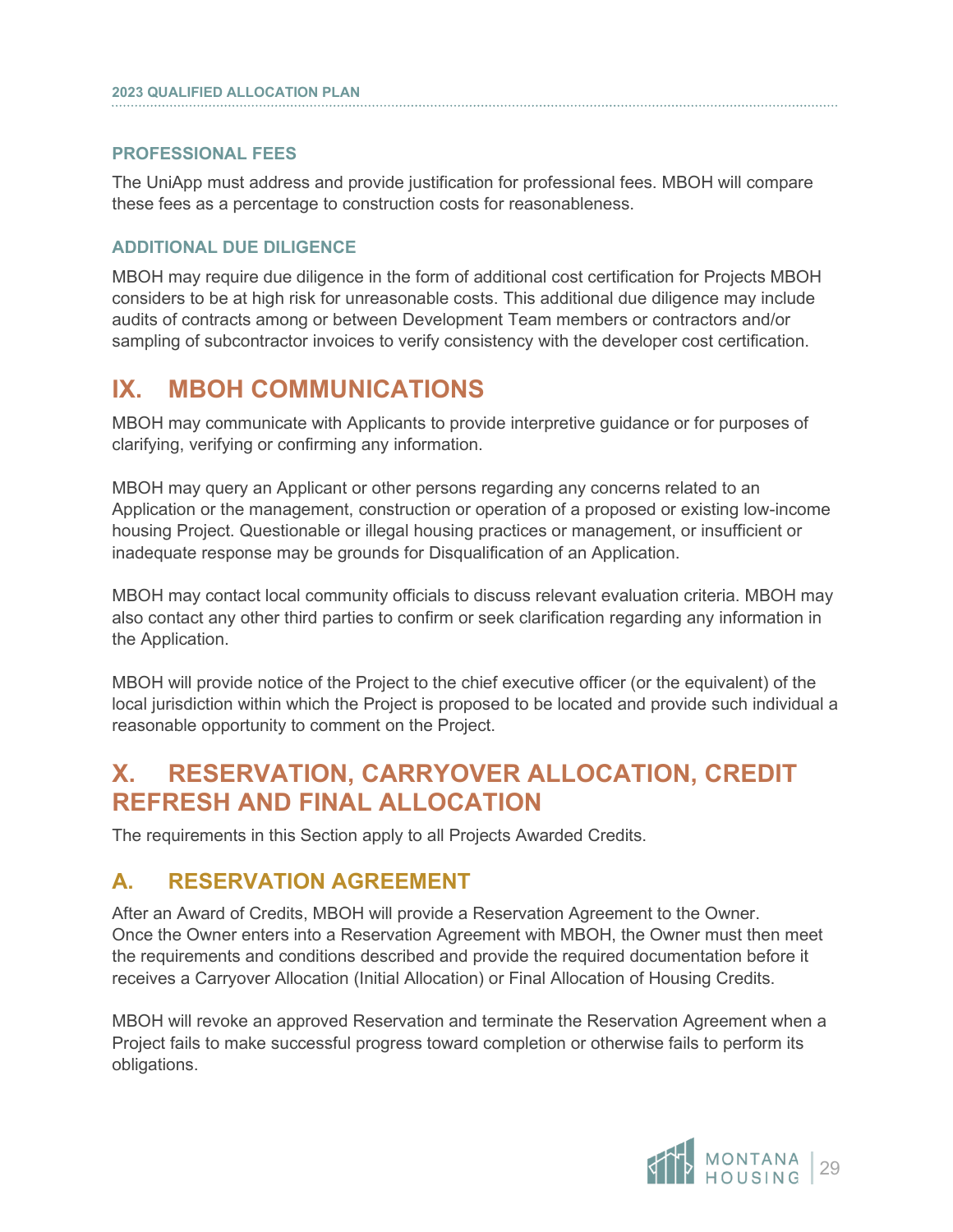If an unsuccessful Applicant, or a party associated with such Applicant, commences any legal action or proceeding challenging MBOH's Award determination or process, MBOH will make a Carryover Allocation (Initial Allocation) or Final Allocation of Housing Credits as required by an executed Reservation Agreement to the same extent it would have been bound to do in absence of the legal challenge, unless the court determines that such Applicant was not eligible or qualified under the applicable QAP to receive an Award of Housing Credits or MBOH otherwise determines that it is precluded by Court order from doing so. If a court determines in any such action or proceeding that MBOH must Award Credits to one or more unsuccessful Applicants from such round or year, such Award or Awards will be made using any available returned or unreserved Housing Credits or current year's Credits.

## <span id="page-32-0"></span>**B. CARRYOVER ALLOCATION**

MBOH will issue a Carryover Allocation Agreement to the Owner for execution and return to MBOH by December 1 of the year for which the Credits are being Awarded.

To receive a Carryover Allocation, the Owner must submit the executed Reservation Agreement, proof of ownership (evidence of title or right to possession and use of the project property for the duration of the Compliance Period and the Extended Use Period plus one year, e.g., a recorded deed or an executed lease agreement), executed and recorded Restrictive Covenants, and the Reservation fee.

## <span id="page-32-1"></span>**C. 10% TEST**

Deadline for submission of the required 10% information is the first anniversary of the date on which MBOH executed the Carryover Allocation Agreement. Failure to pay the required fee, submit certification for 10% documentation, or to meet the 10% Test will cause forfeiture of Awarded, reserved or allocated Housing Credits. Refer to the 10% checklist on the MBOH website for the most current checklist of requirements.

## <span id="page-32-2"></span>**D. LURA/DECLARATION OF RESTRICTIVE COVENANTS**

When submitted to MBOH, the executed and recorded Declaration of Restrictive Covenants/ Land Use Restriction Agreement (Restrictive Covenants or LURA) must be accompanied by a copy of the most current ALTA survey (if available) and title commitment (if available) for the Project real property. These documents must be submitted by December 1 of the year for which the Award of Credits was made. If not available at such time, these documents must be submitted as soon as available (except where unavailable for tribal trust land).

By execution and recording of the LURA the Owners waives the right to request that MBOH locate a non-profit qualified buyer (the "qualified contract process"). The Extended Use Period specified in the LURA may not be terminated early through the qualified contract process and the Owner must for the entire Extended Use Period as provided in the LURA.

Prior to issuance of 8609, documentation must be submitted evidencing the first priority position of the Restrictive Covenants. If such evidence does not show that the Restrictive Covenants are

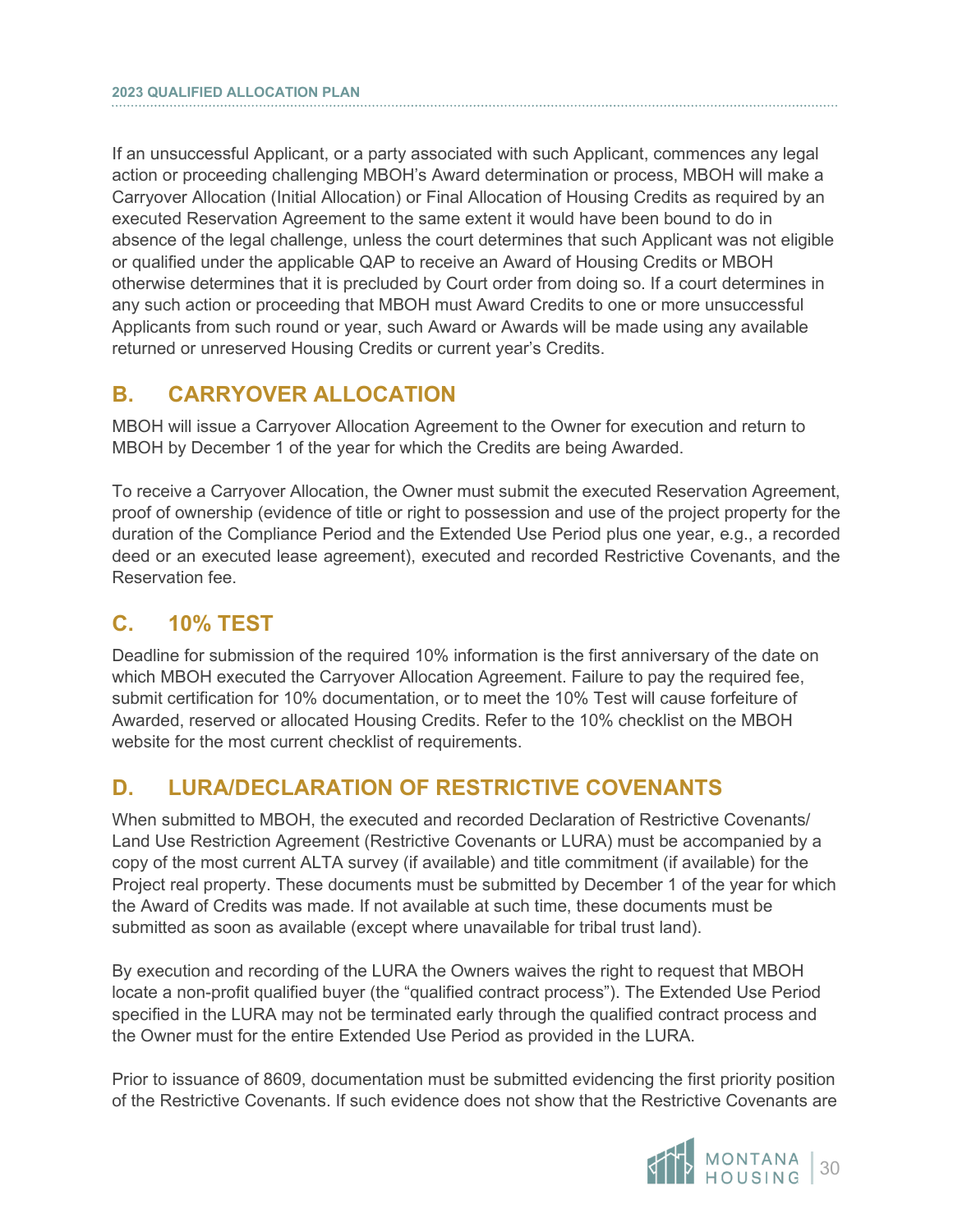in a first priority position, MBOH will require a subordination agreement from the owner or holder of any prior-recorded lien or encumbrance as a condition of issuance of IRS Form 8609, unless such prior lien or encumbrance is required by a federal agency to have priority over the Restrictive Covenants or MBOH otherwise determines in writing that subordination is not required.

For Projects constructed or to be constructed on leased ground, the LURA is not required to have priority over the ground lease. However, the LURA and ground lease shall include such provisions as are satisfactory to MBOH to assure to the greatest practicable extent that the Project will be subject to all LURA restrictions for the full Extended Use Period.

## <span id="page-33-0"></span>**E. REFRESHING CREDITS**

MBOH may approve conversion of previously awarded Credits from the original Credit year of the Credits Awarded to a more recent Credit year ("Credit Refresh") for Projects that have been issued a Carryover Allocation (Initial Allocation) and for which MBOH has approved such 10% Cost Certification.

The amount of Credits reserved through a Credit Refresh shall not exceed the amount of Credits originally allocated or the maximum Credit Award under the Applicable QAP.

In making its determination, MBOH may consider any or all of the following:

- The diligence, or lack of diligence, by the Development Team, Owner or other Project participant in seeking to complete the development, approval, construction and opening of the Project;
- Any factors beyond the control of the Development Team, Owner or other Project participant, significantly contributing to the need for the Credit Refresh;
- The likelihood that the Project will be completed and Placed in Service within a reasonable time, under the circumstances, if approved;
- The likelihood that the Project will not be completed or Placed in Service if denied;
- The need for the Project, as determined in the original Application and Award processes;
- Any significant changes in market conditions or other factors that affect the financial feasibility of or need for the Project; and
- Any other factor or factors that the Board deems relevant to the determination

MBOH may place any one or more conditions on approval or further consideration of an application.

All requirements of the Applicable QAP and applicable law shall apply as if such Reservation were the original.

## <span id="page-33-1"></span>**F. FINAL ALLOCATIONS/8609**

Refer to the 8609 checklist on the MBOH website for the most current checklist of items due.

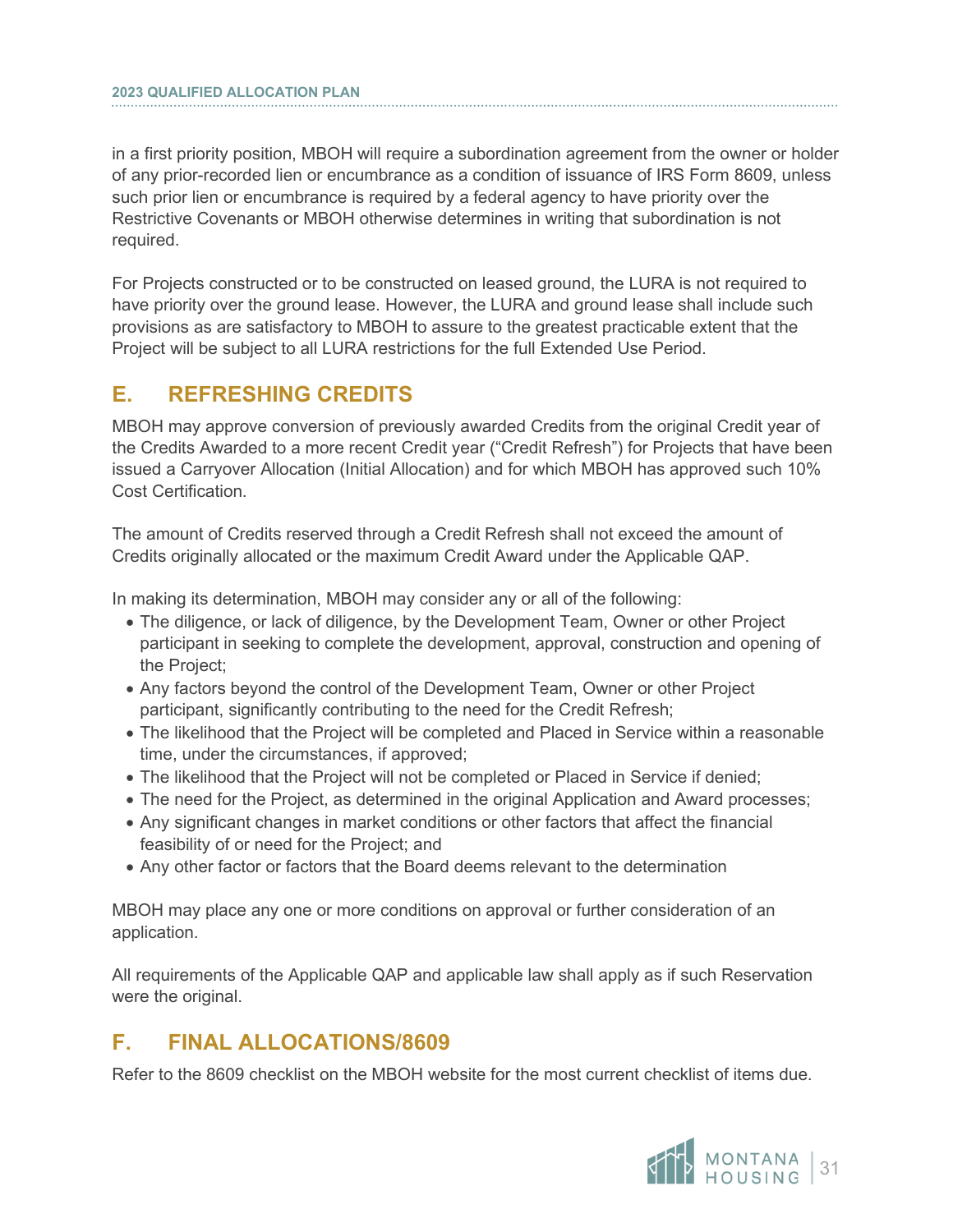MBOH will assess a late fee if it does not receive the paperwork within 6 months of the last building Placed in Service date. MBOH may make a site visit and conduct a file audit prior to issuance of Form 8609(s). Owners must send a copy of each completed and signed Form 8609 back to MBOH within 3 months of issuance.

## <span id="page-34-0"></span>**G. PUBLIC NOTIFICATION**

Any public relations actions by a recipient of Tax Credits must specifically state that a portion of the funding is from MBOH, including radio, television, and printed advertisements (excluding rental ads), public notices, and signs at construction sites.

## <span id="page-34-1"></span>**H. CHANGES TO PROJECT OR APPLICATION**

MBOH must approve any changes in the Implementation Schedule greater than 60 days. Owners must submit notification in writing with justification to MBOH within 10 business days of the change.

MBOH must specifically approve any of the following Substantial Changes in the project as set forth in the Application. The Applicant must notify MBOH in writing at least 30 days before implementing Substantial Changes.

- A member of the Development Team, including the Applicant, occurring prior to Placed in Service;
- A change or amendment to the Developer Fee agreement or Consultant Fee agreement;
- Participating local entity;
- Quality or durability of construction;
- Number of units or unit composition;
- Site or floor plan;
- Square footage of Project building(s);
- Project amenities;
- Income or rent targeting;
- Rental subsidies;
- Addition of any mandatory tenant obligation (*e.g.*, adding payment of utilities);
- Target group;
- Project location;
- Sources and Uses (to the extent any line item of the Sources of Funds or any section of the Uses of Funds of the UniApp changes by 10% or more);
- Common Space square footage, location or purposes;
- Housing Credits required for the Project;
- Extended Use Period;
- Any Application item or information required by the Applicable QAP;
- Any item that would have resulted in a lower Development Evaluation Criteria Score under the Applicable QAP; and
- Any other significant feature, characteristic or aspect of the Project.

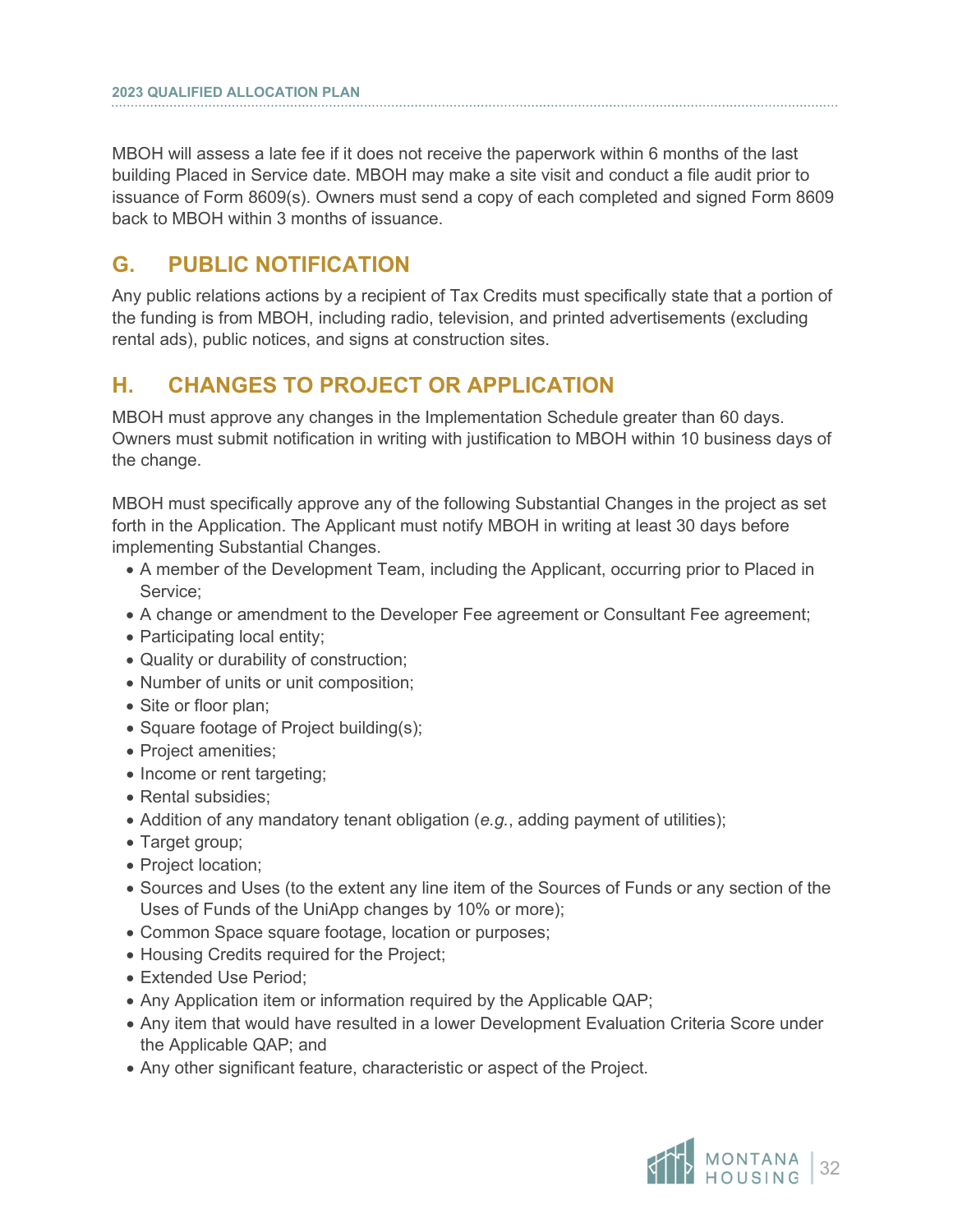If MBOH staff denies approval of any Project Change, the Applicant may request Board review and must inform MBOH staff if the proposed change requires immediate or urgent review and approval. Any requested changes may incur additional fees.

# <span id="page-35-0"></span>**XI. QUARTERLY REPORTS**

All Applicants receiving Reservations must provide written status reports for each calendar quarter pursuant to the terms of the Reservation Agreement.

Refer to the Quarterly Report Form on the MBOH website for the most current checklist of items and applicable due dates.

# <span id="page-35-1"></span>**XII. QUALIFIED CONTRACT PROCESS**

MBOH has adopted certain requirements and procedures applicable to the qualified contract process. These requirements and procedures are set forth in a separate Montana Board of Housing publication entitled the Montana Board of Housing, Qualified Contract Process(**INSERT DATE**) (the "Qualified Contract Process" or "QCP"). The QCP governs eligibility, submission, consideration, determination and other aspects of a request for a qualified contract as provided in Section 42.

MBOH may update and revise the QCP from time to time through the administrative rule adoption process. Any updated or revised version of the QCP adopted as rule will replace and supersede the **INSERT DATE** version of the QCP as provided in the adopted rule. The current version of the QCP is available on the MBOH website.

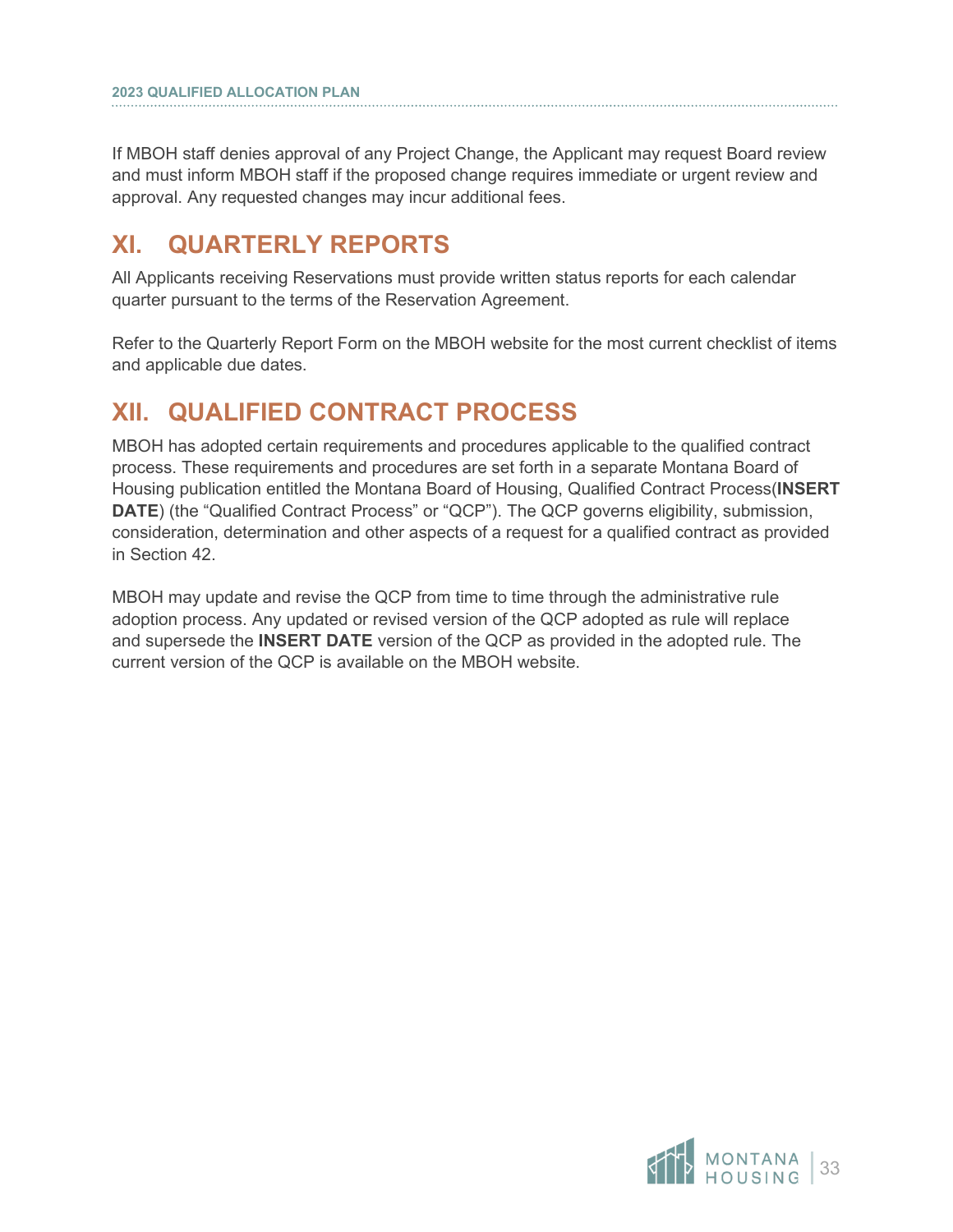

# <span id="page-36-0"></span>**APPENDIX A: DEFINITIONS**

Terms used in this QAP shall have the same meaning as in Section 42 and implementing regulations unless otherwise indicated. As used in this QAP, the following definitions apply unless the context clearly requires a different meaning:

*"4% Credits"* means HCs that may be Awarded in accordance with the applicable QAP to Projects with tax-exempt financing under the volume limitation on private activity bonds and, except as otherwise provided by this QAP for Applications combining 4% and 9% Credits, outside the competitive allocation process applicable to 9% Credits.

*"9% Credits*" means HCs that may be Awarded through the competitive allocation process in accordance with the Applicable QAP.

*"Absorption Rate"* means the number of months projected in the Application's market study for a Project to become fully leased, using the calculations listed in MBOH's full market study requirements.

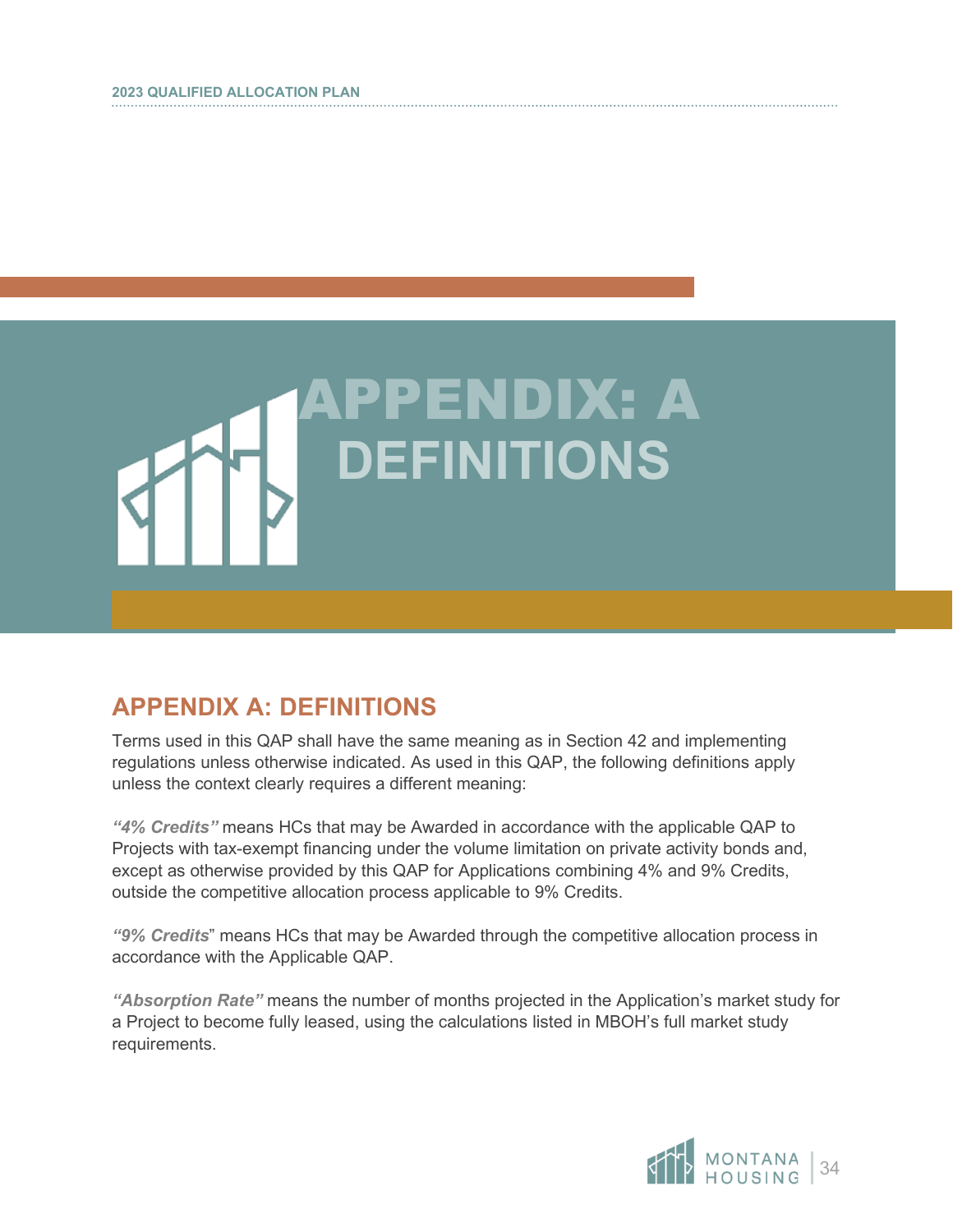*"Acquisition"* means obtaining title, lease or other Land and Property Control over a property for purposes of an HC Project. Acquisition includes purchase, lease, donation or other means of obtaining Land or Property Control.

*"Acquisition/Rehab"* means Acquisition of a property with one or more existing buildings and renovation meeting Montana's minimum Rehabilitation standard for existing buildings on the property that are part of an HC Project.

*"Allocation"* means an Initial Allocation or a Final Allocation.

*"Available Annual Credit Allocation"* is defined as the Credit ceiling allocated to MBOH by the federal government for the previous calendar year.

*"Common Area"* means any space in the building(s) on the Project property that is not in the units (except manager units), i.e. hallways, stairways, community rooms, laundry rooms, garages/carports, manager units, etc.

*"Community Service Facility"* means a building or part of a building constructed and included as part of and on the same tract of land as a Project: (a) that provides services designed to serve primarily individuals whose income is within the percentage(s) of area median income to be served by the Project (but are not limited to serving such individuals or Project residents exclusively); and (b) that charges service fees, if any, which are affordable to individuals whose income is within the percentage(s) of area median income to be served by the Project. Community Service Facilities are not required to meet Section 42 Community Service Facility requirements for inclusion in adjusted basis in order to qualify for the cost exclusion under Section 3.F.1 this QAP (except as included in this definition).

*"Construction Costs"* means all costs listed on the UniApp, Section C, Uses of Funds, under the Site Work and Construction and Rehab sections.

*"Consultant" or "HC Consultant"* means an individual or entity advising a Developer or Owner with respect to the HC Application and/or development process.

*"Design Professional"* means a housing/building design professional.

*"Developer"* means the individual(s) and/or entity(ies) specifically listed and identified as the developer in the Uniform Application, Section A - Applicant Developer/Sponsor, responsible for development, construction and completion of an HC Project.

*"Development Evaluation Criteria"* means the evaluation and scoring criteria set forth in QAP VII. Development Evaluation Criteria and selection.

*"Development Team"* means and includes the Applicant, Owner, Developer, General Partner, Qualified Management Company, and HC Consultant identified as such in the Application.

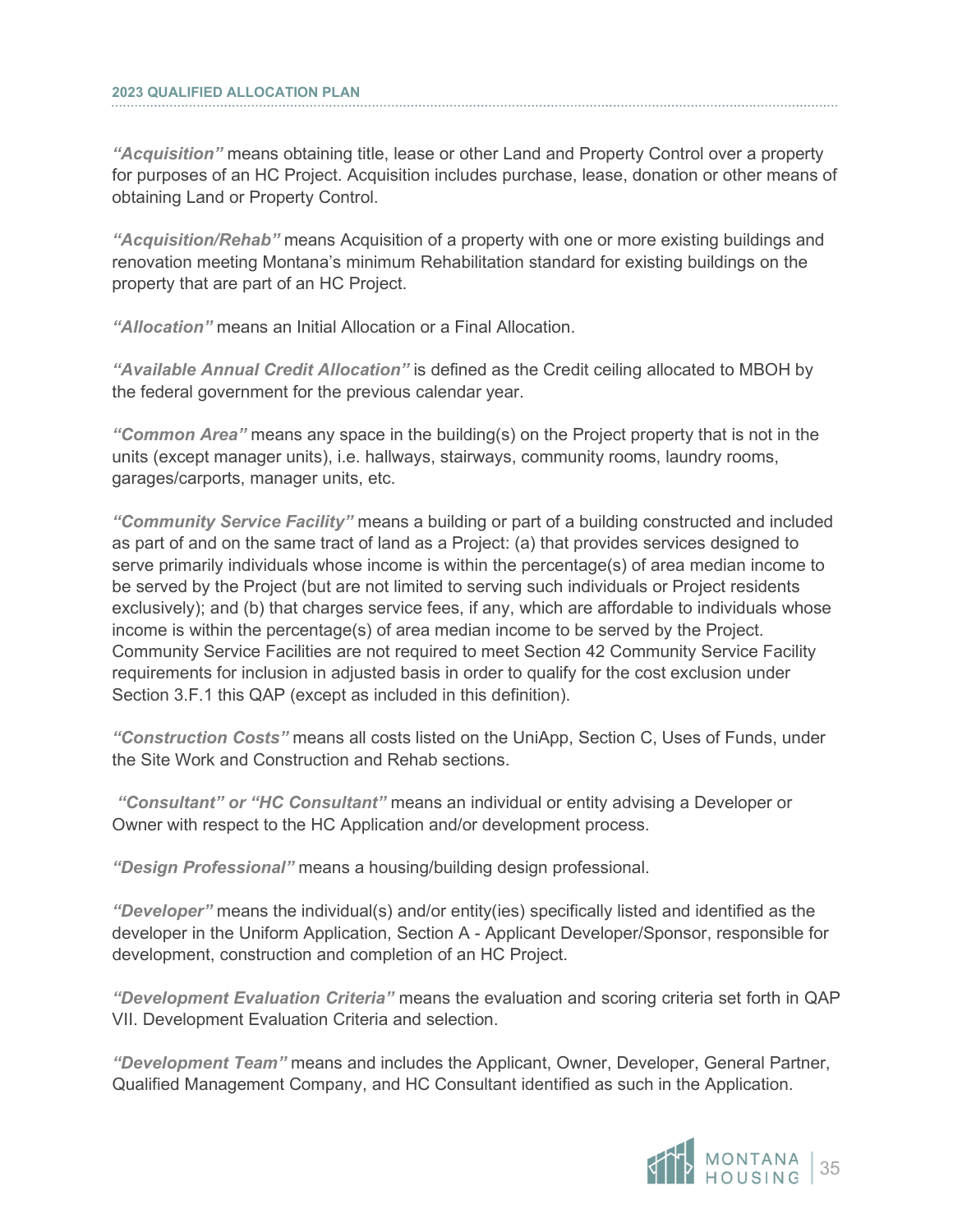*"Disqualify" or "Disqualification"* means, with respect to an Application, that the Application is returned to the Applicant by MBOH without scoring and without consideration for an Award of HCs, as authorized or required by this QAP.

*"Elderly Property"* means a Project for which a Fair Housing Act exemption for housing for older persons will apply.

*"Expense Coverage Ratio"* means, with respect to a Project with no hard debt included in the UniApp, the ratio of the Project's operating income to expenses.

*"Experienced Developer"* means a Developer who was entitled by written agreement to receive at least 50% of the Developer Fees on a prior low-income housing Tax Credit Project that has achieved 100% qualified occupancy and for which the applicable state housing finance agency has conducted a compliance audit which revealed no significant problems.

*"Final Allocation"* means, with respect to HCs, MBOH issuance of an IRS Form 8609(s) (Low Income Housing Credit Allocation Certificate) for a Project after building construction or Rehabilitation has been completed according to the Project Application and any MBOH or MBOH Board-approved changes and the building has been Placed in Service.

*"Form"* means the most current version of any MBOH Form referenced in this QAP. All Forms are available on the MBOH website or the Funding Portal.

*"Funding Portal"* means the electronic system designated by MBOH for submission of Applications and related documents, as identified and described on the MBOH website.

*"General Requirements"* means the contractor's miscellaneous administrative and procedural activities and expenses that do not fall into a major-function construction category and are Project-specific and therefore not part of the contractor's general overhead, categorized in accordance with NCSHA standards and shown in the Applicant's properly completed UniApp Supplement, Section C, Limitations and Requirements.

*"Gut Rehab"* means a Project that includes the replacement and/or improvement of all major systems of the building, including (a) removing walls/ceilings back to the studs/rafters and replacing them; (b) removing/replacing trim, windows, doors, exterior siding and roof; (c) replacing HVAC, plumbing and electrical systems; and (d) replacing and/or improving the building envelope (i.e., the air barrier and thermal barrier separating exterior from interior space) by either removing materials down to the studs or structural masonry on one side of the exterior walls and subsequently improving the building envelope to meet the whole-building energy performance levels for the project type, or creating a new thermal and air barrier around the building.

*"Hard Costs"* means and includes building Acquisition costs, Site Work costs and Construction and Rehab costs, as shown in the Applicant's properly completed UniApp, Section C, Uses of Funds.

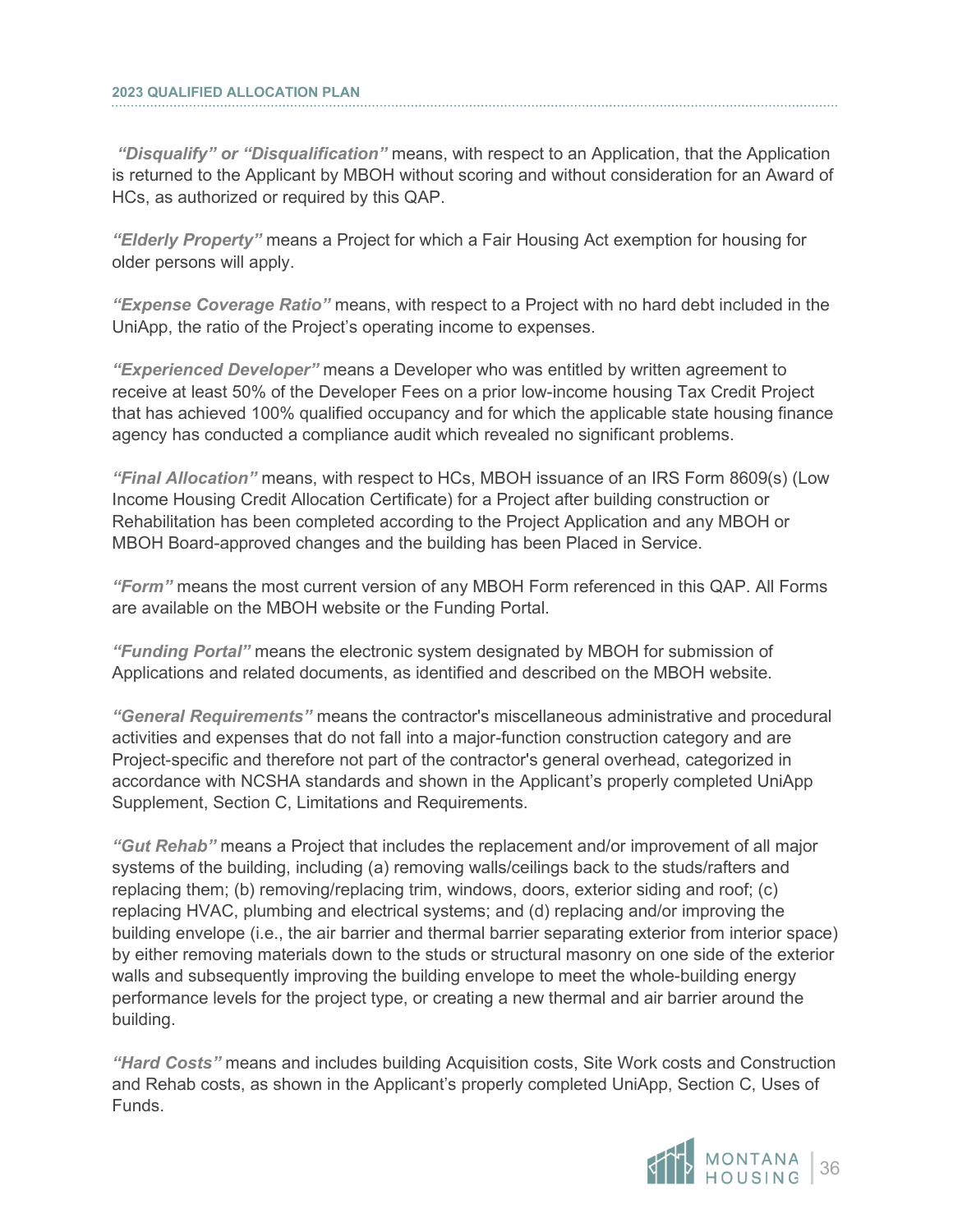*"Identity of Interest"* between an Applicant and an In-Process Project means that the Applicant or a member of the Development Team for the Applicant Project: (i) has an interest in the ownership or developer fee payable for the In-Process Project; (ii) is the sole General Partner or the Managing General Partner of an entity formed for purposes of the In-Process Project; or (iii) is a Housing Credit Consultant for the development or construction phase of the In-Process Project and is entitled to receive a portion of the Developer Fee. The Applicant does not have an Identity of Interest with an In-Process Project solely because a person or entity involved in or providing support for the Applicant Project is or was also involved in or providing support for the In-Process Project, e.g., participating as a non-profit entity for purposes of obtaining a tax exemption, or providing community or supportive services for the Project, so long as such person or entity is not entitled to a portion of the Developer Fee.

*"Initial Allocation"* means the Carryover Allocation by MBOH of HCs from a particular year's federal LIHTC allocation to the state for purposes of later Final Allocation to a particular Project, as documented by and subject to the requirements and conditions set forth in a written Reservation Agreement, the Applicable QAP and federal law.

*"In-Process Project"* means any 9% Credit Project for which MBOH and the taxpayer previously have entered into and executed a Reservation Agreement but for which BOH has not issued Form(s) 8609 or for which MBOH has not rescinded the Credits or the Applicant has not returned the Credits.

*"Land or Property Control"* means legally binding documentation of title or right to possession and use of the property, or the right to acquire title or right to possession and use of the property, for purposes the Project, including but not limited to documentation of fee ownership, lease, buy/sell agreement, option to purchase or lease, or other right, title or interest that will allow the Owner to acquire Proof of Ownership for purposes of Carryover.

*"Large Project"* means, for purposes of the Soft Cost Ratio limitation in Section 3.F, a Project with more than 24 Housing Credit units.

*"Letter of Intent" or "LOI"* means a letter and attachment submitted to MBOH on the MBOH Letter of Intent Form.

*"New Construction"* means construction of one or more new buildings, and includes Gut Rehab.

*"Owner"* means the legal entity that owns the Project.

*"Project Square Footage"* means such portion of the total square feet applicable to lowincome Units and Common Areas and used for the applicable square footage calculation in the UniApp under Section B - Program Information, Part X, "Project Uses." Project Square Footage includes all building square footage available to or serving tenants, including units, management

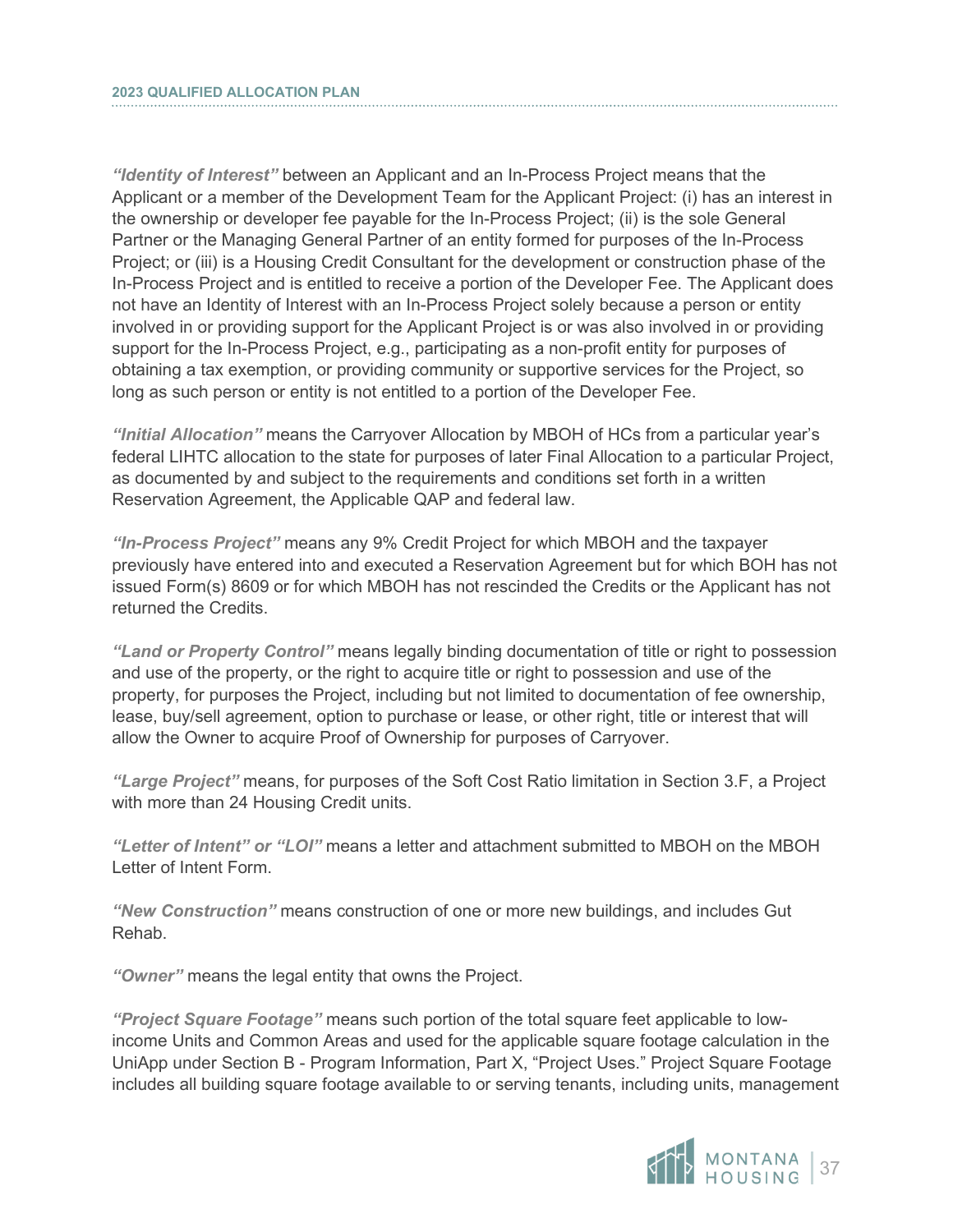unit(s) and offices, Common Area, balconies, patios, storage and parking structures; and should reflect measurement to include total building envelope from outside wall to outside wall.

*"Proof of Ownership"* means title or right to possession and use of the property for the duration of the Compliance Period and any Extended Use Period plus one year, e.g., a recorded deed or an executed lease agreement.

*"Qualified Management Company"* means a Management Company that meets the education requirements specified in Appendix B, and is not disqualified by MBOH to serve as a Management Company on existing, new or additional Tax Credit Properties or Projects, based upon the company's: (a) failure to complete timely any required training; (b) failure to have or maintain any required certification; (c) record of noncompliance, or lack of cooperation in correcting or refusal to correct noncompliance, on or with respect to any Tax Credit or other publicly subsidized low-income housing property; or (d) delinquent MBOH late fees (unless the Management Company demonstrates to the satisfaction of MBOH that such noncompliance or lack of cooperation was beyond such company's control).

*"Qualified Nonprofit Organization"* means, with respect to a Project, an organization exempt from federal income tax under Section 501(c) (3) or (4) of the Internal Revenue Code, which is not and during the Compliance Period will not be affiliated with or controlled by a for-profit organization, whose exempt purposes include the fostering of low income housing, which owns an interest in the Project, which will materially participate in the development and operation of the Project throughout the Compliance Period, and which is not affiliated with or controlled by a for-profit organization.

*"Related Party"* means an individual or entity whose financial, family or business relationship to the individual or entity in question permit significant influence over the other to an extent that one or more parties might be prevented from fully pursuing its own separate interests. Related parties include but are not limited to: (a) family members (sibling, spouse, domestic partner, ancestor or lineal descendant); (b) a subsidiary, parent or other entity that owns or is owned by the individual or entity; (c) an entity with common control or ownership (e.g., common officers, directors, or shareholders or officers or directors who are family members of each other); (d) an entity owned or controlled through ownership or control of at least a 50% interest by an individual (the interest of the individual and individual's family members are aggregated for such purposes) or the entity (the interest of the entity, its principals and management are aggregated for such purposes); and (e) an individual or entity who has been a Related Party in the last year or who is likely to become a Related Party in the next year.

*"Reservation"* means the conditional setting aside by MBOH of HCs from a particular year's federal LIHTC allocation to the state for purposes of later Carryover Allocation (Initial Allocation) and/or Final Allocation to a particular Project, as documented by and subject to the requirements and conditions set forth in a written Reservation Agreement, the Applicable QAP and federal law.

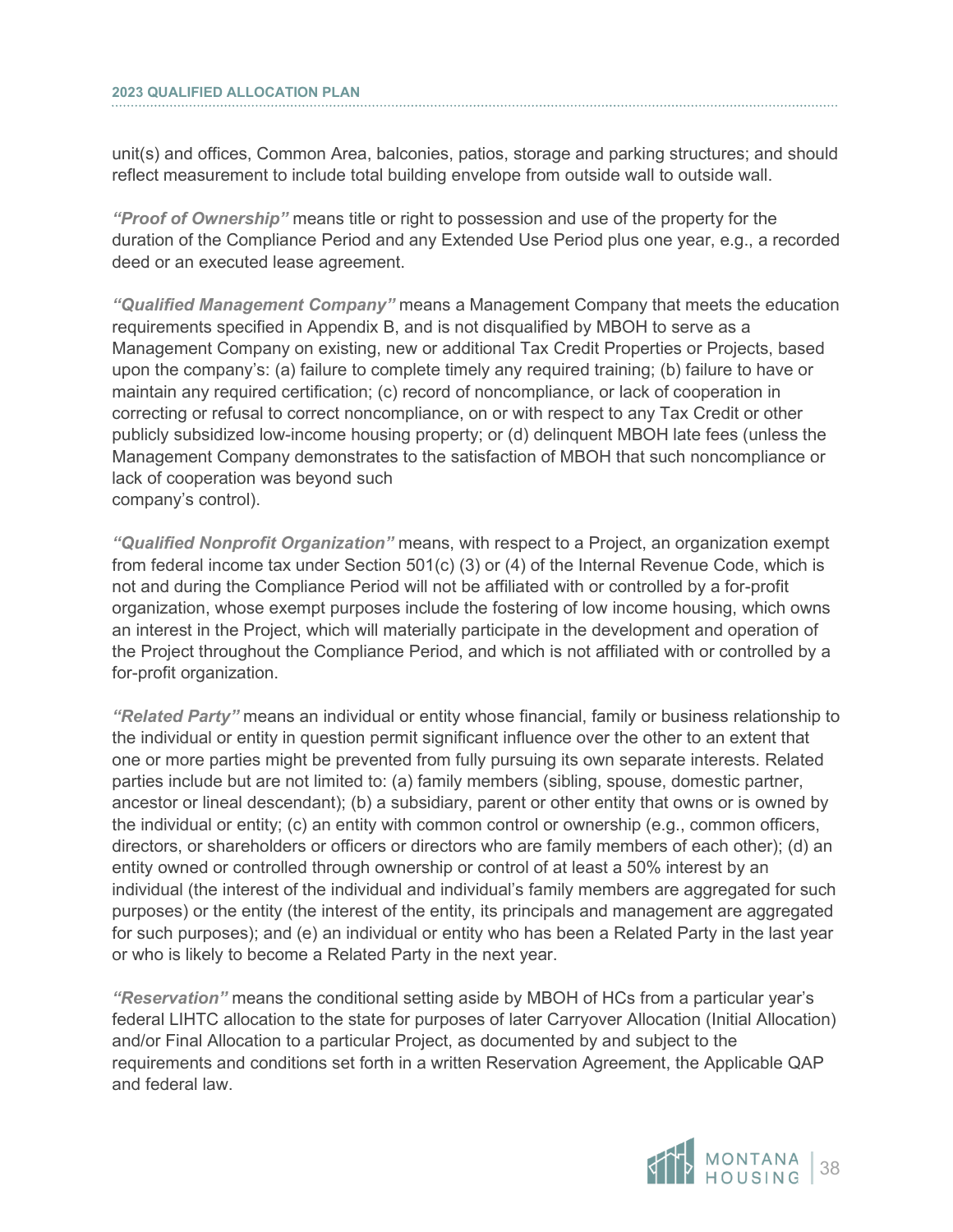*"Selection Criteria"* means and includes all of the requirements, considerations, factors, limitations, Development Evaluation Criteria, set asides and priorities set forth in this QAP and all federal requirements.

*"Selection Standard"* means the standard for selection of Projects to receive an Award of HCs set forth in the Award Determination subsection, i.e., the MBOH Board's determination that one or more Projects best meet the most pressing affordable housing needs of people within the state of Montana as more specifically set forth in such subsection.

*"Small Project"* means, for purposes of the Soft Cost Ratio limitation in Section H.2, a Project with 24 or fewer Housing Credit units.

*"Small Rural Project"* means a Project: (a) for which the submitted Tax Credit Application requests Tax Credits in an amount up to but no more than 12.5% of the state's Available Annual Credit Allocation, and (b) proposed to be developed and constructed in a location that is not within the city limits of Billings, Bozeman, Butte, Great Falls, Helena, Kalispell, or Missoula.

*"Soft Costs"* means the costs of professional work and fees, interim costs, financing fees and expenses, syndication costs, soft costs and Developer's fees as shown in the Applicant's properly completed UniApp, Section C - Uses of Funds. Soft Costs do not include operating or replacement reserves.

*"Soft-Cost-to-Hard-Cost Ratio" or "Soft Cost Ratio"* means total Soft Costs divided by the sum of total Hard Costs (as calculated in the UniApp) and land value (the highest value of what is shown in a comparative market analysis, appraisal or arm's length sale). Land value is added regardless of whether land is donated, leased, purchased or otherwise acquired.

*"Total Project Cost"* means all costs shown in UniApp Section C, Part II, Uses of Funds line "Total Projects Costs without Grant Admin" (except as provided in Section 3.F.1. with respect to exclusion of Community Service Facility costs). Total Project Cost does not include grant administration costs.

*"Tribal"* means an application sponsored by a Tribally Designated Entity(TDHE).

*"Twinned Projects" or "Twinned 4%/9% Projects"* means one or more 4% Projects and one or more 9% Projects developed and constructed on a coordinated basis by a single Development Team where each of the included Projects is legally separate and distinct, physically distinct (e.g., separate buildings, located on separate fee or ground lease parcels, separate condominium units, etc.), financed, developed and constructed pursuant to separate contracts or contract schedules, managed and maintained under separate contracts and with separate accounting and finances, all in accordance with applicable IRS requirements, and where the 4% and 9% Projects share access to and use of facilities, such as for parking, common areas, reciprocal utility or maintenance easements or other similar items, pursuant to recorded covenants, conditions, restrictions, agreements and/or easements providing for or based upon a reasonable allocation of costs between the Projects in accordance with applicable

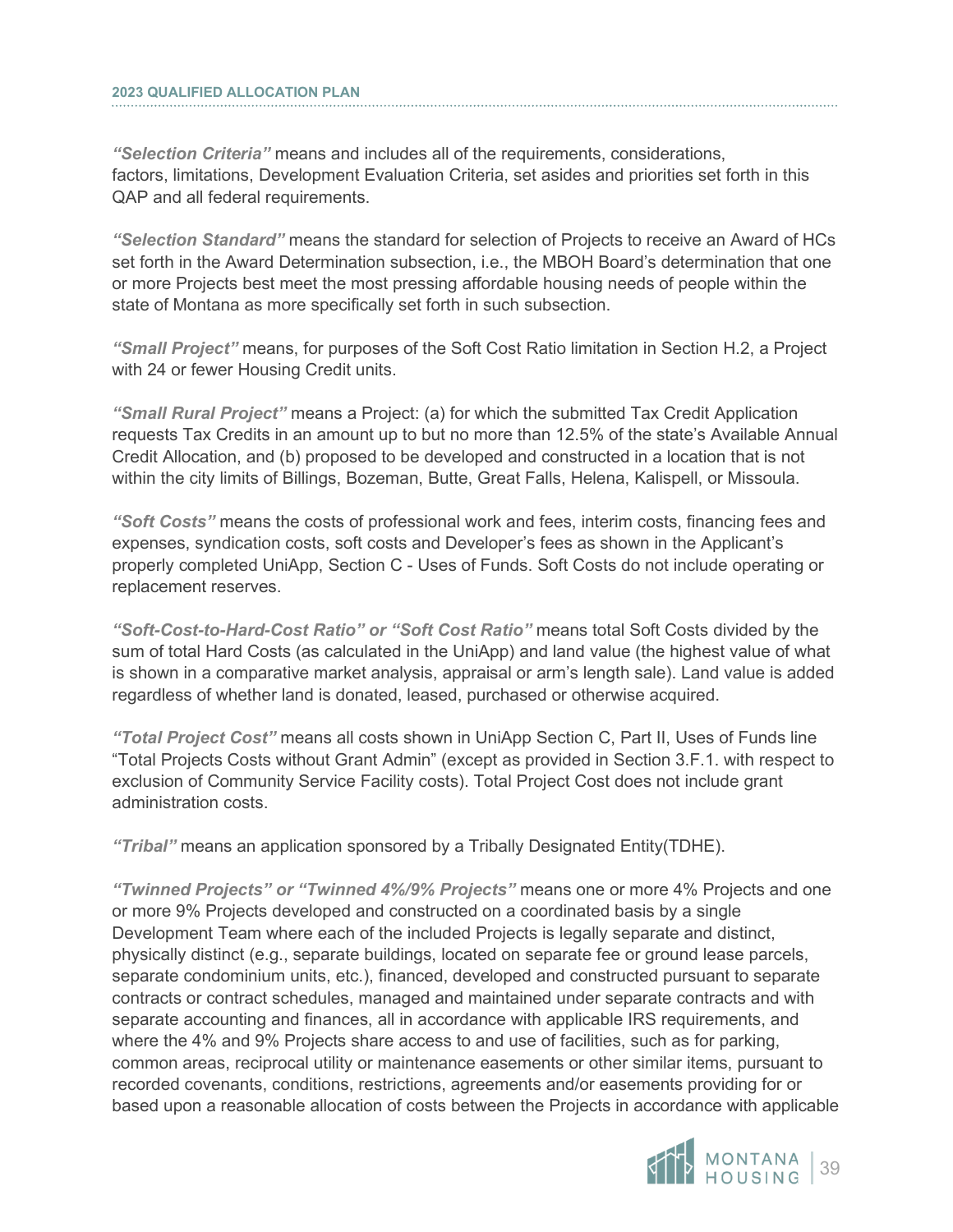IRS requirements. This definition is intended to be descriptive rather than to establish separate Montana requirements for such Projects, which Projects must meet all applicable IRS and other legal requirements.

*"UniApp"* means the most current Uniform Application available on the MBOH website at: https://housing.mt.gov/Multifamily-Development/Uniform-Application.

*"Unit"* means any residential apartment or single-family home.

*"Vacancy Rate"* means percentage of vacant affordable units in the Application's market area or in the prope

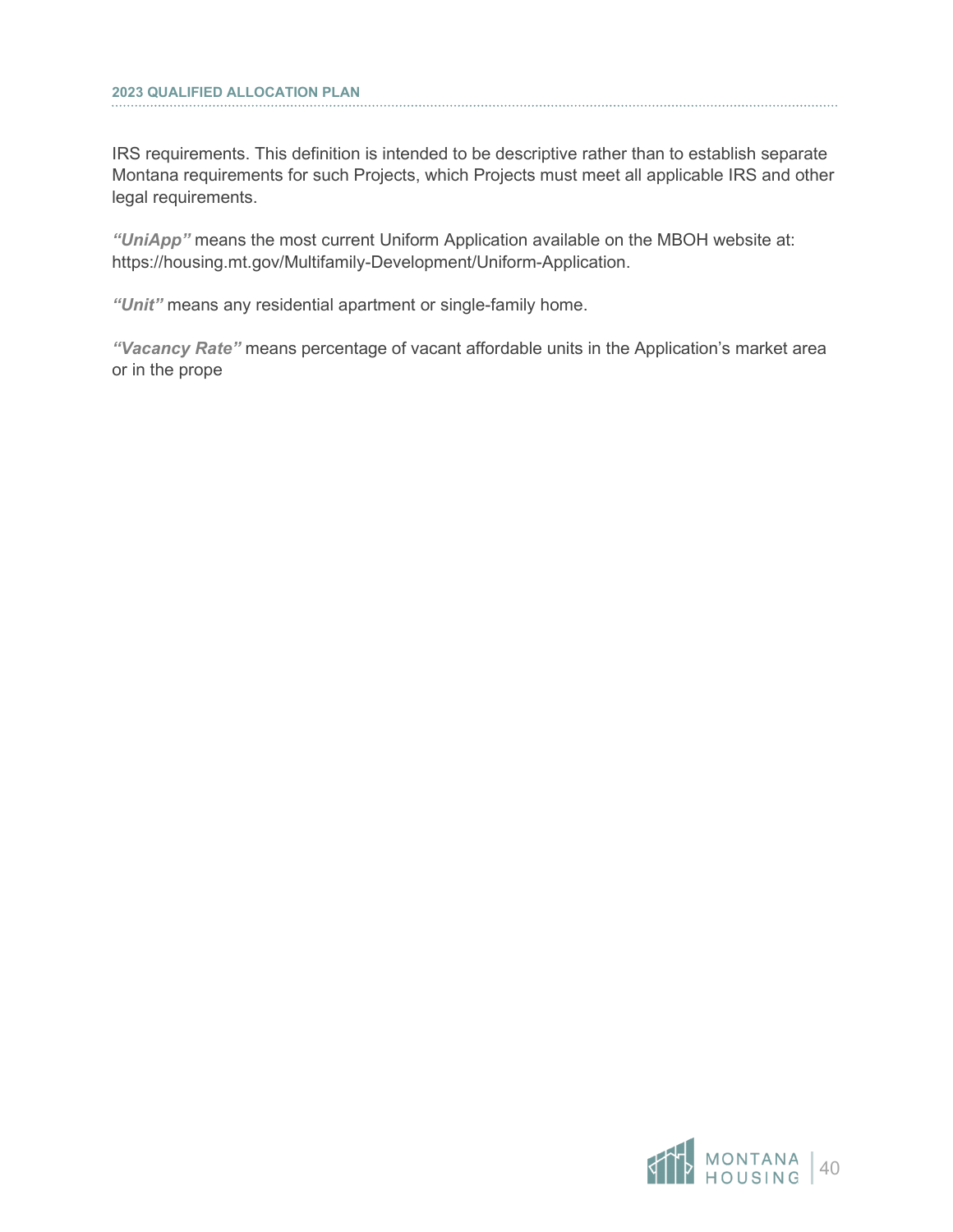# PENDIX: B **DESIGN REQUIREMENTS**

# <span id="page-43-0"></span>**APPENDIX B: DESIGN REQUIREMENTS**

# <span id="page-43-1"></span>**A. PROJECT ACCESSIBILITY REQUIREMENTS**

The Fair Housing Act, including design and accessibility requirements, applies to HC properties. In addition to meeting Fair Housing Act requirements, MBOH requires that all New Construction units and common areas and Rehabilitation that at least replaces interior walls and doors must incorporate the following:

For Rehab, items 3 and 4 below apply to all units and all floors where moving walls, removing wall coverings, or doing new wiring or rewiring.

- 1. 36 inch doors for all living areas (except pantry, storage, and closets).
- 2. All door hardware must comply with Fair Housing Act standards for all units.
- 3. Outlets mounted not less than 18 inches above floor covering.
- 4. Light switches, control boxes and/or thermostats mounted from 36 to 48 inches above floor covering.

5. Walls adjacent to toilets, bath tubs and shower stalls must be reinforced for later installation of grab bars.

6. All faucets must be lever style.

- 7. A minimum of a ground floor level half-bath with a 30X48 inch turn space (also required in Rehabilitation unless waived by staff for structural limitations or excessive cost, etc.) (does not apply if there is no living space on the ground floor level).
- 8. No-step entry to all ground floor level units.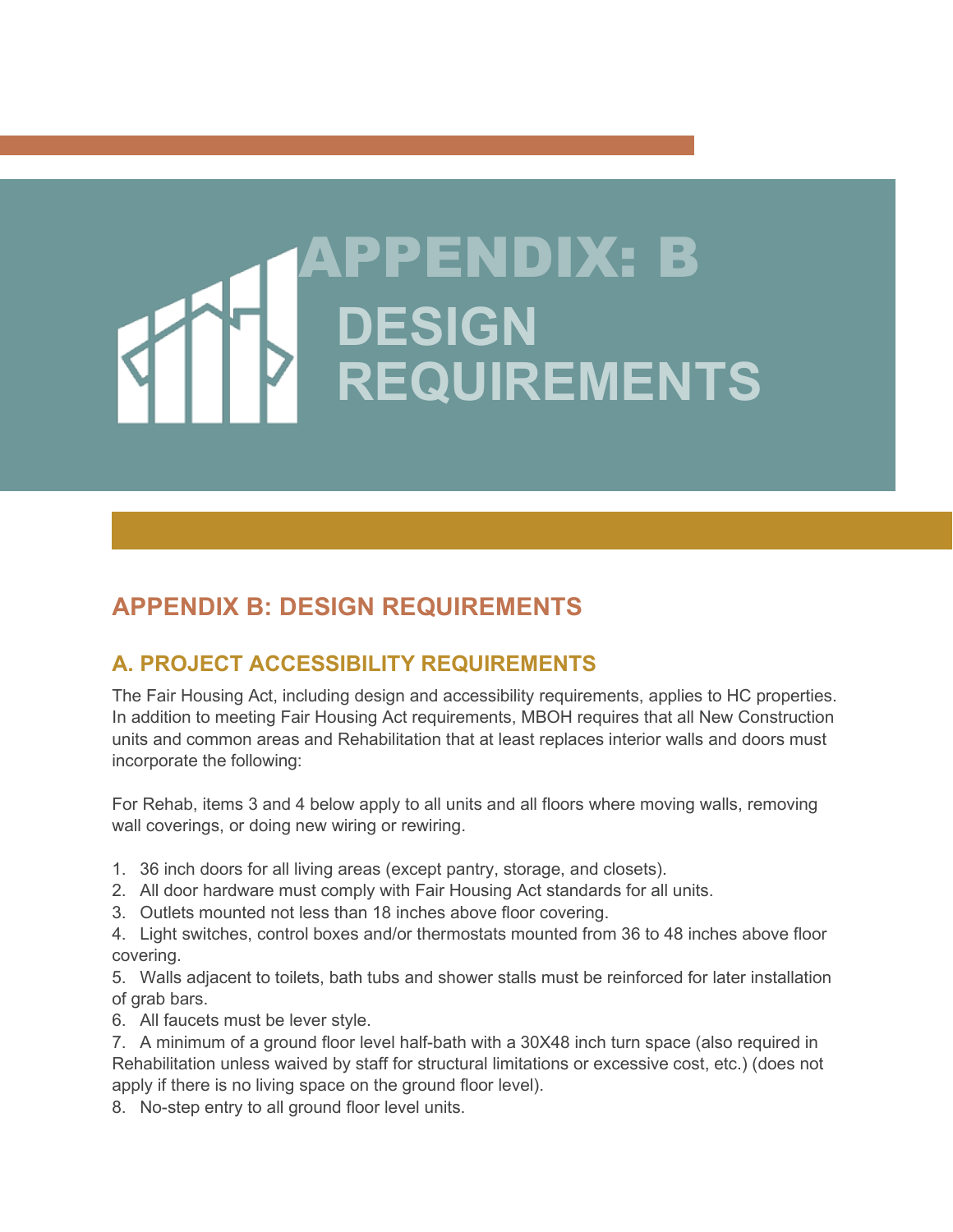9. Compliance with accessibility requirements must be certified in the architect's letter of certification submitted with the 8609(s) submission. It is suggested but not required that Projects also include parking for caregivers for tenants with disabilities and that a lease addendum provide for moving a household without tenants with disabilities from a handicapped accessible unit to a regular unit if the handicapped accessible unit is needed for rental to a tenant with a disability.

## <span id="page-44-0"></span>**B. ENERGY, GREEN BUILDING AND OTHER INITIATIVES, GOALS AND REQUIREMENTS**

The following items in Subparagraphs 1 through 12 specify voluntary initiatives and goals which MBOH encourages Developers to consider in the planning and development of Projects, as well as certain Project requirements. These items are required only where so indicated by the use of mandatory language (e.g., "must"). Such initiatives, goals and requirements are subject to any further applicable provisions of this QAP.

#### **1. INTEGRATED DESIGN PROCESS AND COMMUNITY CONNECTIVITY**

Project development and design includes a holistic approach. Processes include neighborhood and community involvement to ensure Project acceptance and enhancement. Integrated design processes ensure higher quality finish Project. Existing neighborhood edges, characteristics, fabric are considered in the Project design. Some considerations may include but are not limited to a community design charrette, incorporating Project into neighborhood fabric, energy modeling, commissioning, infrared testing, etc. (see Required Infrared Testing for Projects Awarded Credits, below).

#### **2. VISITABILITY AND UNIVERSAL DESIGN PRINCIPLES**

Applicants should consider inclusion of visitability and universal design principles in development of the Project. MBOH encourages strong advertising of accessible features when advertising new construction through the Multiple listing services or through MontanaHousingSearch.com.

#### **3. SUSTAINABLE SITE, LOCATION AND DESIGN**

The building(s) and Project site, including the surrounding area, provide opportunities for education, alternative transportation, services, and community facilities. This is evidenced, for example, by Projects using existing infrastructure, reusing a building or existing housing, redeveloping a greyfield/brownfield, or developing in an existing neighborhood. Design elements use the site's characteristics and reduce impact on the site allowing for open space and other amenities, such as infill projects, rehabilitating existing building(s), rehabilitating existing housing, providing carpooling opportunities, using well water for landscaping, etc.

#### **4. PASSIVE HOUSE STANDARD**

Passive House is a voluntary international building standard developed by the Passive House Institute (PHI), located in Darmstadt, Germany (referred to as the "Passive House Standard").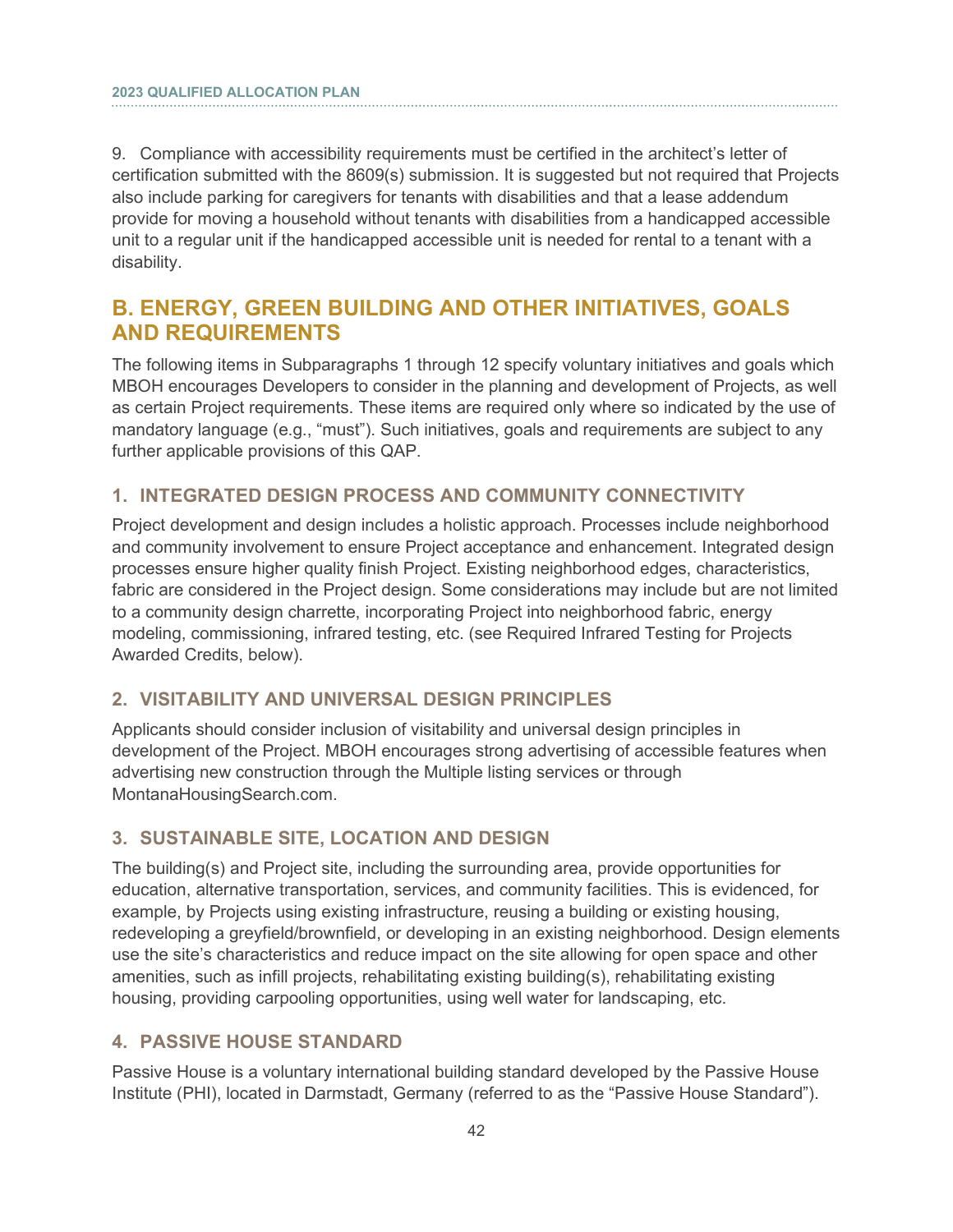The Passive House Standard is composed of several strict performance requirements for new building construction. For the renovation of existing buildings, PHI developed a similar if slightly more lenient performance standard. The resulting performance represents a roughly 90% reduction in heating and cooling energy usage and up to a 75% reduction in primary energy usage from existing building stock.

#### **5. ENERGY AND WATER CONSERVATION**

Design features, product selection and renewable energy options directly reduce use of resources and result in cost savings. Design and product selection exceed applicable energy codes in performance. Examples include but are not limited to Energy Star appliances, drip irrigation, low flow fixtures, dual flush or composting toilets, ground source heat, duct sealing, rainwater collection, and low water consumption plants. At the time of replacement, all appliances must be Energy Star rated.

#### **6. MATERIAL AND RESOURCE EFFICIENCY**

Material selections are better quality, designed for durability and long term performance with reduced maintenance. Products used are available locally and/or contain recycled content. Construction waste is reduced in the Project through efficient installation or recycling waste during construction. Considerations include but are not limited to construction waste management specification, recycled content products, local materials, reuse existing building materials, certified lumber, and sustainable harvest lumber.

#### **7. AMENITIES**

Applicants may consider for inclusion in the Project the amenities listed in the Amenities Form to be provided at no charge to tenants in the Project. Luxury amenities will not be considered or funded with Tax Credits. Items deemed luxury amenities include, but are not limited to swimming pools, golf courses, and similar amenities. The added costs of the Project attributable to higher quality amenities will be considered on a Project by Project basis for a cost to benefit assessment, and the cost of each amenity will be calculated on a per unit basis as shown in the applicable Application worksheet.

Amenities provided will not be used for Commercial Purposes, which means use of any Project Amenities, common space or other Project property or facilities by others than Project tenants for which the Project owner or management receives any compensation (e.g., rent payments) for such use, whether in cash or in kind. Commercial Purposes do not include the shared use of Project Amenities under a cost sharing agreement for shared use by limited populations that is reasonable in type, scope and nature, considering the type, capacity and nature of the amenities and shared use in question (e.g., the type of amenities, the number of additional tenants having access and the nature of shared use must not substantially reduce the ability of Project tenants to use and enjoy the amenities as originally provided), where the basis and costs of such amenities are allocated reasonably based upon a documented methodology in accordance with applicable laws, regulations and requirements, and where approved in writing by MBOH staff. All Projects previously Awarded Tax Credits are subject to this restriction but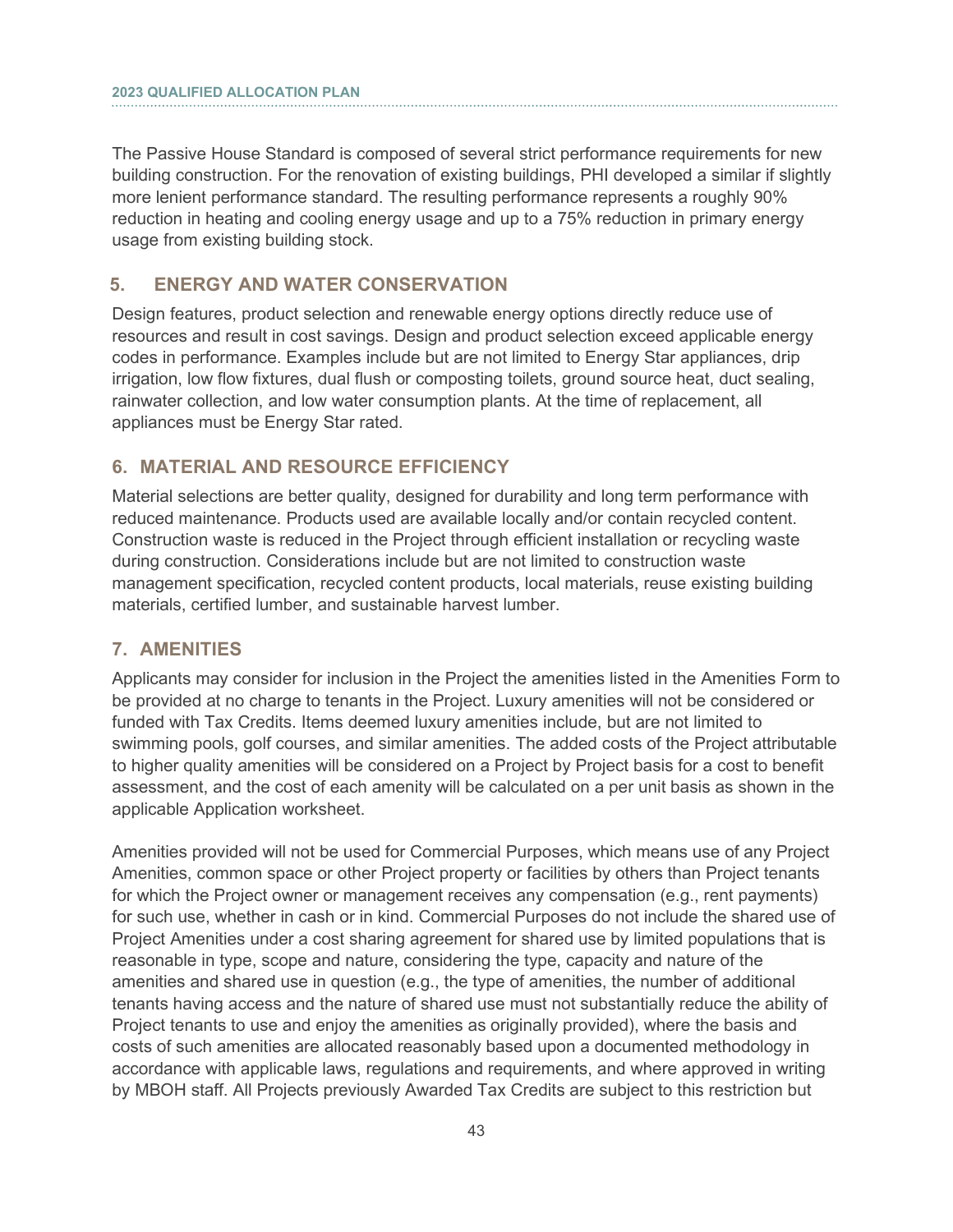are grandfathered only to the extent Commercial Purposes were specifically included in the Application.

#### **8. HEALTHY LIVING ENVIRONMENTS (INDOOR ENVIRONMENTAL QUALITY)**

Materials and design contribute to a healthy and comfortable living environment. Mechanical system design, construction methods and materials preserve indoor air quality during construction as well as the long term performance such as fresh air circulation and exhaust fans, bathroom and kitchen fans exhausting air and moisture, material selection with low toxicity and low VOC (volatile organic compounds) paints, sealants, and adhesives.

#### **9. SMOKE-FREE HOUSING**

Promoting healthy behaviors can also have a large impact on residents at no additional cost to the Developer. Smoke-free policies protect residents against the harmful health impacts of tobacco smoke, greatly reduce the risk of fires, and prevent damage to units caused by tobacco smoke. Such policies also make properties more attractive to those who do not allow smoking in their own homes.

For New Construction Projects, the Owner (and any Management Company) must establish and implement a written policy that prohibits smoking in the units and the indoor Common Areas of the Project, including a non- smoking clause in the lease for every Project unit. The Owner (and any Management Company) rather than MBOH will be responsible to establish, implement and enforce such written policy and lease clause. The Owner and Management Company also must make educational materials on tobacco treatment programs, including the phone number for the Montana Tobacco Quit Line, available to all tenants of the Project. The Montana Tobacco Use Prevention Program Smokefree Housing Project can provide educational materials and smokefree signage to property owners and managers free of charge, as requested. If smoking is allowed outside on the Project property, it is recommended that the written smoking policy require that smoking be restricted to areas no closer than 20 feet from all building entrances and exits. The written policy must provide appropriate exceptions for bona fide cultural or religious practices.

#### **10.STATE OF MONTANA BUILDING CODE**

All Projects must comply with State of Montana Building Code, whether or not the State of Montana building code has been adopted in the Project's jurisdiction.

#### **11.REQUIRED INFRARED TESTING FOR PROJECTS AWARDED CREDITS**

For Rehabilitation Projects Awarded HCs: Infrared tests are required on at least 10% of units and a representative sampling of Common Areas both before and after the Rehabilitation. At the time of testing there must be at least 20 degrees temperature difference from outdoors to inside the Unit. Infrared testing must be performed by a certified tester. Testing must demonstrate that improvement has been achieved. MBOH staff may approve changes to the sample size selected. A summary of such testing demonstrating compliance with these requirements must be submitted to MBOH within 30 days of testing and reviewed by MBOH to qualify for issuance of IRS Form 8609.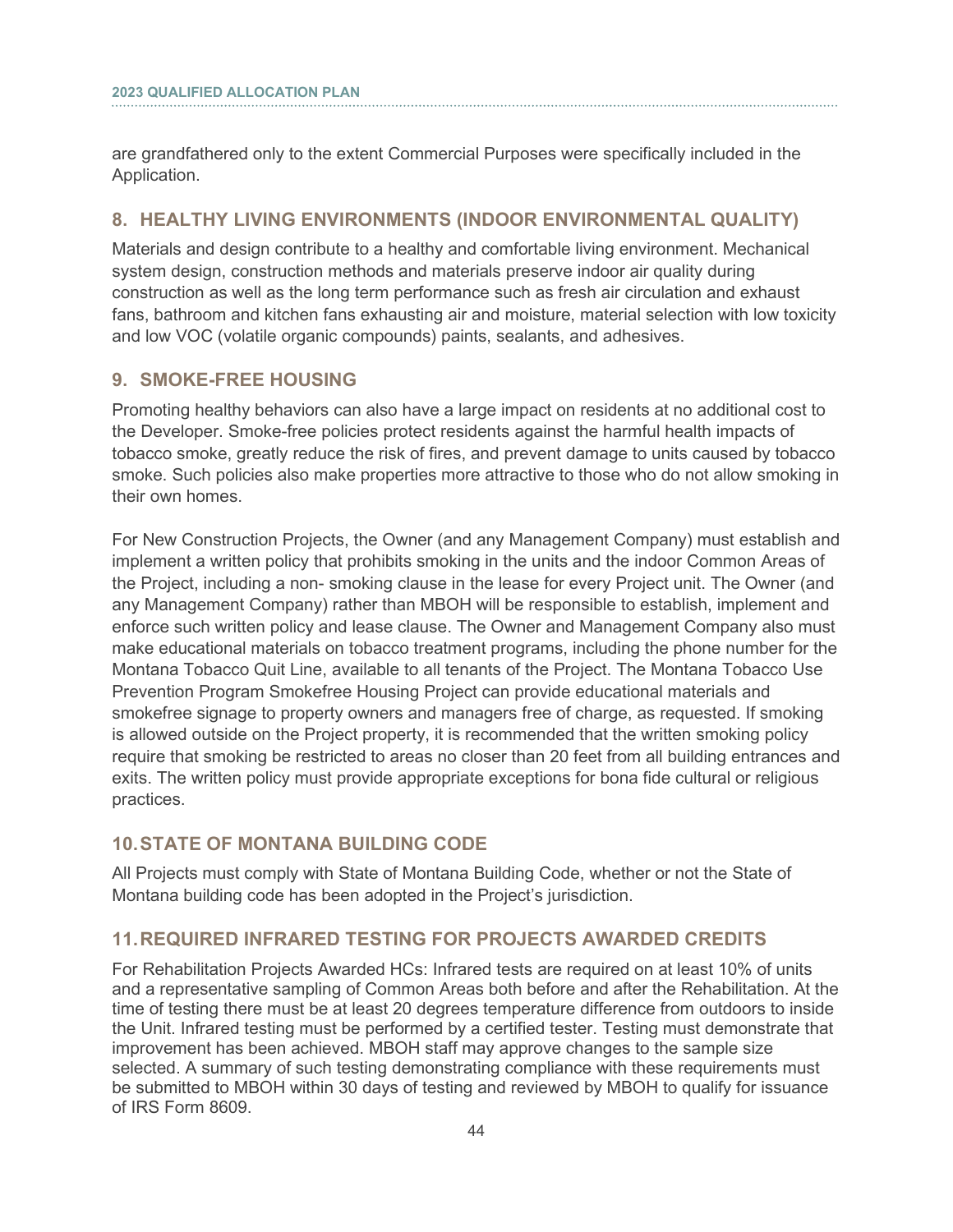#### **12.BROADBAND**

Infrastructure installation is required for all New Construction and Substantial Rehabilitation developments. If this requirement is unfeasible the Applicant must submit a waiver request. This request must contain justification and detailed documentation.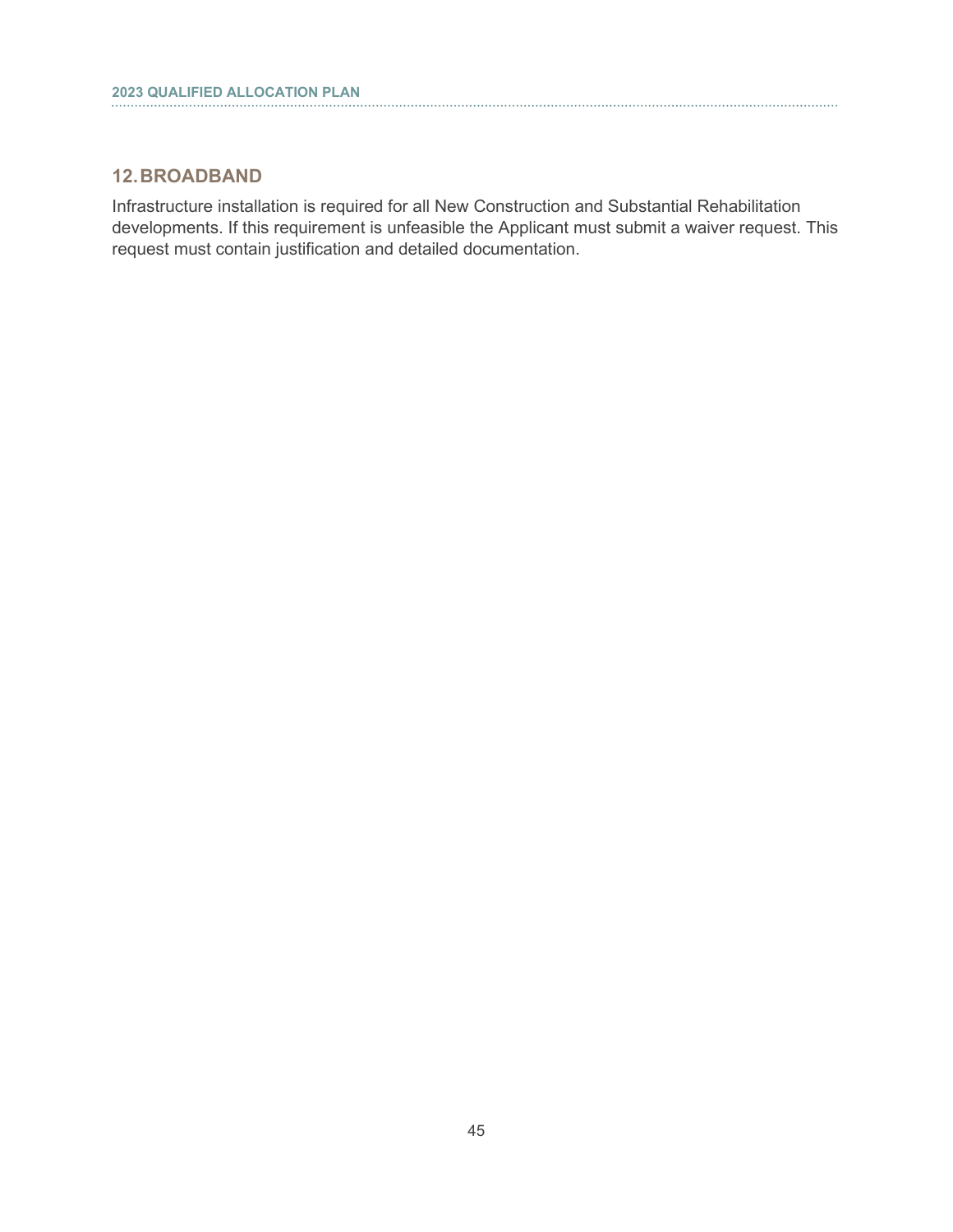# PENDIX: C **COMPLIANCE MONITORING**

# <span id="page-48-0"></span>**APPENDIX C: COMPLIANCE MONITORING**

The following compliance processes and requirements apply to all projects awarded credits.

#### **MAXIMUM RENTS AND TENANT OBLIGATIONS**

Rents and total tenant obligations to the landlord, including any mandatory tenant-paid items, must be limited to the levels and items specified in the Application and/or Declaration of Restrictive Covenants, and dictated by the applicable HUD income and rent levels.

For existing tenants, rent increases in any calendar year shall not exceed the lesser of any rent increases permitted as a result of any increase in the Area Median Income ("AMI") or five percent (5%) of the then-current rent amount.

MBOH staff may grant exceptions to this limit as necessary to reflect actual cost increases. Exception requests, together with supporting cost and rent documentation, must be submitted at least ninety (90) days in advance of the desired effective date of any requested rent increase in excess of the limit.

Rent increases (whether or not in excess of the foregoing limits) based upon the addition of any mandatory tenant obligation (*e.g.*, adding tenant payment of utilities where not so specified in the Application) are also subject to MBOH approval.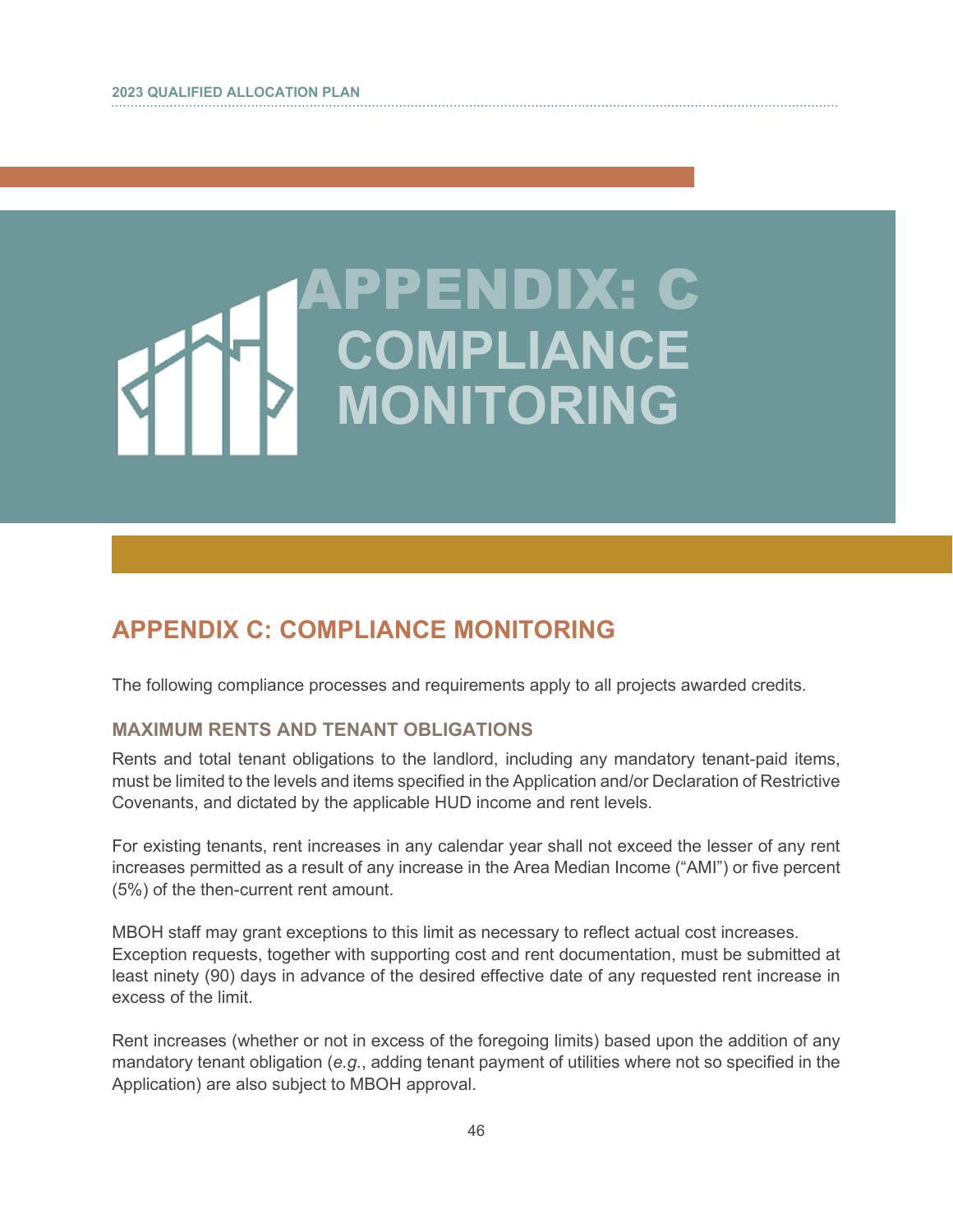#### **COMPLIANCE FEES**

i

The compliance monitoring fee is payable annually at the time of the Owner's Submission of the Owner's Certificate of Continuing Program Compliance for the time period being submitted. Refer to the Fee Schedule on the website for current fees.

A late fee will be assessed if the complete Annual Compliance Package is not received by the deadline. Failure to submit corrections on noncompliance by the deadline set by MBOH will result in an initial late fee and an additional per-week fee until all required documentation is received by MBOH. A one-time extension may be granted if a written request is submitted to MBOH no later than 10 days prior to the deadline. If an extension is granted and the extension deadline passes without MBOH receipt of the complete documentation, a per-week fee will be imposed until all required documentation is received by MBOH.

#### **DATA COLLECTION**

The Owner must assist MBOH in meeting federal reporting requirements by collecting and submitting information annually concerning the race, ethnicity, family composition, age, income, use of rental assistance under section 8(o) of the United States Housing Act of 1937 or other similar assistance, disability status, and monthly rental payments of all qualified households. All property Owners must submit operating income and cost information for the property's latest fiscal period, including a current balance of replacement and operating reserve accounts and, at least annually and upon the request of MBOH, copies of the project's most current financial statements (including profit and loss statement and balance sheet).

#### **ANNUAL COMPLIANCE SUBMISSION**

The Owners Certificate of Continuing Program Compliance must be submitted annually throughout the Extended Use Period for each property. The certificate must be signed by the Owner and notarized.

Owners must file annual certifications on the Form provided by MBOH. MBOH may file an IRS Form 8823 if the Owner fails to submit an annual certification before the deadline.

A checklist of the materials required for submission follows:

- Annual Owner's Certification
- Income/Expense Report
- Reserves Form
- Property Contact Information Form
- HC/Fair Housing Certifications
- Tenant Recertification
- Paying compliance fees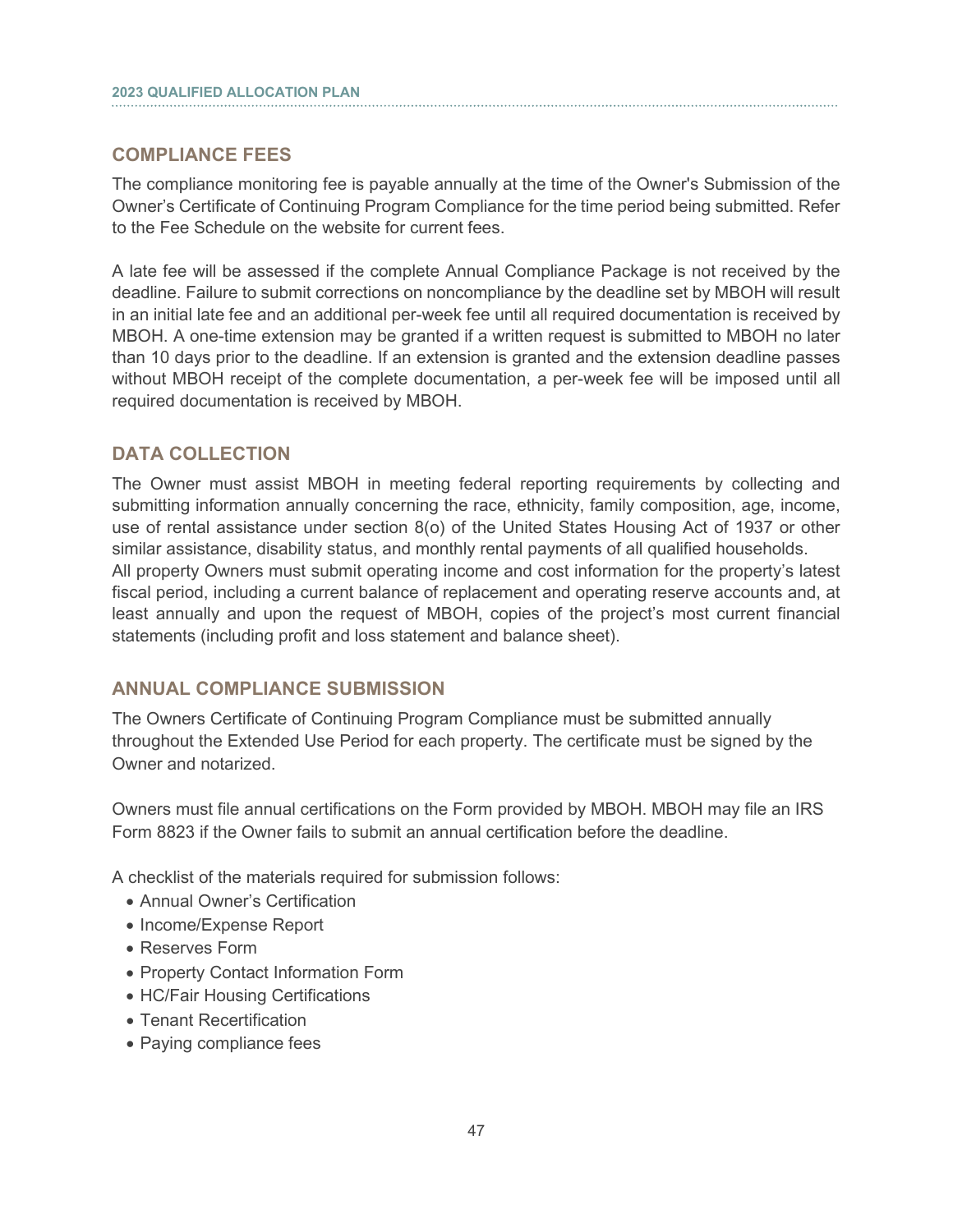These materials must be submitted to MBOH by the deadline for the property's annual reporting period. Management company policy will outline which staff members are responsible for each of the tasks. This manual will address each of these tasks in some detail.

The Owners Certificate of Continuing Program Compliance, Tenant Income Certifications (TIC) and other Annual Compliance package items must be submitted on or before the 25th of the month following the assigned annual period. Federal regulations stipulate there must be no more than 12 months between certifications.

#### **MANAGEMENT CHANGES**

Written notification of changes to property management companies, managers, site managers, or changes to points of contact must be submitted to MBOH prior to or immediately upon implementation of the change. Changes not received by MBOH prior to change or immediately upon change, or within a 15-day grace period, will result in an initial late fee and monthly late fees thereafter until written notification is received.

Replacement of a Management Company with a company that is not a Qualified Management Company or failure to timely submit such notification to MBOH may trigger issuance of an IRS Form 8823.

#### **OWNERSHIP CHANGES**

Prior to a sale, transfer or exchange, the Owner must notify in writing and obtain the written agreement of any buyer, successor or other person acquiring the project or any interest therein that such acquisition is subject to the requirements of the Restrictive Covenants, Section 42 and the applicable QAP.

The following forms available on MBOH's website are due prior to the sale:

- Property Change Information Form
- Purchaser Agreement
- Release of Information Form

The Owner must provide MBOH with at least 120 days advance written notice prior to offering or listing any project property for sale, assignment, transfer or exchange or entering into any agreement for such transaction. MBOH may notify prospective buyers who may submit offers to purchase such property. The Owner shall notify MBOH within ten business days of the filing of any judicial foreclosure action, receipt of any notice of trustee's sale or receipt or submission of any proposal for a deed in lieu of foreclosure with respect to any project or project property and provide MBOH with copies of the complaint, notice of trustee's sale or deed in lieu of foreclosure proposal, as applicable. MBOH may notify the United States Secretary of the Treasury if it has reason to believe that any potential foreclosure sale or deed in lieu of foreclosure is part of an arrangement to terminate the LURA restrictions.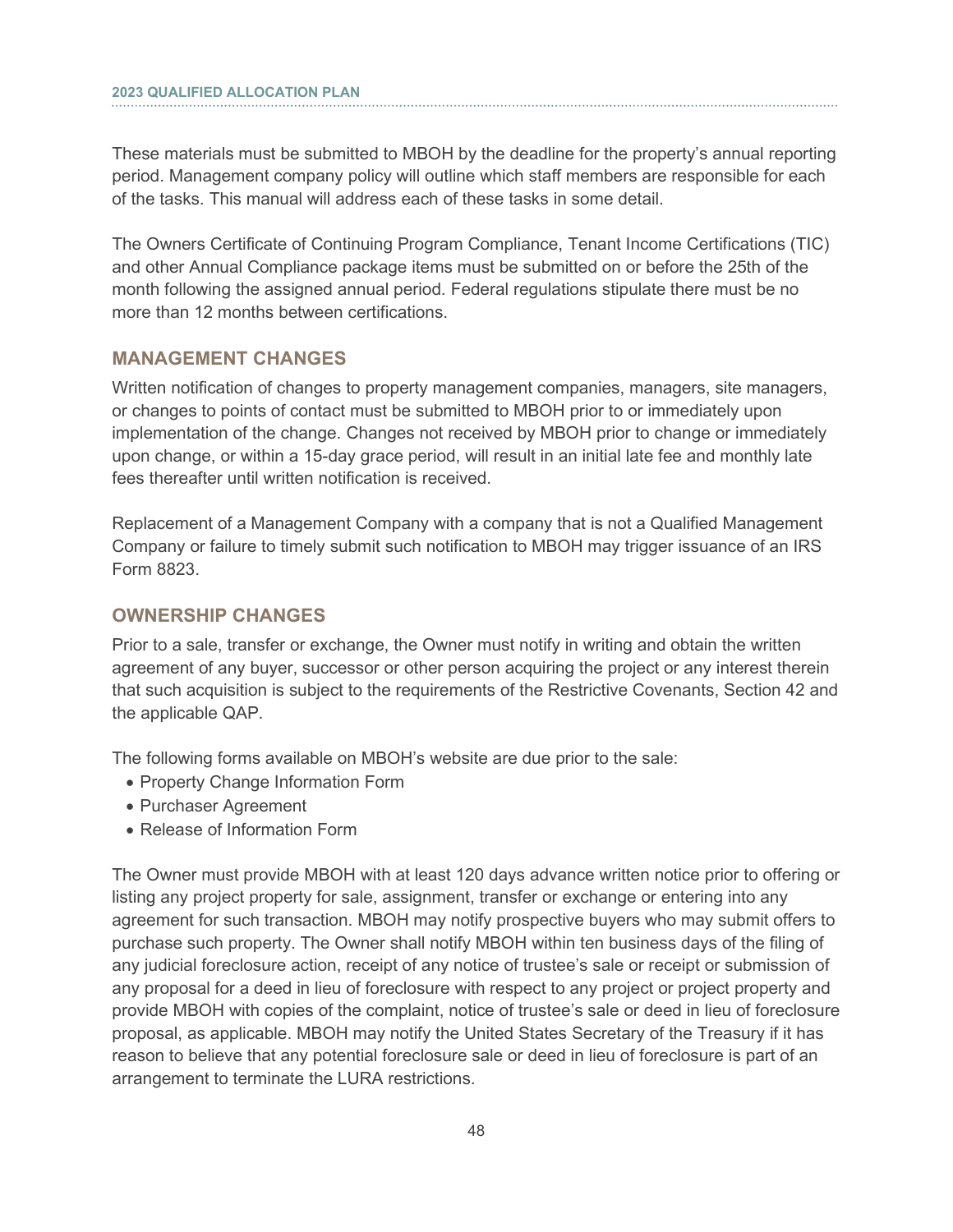Such form, executed by the buyer, successor or other person acquiring the project must be submitted to MBOH prior to closing of the sale, transfer or exchange. The Board may void any sale, transfer or exchange of the project if the buyer, successor or other person fails to assume in writing the requirements of this Agreement and the requirements of Section 42 of the Code.

#### **EDUCATION REQUIREMENTS**

Management Company personnel responsible for providing or explaining information for tenant qualification or qualifying tenants and verifying compliance must be certified in LIHTC compliance by one of the Nationally-Recognized LIHTC Compliance Training Companies. Personnel must must attend a certification class with a Nationally-Recognized LIHTC Compliance Training Company at least once every four years. For each of the other three years, all property managers and property Management Company personnel are strongly encouraged to attend annual MBOH compliance training.

The property Management Company and site manager for an HC property must be trained and certified before the property is Placed in Service. New site managers hired for existing HC properties must be certified within six months. New property management companies hired for existing properties must be certified before they assume management of a property. Training requirements must be met to maintain Qualified Management Company status.

Persons responsible for qualifying tenants and verifying compliance must also attend Fair Housing training at least once every four years. The manager for a HC property must complete such training before the property is Placed in Service.

Such Fair Housing training must include and cover the following subjects and requirements:

- 1. Protected Classes;
- 2. Accessibility requirements;
- 3. Reasonable accommodation/modification;
- 4. Applicant screening;
- 5. Disparate impact;
- 6. Domestic violence issues;
- 7. Occupancy standards;
- 8. Section 504; and
- 9. Service Animals.

In the event a Management Company fails to meet the certification or training requirements MBOH will notify the Management Company and the Owner of such noncompliance and the date by which such noncompliance must be corrected. If such noncompliance is not corrected by such date, the Owner will be required to pay the applicable fees specified in the Fee Schedule for each week that such noncompliance remains uncorrected.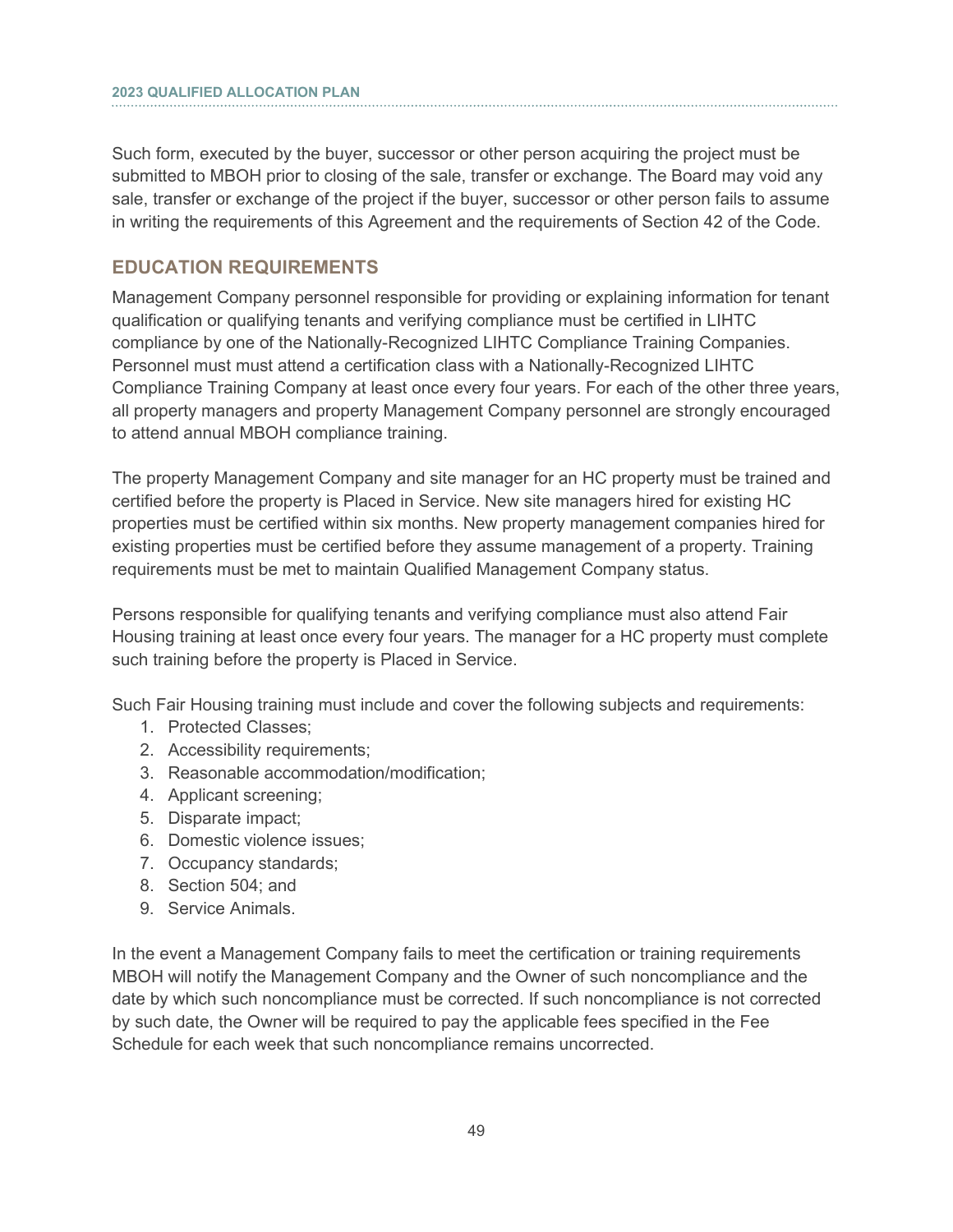# PENDIX: D **LEGAL/TECHNICAL REQUIREMENTS**

# <span id="page-52-0"></span>**APPENDIX D: LEGAL/TECHNICAL REQUIREMENTS**

#### **MINIMUM SET ASIDE**

A Project must meet the federally-required minimum set aside requirements, i.e., the 20-50 test, 40-60 test or income averaging (IA). IA is available only to the extent permitted and subject tothe procedures, restrictions and other requirements specified in MBOH compliance materials.

#### **EX PARTE COMMUNICATIONS**

MBOH Board members should refrain from ex parte communications with interested persons or parties, or their representatives, who may be affected by any matter on which members may take official Board action. Ex parte communications may include communications that take place outside a duly noticed meeting or hearing of the Board, relate to a matter on which the Board may take action to determine to rights or obligations of the person or party, and which convey information or may otherwise influence the Board member regarding the matter.

If a Board member is unable to avoid such communications, the member will be required to disclose at a public meeting of the Board the full content of such communication and the identity of the person making the communication. In addition, the Board member may be disqualified from participating in Board action on the matter. Such communications may also subject the Board to challenge regarding its action on the matter.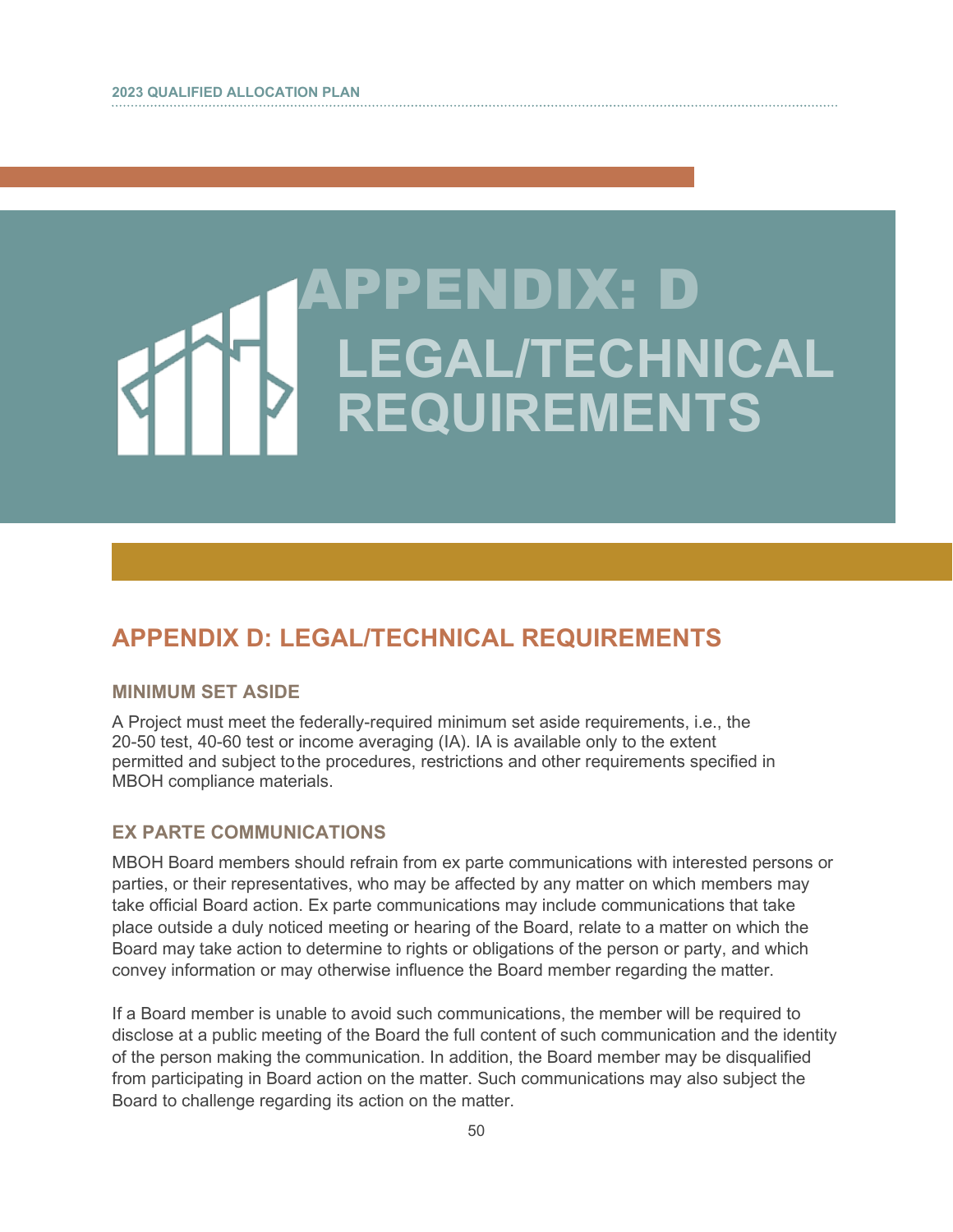Ex parte communications do not include communications regarding general matters of housing, funding for low-income housing, or other Board policy, and do not include Board member speaking appearances, conferences, consulting engagements or other events or settings to the extent not involving communications such as those described above.

The foregoing statement is provided as general information. Ex parte communications are addressed in further detail and governed by the MBOH Ex Parte Communication Policy, available on the MBOH website.

#### **DISCLAIMER**

i

MBOH is charged with allocating no more Housiong Credits to any given project than is required to make that project economically feasible. This decision shall be made solely at the discretion of MBOH, but in no way represents or warrants to any Applicant, investor, lender, or others that the project is feasible or viable.

MBOH reviews documents submitted in connection with this QAP for its own purposes. In allocation of Housing Credits, MBOH makes no representations to the Owner or anyone else regarding adherence to the Internal Revenue Code, Treasury regulations, or any other laws or regulations governing Housing Credits.

No member, officer, agent, or employee of MBOH shall be personally liable concerning any matters arising out of, or in relation to, allocation of Housing Credits.

If it is determined that an Applicant or any member of the Development Team has intentionally submitted false information, a credit Award may be withdrawn or credits may be recaptured and the Applicant or any Applicant involving any related parties or any individual or entity supplying the false information will be ineligible to apply for credits for the next five years or may be assessed negative points as provided in this QAP.

#### **MBOH POLICY ON CIVIL RIGHTS COMPLIANCE**

The Owner, Developer, borrowers and any of their employees, agents, or sub-contractors, in doing business with the Montana Board of Housing understand and agree that it is the responsibility of the Owner(s) and such other persons and entities to comply with all applicable Federal Civil Rights laws and regulations, including without limitation applicable provisions of the Fair Housing Laws and Americans With Disabilities Act, and any applicable State and local Civil Rights Laws and regulations. Should requirements, such as design, not be specified by MBOH, it is nonetheless the Owner(s) responsibility to be aware of and comply with all applicable non-discrimination provisions related to any protected class under Federal or Montana law, including design requirements for construction or Rehabilitation, Equal Opportunity in regard to marketing and tenant selection and reasonable accommodation and modification for those tenants covered under the Laws.